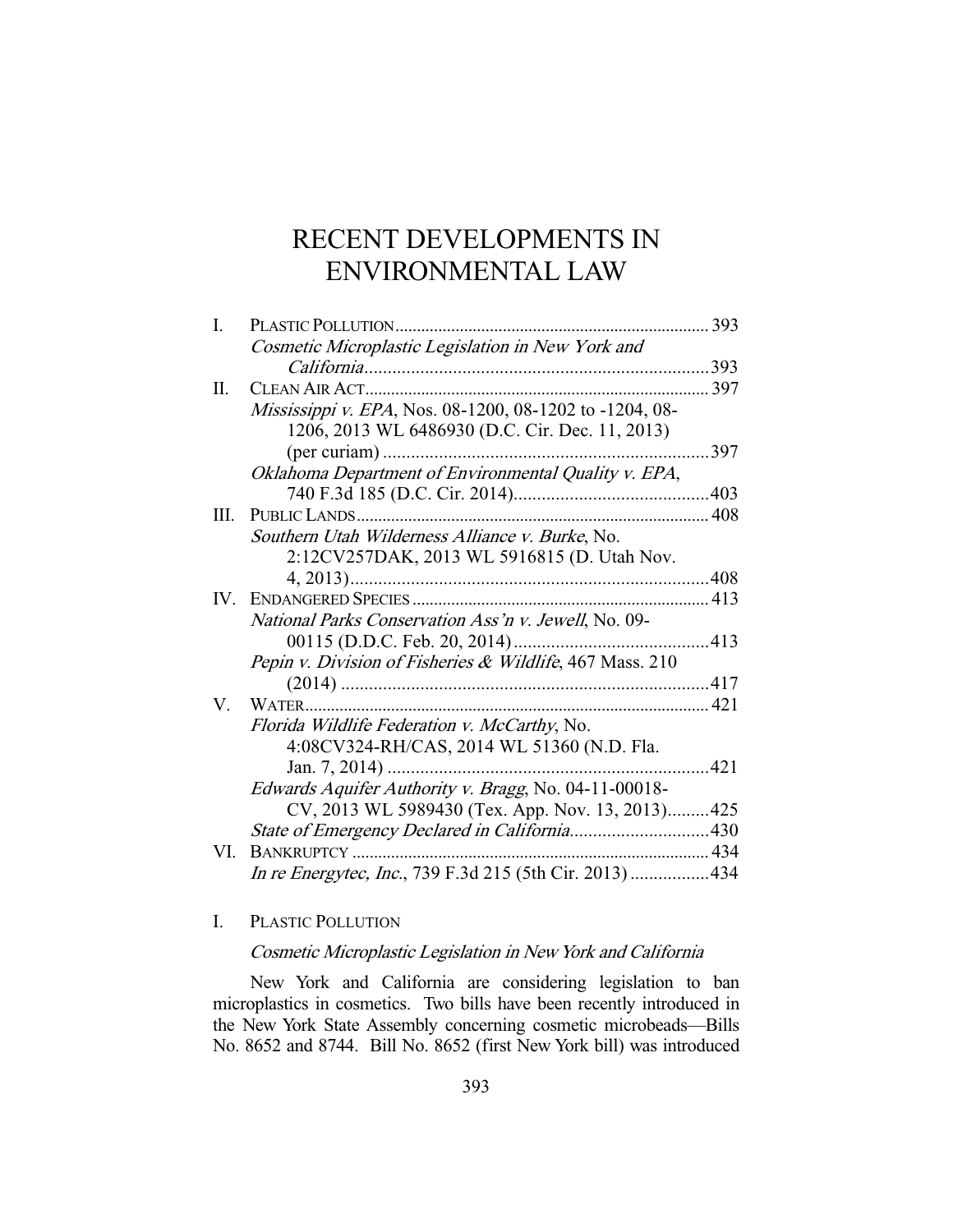by Assembly Members Michelle Schimel and Steve Englebright on January 30, 2014. Assemb. B. No. 8652, 2014 Leg., Reg. Sess. (N.Y. 2014). In pertinent part it reads, "No person, firm, partnership, association, limited liability company or corporation shall sell or offer for sale any personal care products or cosmetics containing microbeads within New York State."  $Id. \S$  1.1. The bill also grants the New York State Department of Environmental Conservation (DEC) the authority to promulgate "such rules and regulations as it shall deem necessary to implement [the prohibition]." See id.  $\S 1.2$ . When it comes to enforcement, the proposed bill provides for injunctive relief and a civil penalty of up to \$1000 per day "during which such violation continues." Id. § 3.4. For second violations, the fine increases to a maximum of \$2500 per day.

 "Microbeads" are defined by the bill as "micro polymer particles, less than five millimeters in diameter, that [are] made of synthetic or semi-synthetic polymeric materials such as, but not limited to, polyethylene (PE), polypropylene (PP), polyethylene terephthalate (PET), polymethyl methacrylate (PMMA), or a combination of such polymers." Id. § 2.7. "Personal care products" are defined as

consumer products manufactured for use in personal hygiene and beautification. Personal care products shall include, but are not limited to, antibacterial soaps, hand soaps, bar soaps, liquid soaps, body washes, lotions, moisturizers, facial and body cleaners, facial masks, exfoliating facial scrubs, sunscreens, acne treatment products, shampoos, conditioners, toothpastes, shaving creams and gels, and foot care products.

Id. § 2.8. "Cosmetics" are defined as

consumer products manufactured for use in beautification. Cosmetics shall include, but are not limited to, lip gloss, lipstick, lip balm, lip liner, eye shadow, eye liner, mascara, blush, foundation, concealer, powder, primer, blemish cover sticks, bronzer, skin lightening cream, and hair and makeup remover products.

Id. § 2.9. If passed, the bill would take effect "one year and six months" later. *Id.*  $\S$  4.

 Bill No. 8744 (second New York bill) was introduced less than two weeks later, on February 11, 2014. Assemb. B. No. 8744, 2014 Leg., Reg. Sess. (N.Y. 2014). This bill was sponsored by Assembly Member Robert Sweeney and others, but was also cosponsored by the original sponsor of the first New York bill, Assembly Member Michelle Schimel. This new bill differs from the previous bill in several ways. The immediate difference is the addition of a preamble, which spells out legislative intent. *Id.*  $\S$  1. This serves to explain the risk posed by plastic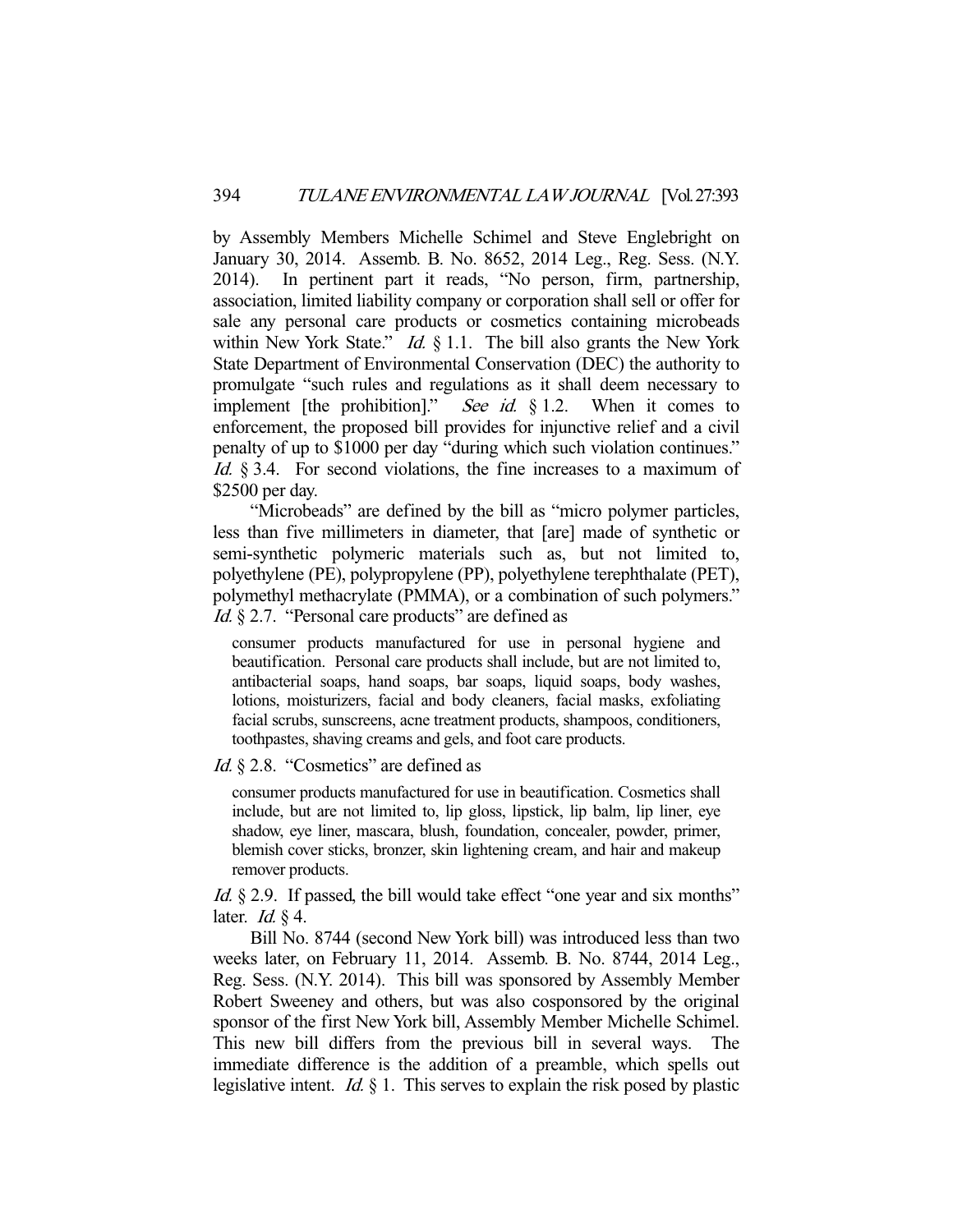microbeads and the necessity of legislation. The legislative intent contains the findings of the legislature that mircrobeads

pose a serious threat to New York's environment. Microbeads have been documented to collect harmful pollutants, already present in the environment, and harm fish and other aquatic organisms that form the base of the aquatic food chain . . . . Research has suggested that the majority of these microbeads are entering water bodies through disposal down household drains following [use]. Without significant and costly improvements to the majority of New York's sewage treatment facilities, microbeads . . . will continue to pollute New York's waters.

The prohibition has also been updated to ban manufacture—not just sale. See id. § 2.2. The bill states, "No person shall produce, manufacture, sell or offer for sale any personal cosmetic product which contains intentionally-added microbeads." "Personal cosmetic product" has an updated and more broad definition, labeling any "article intended to be rubbed, poured, sprinkled, or sprayed on, introduced into, or otherwise applied to the human body or any part thereof for cleansing, beautifying, promoting attractiveness, or altering the appearance" as well as "article[s] intended for use as a component of any such article." Unlike the original bill, however, an exemption is provided for prescription products.

 Just like the prohibition and definition sections, the enforcement sections have been updated as well. The penalty has been increased to \$2500 maximum per day for each violation and \$5000 maximum per day for second violations, while the injunctive relief provision remains unchanged. See id.  $\S$  3.4. A jurisdiction clause has been added, vesting sole authority for enforcement with the state. *Id.*  $\S$  2.2. But, like the original bill, the second New York bill authorizes the DEC to promulgate regulations and guidance for enforcement. If passed, the bill will take effect December 31, 2015. Id. § 4.

 The California Assembly Bill, No. 1699, was introduced in the California Legislature by Assembly Member Richard Bloom on February 13, 2014, two days after the second New York bill was introduced. See Assemb. B. No. 1699, 2013-2014 Leg., Reg. Sess. (Cal. 2014). Like the second iteration of the New York bill, the California bill starts with a declaration of legislative findings. *Id.*  $\S$  1(a). The bill states, "Microplastics in personal care products are not recoverable through ordinary wastewater treatment" and therefore find their way into the environment where they "attract other pollutants commonly present in the environment . . . including [dichlorodiphenyltrichloroethane (DDT), dichlorodiphenyldichloroethylene (DDE), polychlorinated biphenyls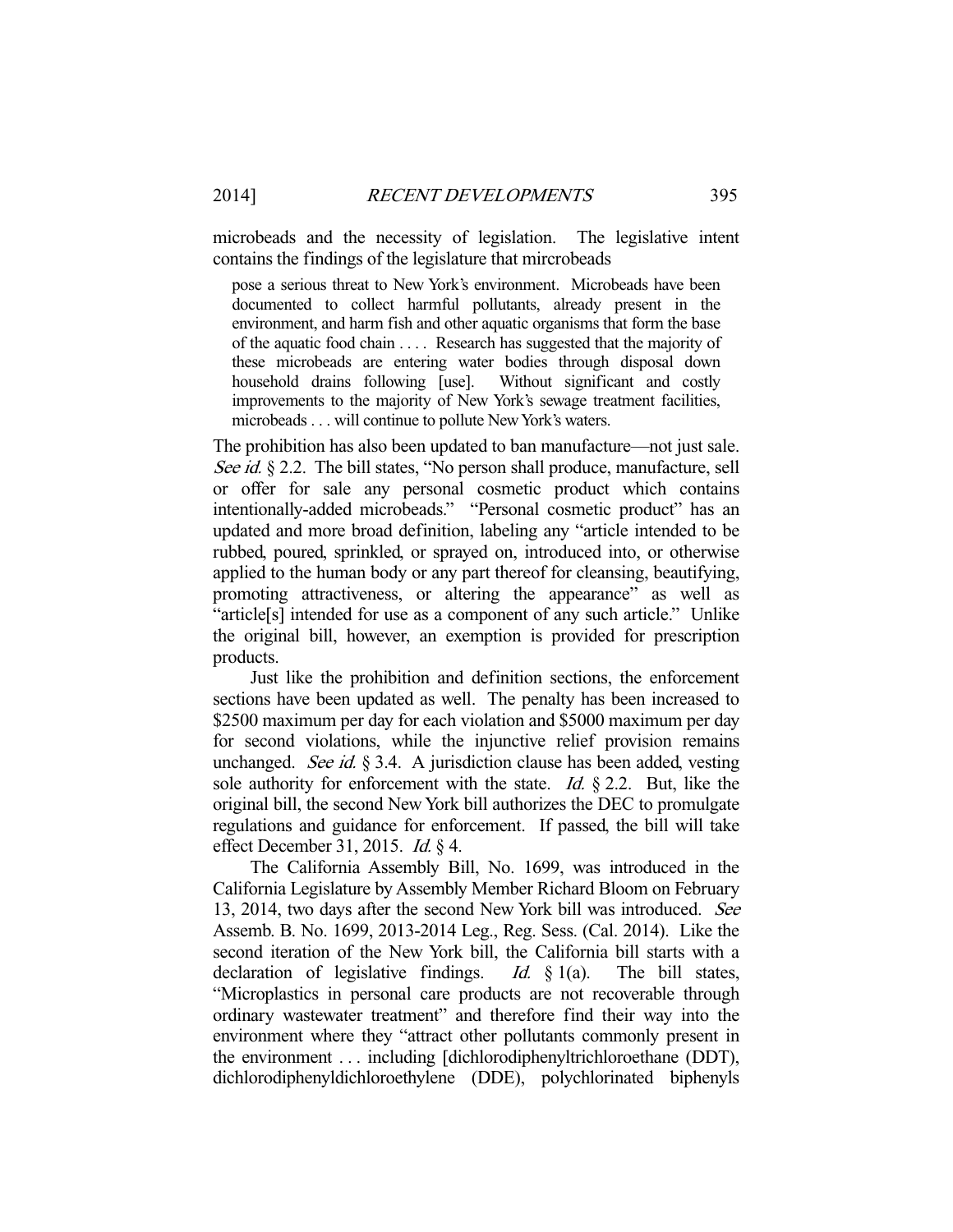(PCBs)] and flame-retardants." *Id.*  $\S$  1(e), (g). These pollutants "transfer to fish tissue during digestion and bioaccumulate." Id.  $\S$  1(i). Additionally, "[t]here are many biodegradable, natural alternatives to microplastics that are economically feasible . . . , as evidenced by their current use in some consumer personal care products."  $Id. \S$  1(k).

 But the similarities stop there. The California bill's prohibition is far weaker. While the bill mandates that "a person in the course of doing business shall not sell or offer for promotional purposes in this state any cleaning products, personal care products, or both containing microplastic," there is no prohibition on manufacture like there is in the second New York bill. See id.  $\S 2$ . Further, the California bill specifies two exemptions. Id. § 3. Microplastics that constitute "less than 1 part per million (ppm) by weight" are not prohibited. Nor does the prohibition apply to any products "designed for a use where it is unlikely that the product will pass or probably will pass into any wastewater treatment system or water of the state."

 The jurisdictional and enforcement provisions of the California bill are also different than the second New York bill, but in this case the differences make the California bill stronger. While the penalty is identical (\$2500 per day of violation maximum), guidelines are established for fixing the exact penalty in each specific case. See id. § 4(b). These metrics include "[t]he nature and extent of the violation," "[t]he deterrent effect," "economic effect," and "[a]ny other factor that justice may require." And, unlike the second New York bill, the California bill does not vest sole enforcement power with the state. See *id.*  $\S$  4(c). Not only does the bill empower a "city attorney of a city having a population in excess of 750,000 persons" or any other city attorney "with the consent of the district attorney" to enforce the statute, but the bill also contains a citizen suit provision. This citizen suit provision allows for actions to "be brought by a person in the public interest," as long as a notice of violation has been issued more than sixty days prior and "[n]either the Attorney general, a district attorney, a city attorney, nor a prosecutor has commenced and is diligently prosecuting an action against the violation." *Id.*  $\S$  4(d). In addition, the bill provides for "reasonable attorney and expert witness fees[] to any prevailing or substantially prevailing party, unless the court determines the award is inappropriate." *Id.*  $\frac{1}{2}$  4(e).

 It can safely be said that the second New York bill is simply a better written piece of legislation than the first New York bill. The clear statement of legislative intent and more expansive vocabulary helps expand the scope of the bill and protect the bill from potential legal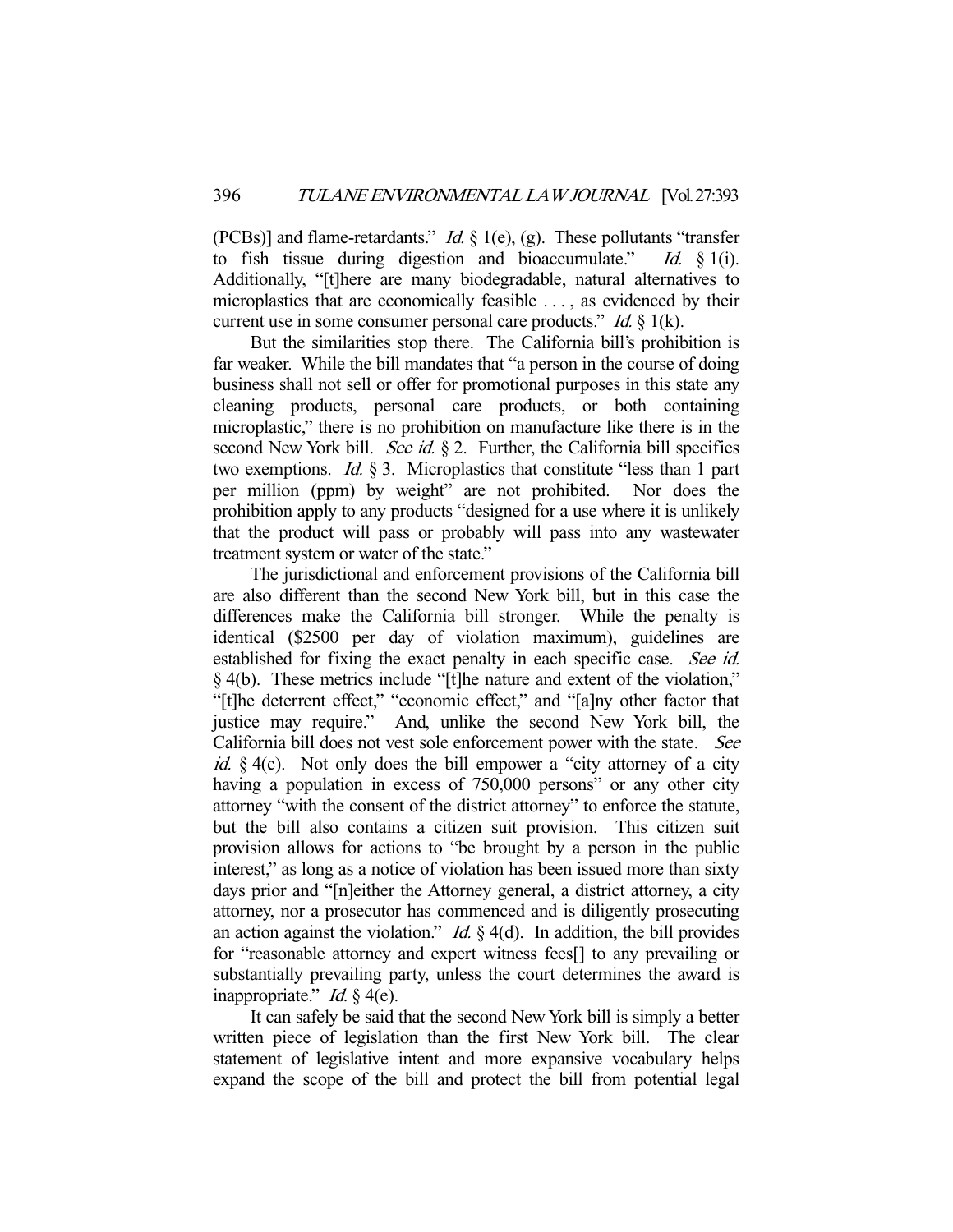challenges, should it become law. But when it comes to comparing the second New York bill and the California bill, it is hard to pick a winner from an environmental protection viewpoint. While the New York bill is more forceful in its prohibition language, it vests sole enforcement authority with the state. The California provision contains a citizen suit provision modeled on the citizen suit provisions contained in the Clean Water Act—a provision that has become an invaluable tool in maintaining the integrity of the nation's waters.

 But the question of which bill is "better" may be largely academic. New York and California both contain significant portions of the consumer market. It could easily be argued that any national cosmetic company would find it easier and more economical to simply comply with the strictest provisions of both statutes, instead of maintaining three separate logistical chains for three different regulatory schemes. This throws the significance of the New York and California bills into sharp relief. Should either or both of these bills become law, the environmental benefits will likely extend far beyond the state in which the bill was passed. These bills could mean greater environmental protection for waterways throughout the United States and perhaps beyond.

Tyler Gibson

#### II. CLEAN AIR ACT

Mississippi v. EPA, Nos. 08-1200, 08-1202 to -1204, 08-1206, 2013 WL 6486930 (D.C. Cir. Dec. 11, 2013) (per curiam)

## A. Background

In *Mississippi v. EPA*, multiple states, industries, and environmental groups challenged the Environmental Protection Agency's (EPA) new ozone standards, although the United States Court of Appeals for the District of Columbia Circuit did not allow the case to move forward until the EPA opted not to review the final rule in September 2011. Nos. 08- 1200, 08-1202 to 1204, 08-1206, 2013 WL 6486930, at \*1, \*3 (D.C. Cir. Dec. 11, 2013) (per curiam). Mississippi and multiple industries challenged the primary and secondary ozone standards for being "too protective," while, conversely, other states, the District of Columbia, New York City, and environmental groups challenged the standards for "not [being] protective enough."  $Id$  at  $*3$ . The court denied all of the challengers' claims, except the environmental groups' claim regarding the secondary standard, which it remanded to the EPA for further review. Id. at \*23.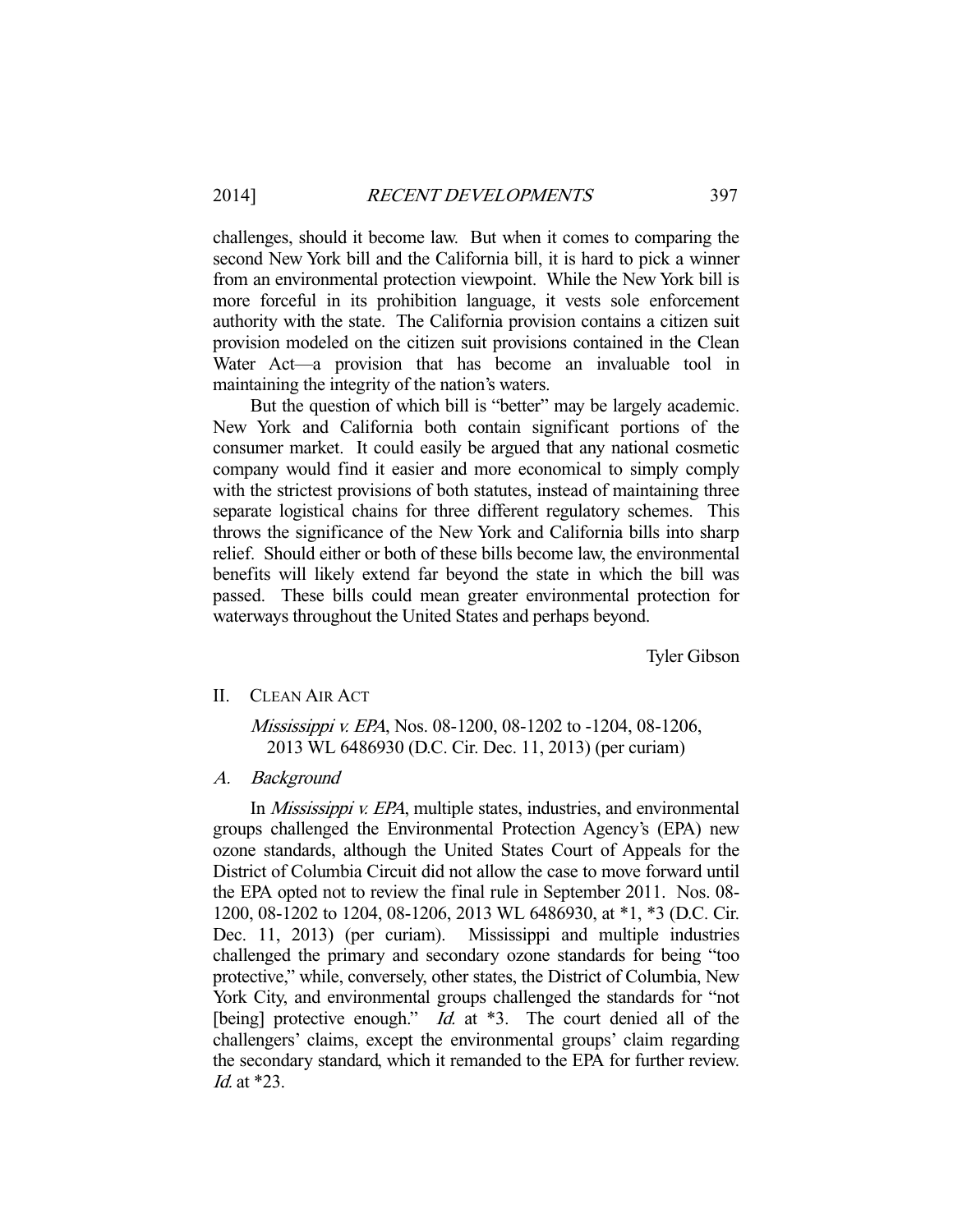#### 1. Legal Background

 The EPA Administrator must publish and revise primary and secondary National Ambient Air Quality Standards (NAAQS) for air pollutants that "cause or contribute to air pollution which may reasonably be anticipated to endanger public health or welfare." 42 U.S.C. § 7408(a)(1)(A) (2006); Mississippi, 2013 WL 6486930, at \*1. Primary NAAQS are air standards that "allow<sup>[]</sup> an adequate margin of safety [and] are requisite to protect the public health."  $42 \text{ U.S.C.}$  § 7409(b)(1). On the other hand, secondary NAAQS are air standards that are "requisite to protect the public welfare from any known or anticipated adverse effects associated with the presence of such air pollutant in the ambient air." Id.  $\S$  7409(b)(2). The distinction between primary and secondary NAAQS is primary NAAQS serve to "protect the public health," while secondary NAAQS "protect the public welfare," which includes not only effects on health, but effects on all aspects of the environment, economy, and personal well-being. *Id.*  $\S$ § 7409(b)(1)-(2), 7602(h) (emphasis added). Ozone is an air pollutant at ground level, and forms when nitrogen oxides  $(NO_x)$  and volatile organic compounds (VOCs) from stationary and mobile sources react in sunlight. National Ambient Air Quality Standards for Ozone, 73 Fed. Reg. 16,436, 16,437 (Mar. 27, 2008) [hereinafter 2008 Final Rule]; Mississippi, 2013 WL 6486930, at \*1.

## 2. Factual Background

 The EPA issued the 2008 Final Rule after almost eight years of revising the ozone primary and secondary NAAQS. Mississippi, 2013 WL 6486930, at  $*2$ . The EPA decided the standing primary standard of 0.08 parts per million (ppm) was inadequate after evaluating new evidence consisting of "new clinical studies, including human exposure studies, showing respiratory effects at ozone levels below 0.08 ppm ... [,] new epidemiological evidence suggesting associations between 'serious morbidity outcomes' and ozone exposures at levels below 0.08 ppm, as well as risk assessments estimating the effects of various levels of ozone on the population." Id. (citing 2008 Final Rule, 73 Fed. Reg. at 16,446, 16,449-51, 16,470-72). Evidence revealed ozone exposure contributed to "decreased lung function[,] respiratory symptoms . . . [,] increased asthma medication use, emergency department visits, and hospital admissions." Id. at \*1 (citing National Ambient Air Quality Standards for Ozone, 72 Fed. Reg. 37,818, 37,827-29, 37,832 (July 11, 2007) [hereinafter 2007 Proposed Rule]). Likewise, the EPA found the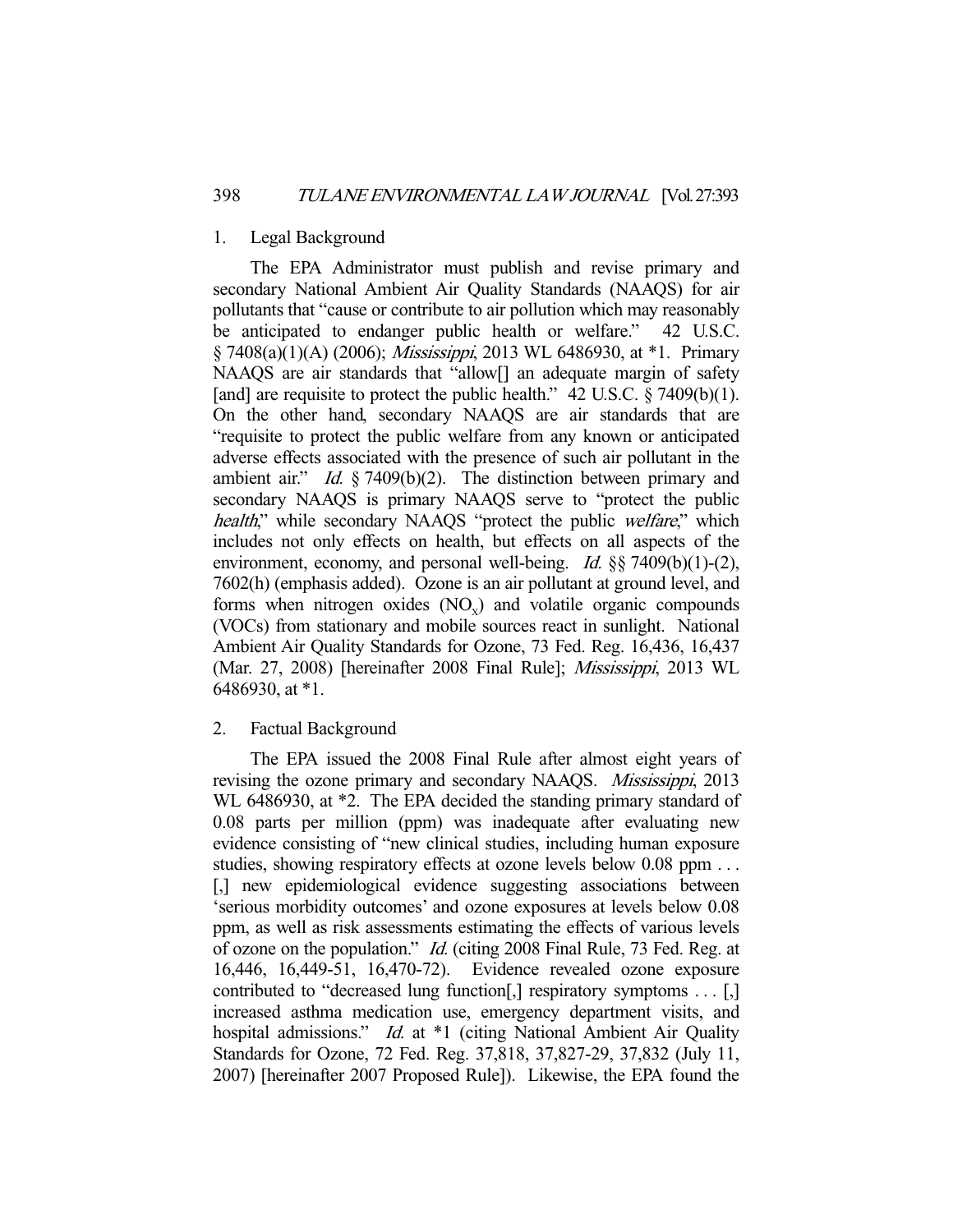secondary standard at 0.08 ppm was inadequate after new evidence showed the current standard "would cause significant effects on vegetation and sensitive ecosystems." Id. at \*3 (citing 2008 Final Rule, 73 Fed. Reg. at 16,496-97). These effects include "a broad array of effects on trees, vegetation, and crops and . . . indirect[] effect[s on] other ecosystem components such as soil, water, and wildlife." *Id.* at \*1 (citing 2007 Proposed Rule, 72 Fed. Reg. at 37,883). Ultimately, the EPA decided to lower both primary and secondary NAAQS from 0.08 ppm to 0.075 ppm. *Id.* at  $*2$ .

## B. Court's Decision

 Acknowledging the EPA's role as "Goldilocks" caught between Mississippi and industries wanting looser standards and other states and environmental groups wanting stricter standards, the court noted that it could not "demand that EPA get things 'just right." *Id.* at \*9. Instead, the appropriate standard under 42 U.S.C.  $\S 7607(d)(9)(A)$  required the court to "overturn any EPA action that [was] arbitrary, capricious, an abuse of discretion, or contrary to law." Mississippi, 2013 WL 6486930, at \*10. Ultimately, the D.C. Circuit denied all of the claims except for the environmental groups' claim about the secondary standard, which the court remanded for the EPA to reconsider. Id. at \*23.

#### 1. Mississippi's Challenge

 In striking down Mississippi's three arguments that the primary and secondary standards were too restrictive, the court's main contention was "it [was] not [their] job to referee battles among experts; [their job was] only to evaluate the rationality of EPA's decision." *Id.* at \*9. First, the court rejected Mississippi's argument that the EPA had to explain what primary standard was "'requisite' to protect the public health" in terms of both present and past rule revisions. *Id.* at \*4-5. The court "declin[ed] Mississippi's invitation to enter that funhouse" because 42 U.S.C. § 7409(b)(1) only requires the court to see if the current standard is requisite, "not ask why the prior [standard] once was 'requisite' but is no longer up to the task." *Mississippi*, 2013 WL 6486930, at \*5. Second, the court held that the EPA presented a reasonable analysis of available human exposure studies, epidemiological evidence, expert recommendations, and comments to conclude a new primary standard was necessary to protect public health.  $Id$  at  $*5-7$ . Although the court acknowledged people may disagree with the EPA's analysis, it reiterated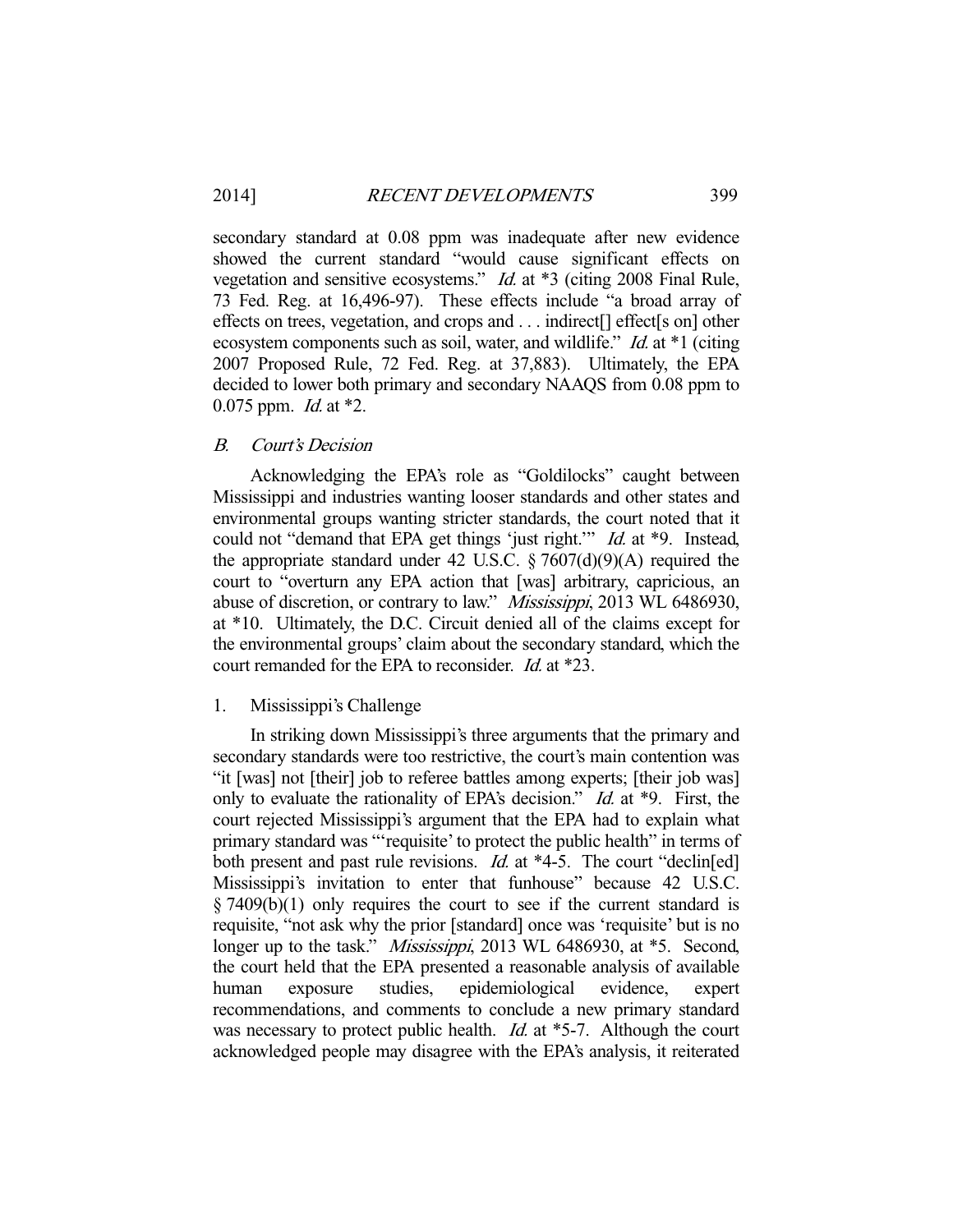that disagreements are left to the experts and the court would "not second-guess EPA's interpretation of ... this evidence." *Id.* at \*6.

 Third, the court found the EPA's decision rationally derived from available science, despite Mississippi's claim that EPA relied on "distorted science." *Id.* at \*4, \*8-9. Under the Clean Air Act, the EPA's air quality criteria must "accurately reflect the latest scientific knowledge," and then the EPA must set standards from this information. Id. at \*7 (quoting 42 U.S.C. §§ 7408(a)(2), 7409(b)(1)). But according to the court, the term "accurately reflect" does not mean, nor guarantee, accuracy in the science behind the air quality criteria or translating it to a standard. *Id.* at \*8. Rather, the air quality criteria just "provide the scientific basis for promulgation of air quality standards." *Id.* (quoting Lead Indus. Ass'n v. EPA, 647 F.2d 1130, 1136-37 (D.C. Cir. 1980)). Therefore, even though Mississippi picked out a study cited by the EPA that drew a different conclusion than the EPA regarding the effects of ozone exposure, the EPA may draw different conclusions through its own analysis. The court's only job is to evaluate whether the EPA arrived at its conclusions, and the rule, rationally. Id. at \*8-9. Finding that Mississippi's challenge failed under all three arguments when analyzed for the primary standard, the court also rejected the challengers' arguments for the secondary standard because the EPA's decision was rational. *Id.* at \*9.

## 2. Environmental Groups' Challenge

 While the court quickly dealt with Mississippi's challenge, the environmental groups' claims that the primary and secondary standards were not restrictive enough required the court to dissect its arguments regarding each standard separately. First, starting with the primary standard, the environmental groups argued the EPA failed to derive a rational standard that protected public health because of how the EPA interpreted human exposure studies, epidemiological studies, and risk assessments. Id. at \*10-13. The court set the tone for its evaluation of the first argument by prefacing it with the standard at hand: although the EPA must "weigh the entire record," *id.* at \*10 (quoting Achernar Broad. Co. v FCC, 62 F.3d 1441, 1446 (D.C. Cir. 1995)), there is "no single piece of evidence [that] is dispositive," because the question is whether there is substantial evidence overall to support the EPA's decision. Id. (citing Coal. for Responsible Regulation, Inc. v. EPA, 684 F.3d 102, 122 (D.C. Cir. 2012)). The EPA opted to treat health effects resulting from ozone exposure below 0.075 ppm as "inconclusive" because of the lack of available data from clinical studies, uncertainty about causal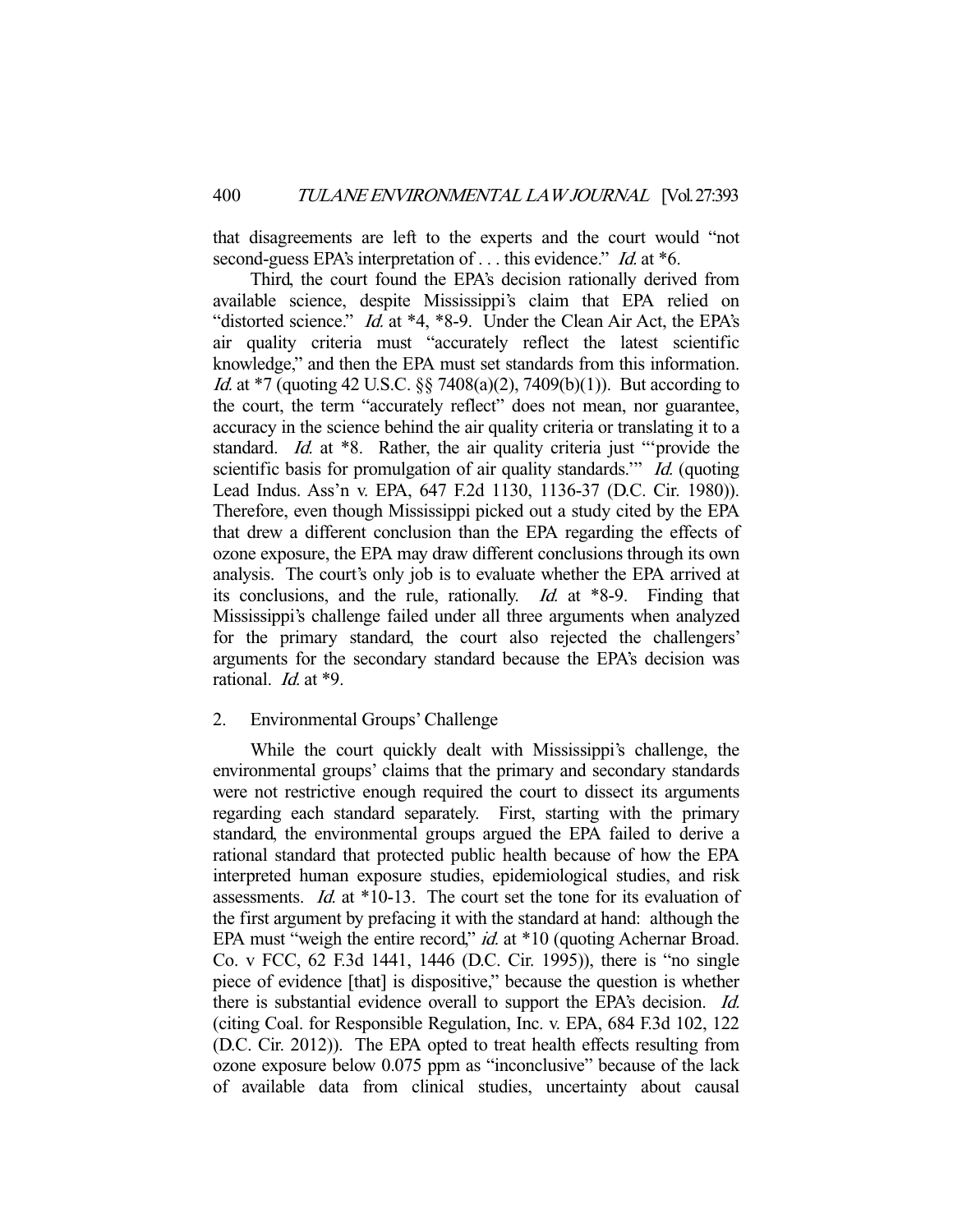relationships at lower levels in epidemiological studies, and remarks from experts. *Id.* at \*11-13. After reminding the challengers of "the impossibility of eliminating all risk of health effects from 'non-threshold' pollutants like ozone," the court found that the EPA made a rational choice in setting the primary standard at 0.075 ppm in light of the known and unknown factors it was balancing. Id. at \*12, \*14.

 Second, the court found the EPA set the primary standard while keeping an "adequate margin of safety" in mind, despite the environmental groups' argument that the standard did not create any margin. *Id.* at \*14-15. The court noted that determining an "adequate margin of safety" does not require the EPA to "identify[] a 'safe level' and then apply[] an additional margin of safety;" rather, it only requires that the EPA's record completely explain and support its decisions regarding the margin. Id. at \*14 (alterations in original) (quoting Am. Trucking Ass'n v. EPA, 283 F.3d 355, 368 (D.C. Cir. 2002)). Because the EPA determined ozone exposure of 0.08 ppm was the threshold at which healthy populations were adversely affected, the court held setting the standard lower to 0.075 ppm represented an "adequate margin of safety" to account for the more sensitive populations considered in the record. Id. at \*15. Third, the environmental groups claimed that the EPA violated the Clean Air Act by failing to explain why its primary standard did not follow the Clean Air Scientific Advisory Committee's (CASAC) recommended standard. Under 42 U.S.C. § 7607(d)(3), the EPA must explain why a rule is "differ[ent] in any important respect from any of [CASAC's] recommendations." Mississippi, 2013 WL 6486930, at \*16 (quoting 42 U.S.C.  $\S 7607(d)(3)$ ). But, the court said to mandate a response from the EPA over departures from CASAC recommendations, CASAC must first "exercise[] scientific judgment" and "be precise about the basis of its recommendations." *Id.* at \*19-20. Finding CASAC failed to exercise any discernable scientific judgment in unanimously recommending a primary standard "no higher than 0.070 ppm," the court held that the EPA's general answer and acknowledgement of CASAC's recommendation sufficed under the Clean Air Act. Id. at \*18-20.

 Although the environmental groups' three arguments regarding the primary standard failed, the court agreed with the challengers' assertion that the EPA failed to set an appropriate secondary standard by relying on its statutory interpretation from American Farm Bureau Federation v. EPA, 559 F.3d 512 (D.C. Cir. 2009). Mississippi, 2013 WL 6486930, at \*20. The EPA decided to use the "8-hour" primary standard when it set the secondary standard, even though a "cumulative seasonal" secondary standard was recommended, because "a [seasonal] standard would be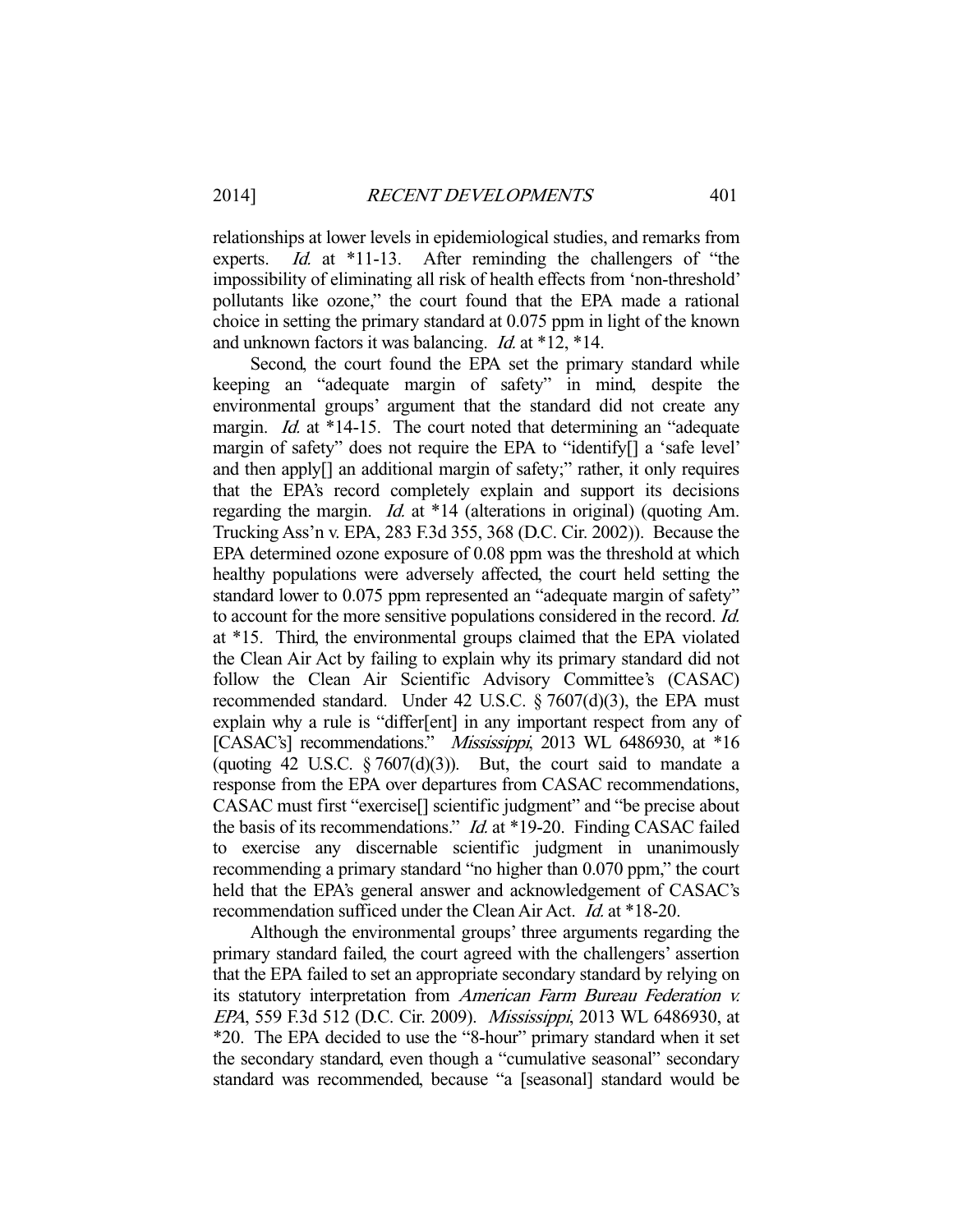unlikely to provide additional protection in any areas beyond that likely to be provided by the revised primary standard." *Id.* at \*20-21 (alteration in original) (quoting 2008 Final Rule, 73 Fed. Reg. at 16,499-500 (Mar. 27, 2008)). The court found this explanation inadequate and said that the "EPA must expressly 'determine what level of . . . protection is requisite to protect the public welfare' and explain why [it] is so." Id. at  $*22$ (quoting Am. Farm Bureau, 559 F.3d at 530). Even though the EPA argued that the primary and the desired "21 ppm-hours seasonal" secondary standards offered about the same level of environmental protection, the court stated that the EPA failed to note why it did not consider other seasonal standards that may offer more or equivalent protection to the primary standard. *Id.* at \*23. Ultimately, the court chose to remand the ozone secondary standard instead of vacating it, leaving the current standard in place until the EPA either explains or reissues the rule.

#### C. Analysis

 The court's opinion was fairly persuasive and well-reasoned, except for its analysis of the environmental groups' third argument regarding the primary standard. The court spent several pages attempting to rationalize why it wanted to defer to the EPA's failure to follow statutory procedure, ultimately concluding the perceived lack of scientific judgment on CASAC's part excused the EPA's behavior. Id. at \*18-20. "[H]ad CASAC acknowledged uncertainty in the scientific evidence but explained that, based on its expert scientific judgment, it nonetheless believed adverse health effects were likely to occur at 0.070 ppm level," then the EPA would have had to address the fact that its final standard was higher than CASAC recommended. Id. at \*19. Even though CASAC acknowledged there was uncertainty in the science and noted data showing that "adverse health effects may occur at levels lower than 0.060 ppm," this was apparently not enough to logically suggest that based on its expert scientific judgment, CASAC's higher recommended standard of 0.070 ppm may lead to adverse health effects. See Letter from Dr. Rogene Henderson, Chair, CASAC, to Stephen L. Johnson, EPA Adm'r 3, 5 (Oct. 24, 2006) (on file with author). In the future, CASAC and potentially other advisory groups to the EPA will be bound by this stringent standard, which seems to require expert panels to carefully and deliberately state the obvious in order to hold the EPA to its statutory duty. While there is value in placing standards on advisory groups, the court appears to purposely overlook the EPA's failure to address the deviation and instead opts to nitpick the EPA's advisory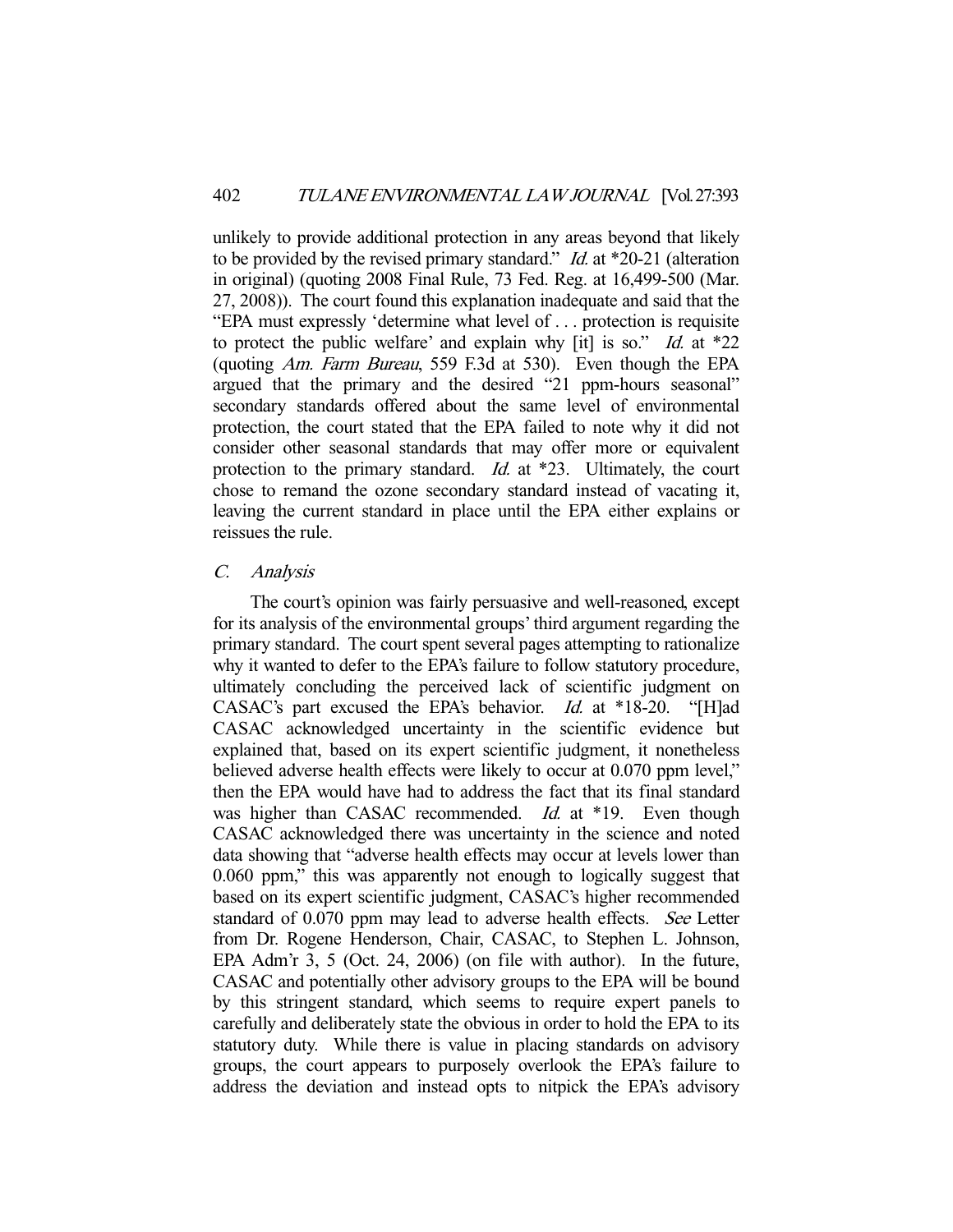committee's unanimous recommendation to find an out for the EPA's omission.

## Lauren Kasparek

## Oklahoma Department of Environmental Quality v. EPA, 740 F.3d 185 (D.C. Cir. 2014)

 The United States Court of Appeals for the District of Columbia Circuit held invalid the EPA's federal implementation plan (FIP) and Indian Country New Source Review Rule (Indian Country NSR Rule) in relation to nonreservation Indian country because primary regulatory authority under the Clean Air Act (CAA) lies with states, and nonreservation lands are therefore subject to the relevant state implementation plan (SIP) whenever a tribal implementation plan (TIP) does not apply. Okla. Dep't of Envtl. Quality v. EPA, 740 F.3d 185, 195 (D.C. Cir. 2014).

#### A. Background

 Under the CAA, the Environmental Protection Agency (EPA) may "treat Indian tribes as States" for the purposes of "management and protection of air resources within the exterior boundaries of the reservation or other areas within the tribe's jurisdiction." 42 U.S.C.  $\S 7601(d)(1)-(2)$  (2006). The EPA issued the Tribal Authority Rule in 1998, under which it interpreted "other areas" over which a tribe has or may have jurisdiction pursuant to the CAA as consistent with the federal criminal code's definition of "Indian Country." Okla. Dep't of Envtl. Quality, 740 F.3d at 188. Thus, under the EPA's Tribal Authority Rule, Indian tribes may regulate as states over reservation lands and nonreservation lands, which include "dependent Indian communities" and "Indian allotments."

 The extent of tribal authority is subject to two limitations, however. First, tribal authority over nonreservation lands is limited by the requirement that a tribe must first demonstrate its jurisdiction over such lands pursuant to federal Indian law. Second, the CAA reserves the EPA authority to directly administer the CAA "[i]n any case in which the [EPA] determines that the treatment of Indian tribes as identical to States is inappropriate or administratively infeasible."  $42$  U.S.C.  $\S$  7601(d)(4). In 2011, the EPA issued a rule to implement a FIP, which included the Indian Country NSR Rule, pursuant to § 7601(d)(4). Okla. Dep't of Envtl. Quality, 740 F.3d at 188. The rule applied to all Indian country in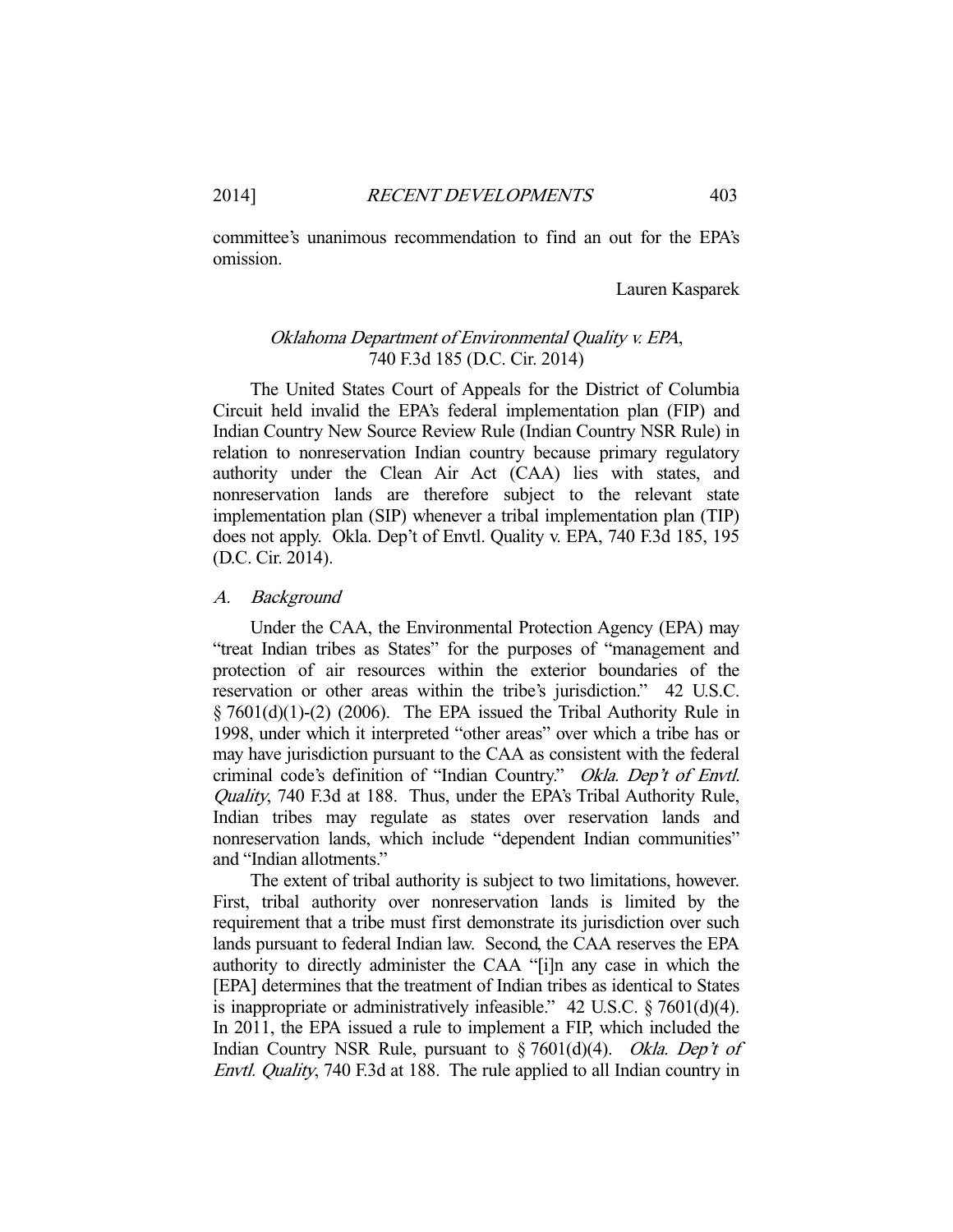the United States except that already subject to an EPA-approved TIP or a SIP that the EPA expressly approved for application to Indian country. The EPA found the FIP necessary to fill a "regulatory gap" that it perceived was created by a "general lack of state authority to regulate air quality in Indian country and the failure of many tribes to implement NSR programs of their own."

 Oklahoma challenged the Indian Country NSR rule's application to nonreservation tribal lands. Id. at 189. First, Oklahoma argued that the EPA lacked authority to regulate these lands because under the CAA "each state's SIP applies to all non-reservation Indian country within its geographic borders except where a tribe has demonstrated its inherent jurisdiction." Second, Oklahoma argued that the EPA lacked authority for implementing the FIP because the EPA "may establish a FIP only upon finding that a specific jurisdiction's plan is inadequate." The EPA objected to Oklahoma's challenge both on the merits and on three preliminary grounds: standing, timeliness, and forfeiture.

## B. Court's Decision

 The D.C. Circuit held that the EPA's FIP and Indian Country NSR Rule were invalid as applied to nonreservation Indian country because states have primary regulatory authority under the CAA and a SIP therefore applies to nonreservation lands not subject to a TIP. Id. at 189, 195. Because its holding was consistent with Oklahoma's first contention, the court did not reach Oklahoma's second contention that the FIP was invalid because the EPA could not implement a FIP without first finding that an existing SIP or TIP was inadequate. Id. at 189.

## 1. Preliminary Objections

 Before reaching the merits, the court considered and rejected each of the EPA's preliminary objections. Id. at 189-91. First, the EPA argued that Oklahoma lacked standing because the state's own actions were the cause of its alleged injury and it could redress the injury through its own actions as well. Id. at 189-90. Oklahoma claimed that the EPA's rule caused its injury by "'divest[ing] [it] of regulatory authority over areas otherwise within [its] purview,' to wit, non-reservation Indian country." Id. at 189. The EPA contended that Oklahoma should merely have requested EPA approval of its regulatory regime under the Safe, Accountable, Flexible, Efficient Transportation Equity Act (SAFETEA). The SAFETEA provides that the EPA "shall approve" state administrative authority over Indian country "without any further demonstration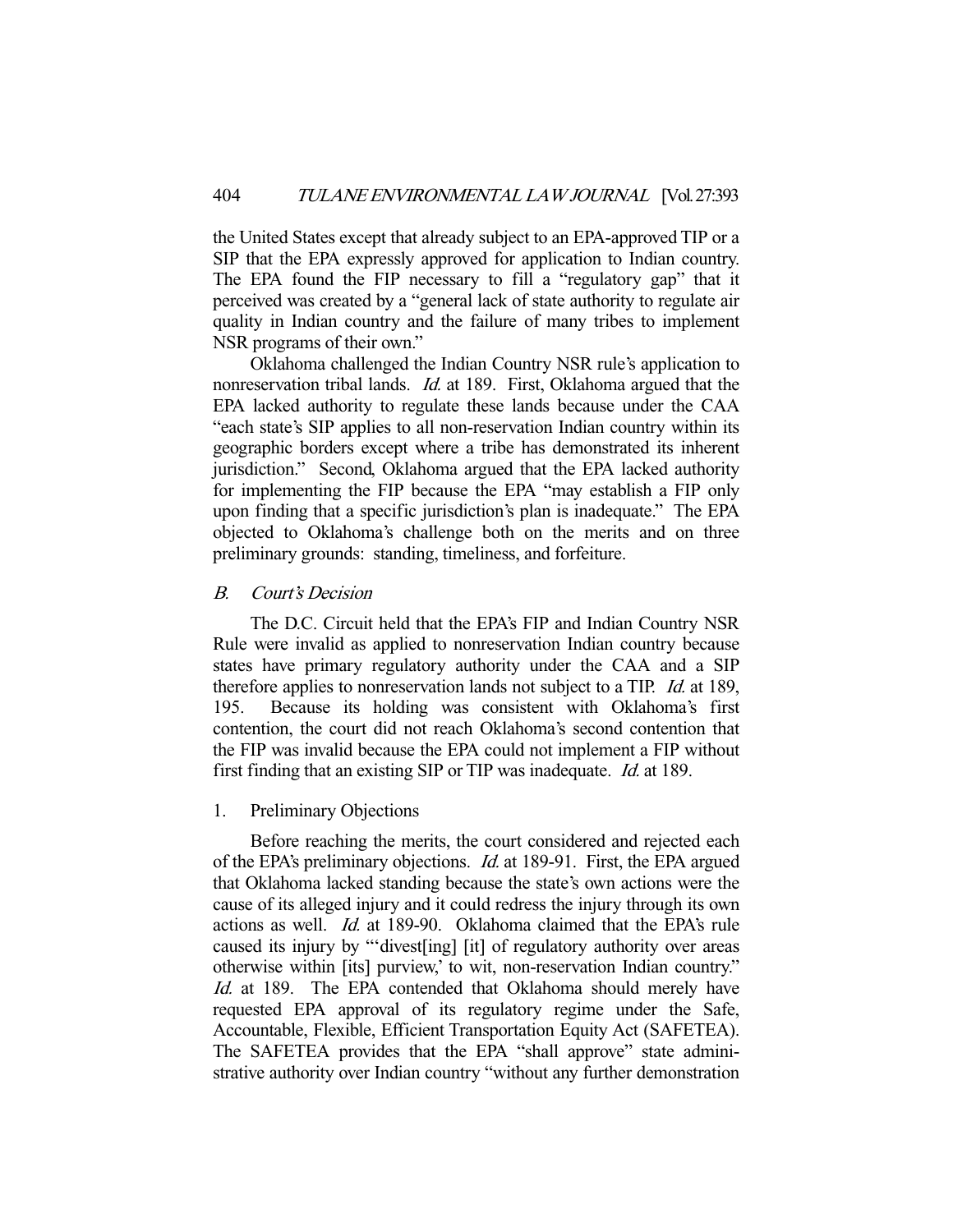of authority by the State," where the EPA has already approved the state's authority to regulate state lands that are not Indian country. Id. at 190. The court pointed out that EPA's arguments "stopped short . . . of stating that Oklahoma would be entitled to approval without conditions of an application under the SAFETEA." Because the EPA's proposed alternative remedy was therefore not necessarily guaranteed, the court held that the injury was not self-inflicted and Oklahoma therefore had standing to contest the Indian Country NSR Rule.

 Second, the EPA argued that Oklahoma's claim was not timely because the EPA's Tribal Authority Rule, issued in 1998, had already established that SIPs did not apply to nonreservation Indian country, and Oklahoma should therefore have raised its objection to that prior-issued rule rather than to the FIP and corresponding Indian Country NSR Rule. Id. at 190-91. The court disagreed. Id. at 191. The Tribal Authority Rule states in its preamble that the "EPA is the appropriate entity to be implementing CAA programs prior to tribal primacy . . . . EPA will not and cannot 'grandfather' any state authority over Indian country where no explicit demonstration and approval of such authority has been made." Id. (quoting Indian Tribes: Air Quality Planning and Management, 63 Fed. Reg. 7254, 7258 (Feb. 12, 1998). The court noted that while this passage from the Tribal Authority Rule referred to "Indian country" generally, the EPA included the passage in response to a comment that "states have historically regulated non-[Indian] CAA-related activities on fee lands within reservation boundaries." Because the passage was added in response to a comment about "lands within reservation boundaries," the limitation on state authority in "Indian country" could be reasonably read as applying only to reservation lands, thus "leaving state authority over non-reservation Indian country intact." The court reasoned that the Indian Country NSR Rule was a new rule because it expressly stated that SIPs were "presumptively inapplicable" not only within reservation boundaries, but in nonreservation Indian country as well. Thus, Oklahoma's challenge to the Indian Country NSR Rule was timely.

 Finally, EPA objected to Oklahoma's ability to bring the challenge by alleging forfeiture of its claim that nonreservation Indian lands are presumptively covered by Oklahoma's SIP. The EPA argued that by failing to raise the legal argument used as the basis for this claim during the public comment period for the Indian Country NSR Rule, Oklahoma forfeited its ability to raise the claim on appeal. Again, the court rejected the EPA's objection, but on different grounds. Id. at 192. The court noted that the forfeiture rule's purpose is to prevent "unfair surprise" to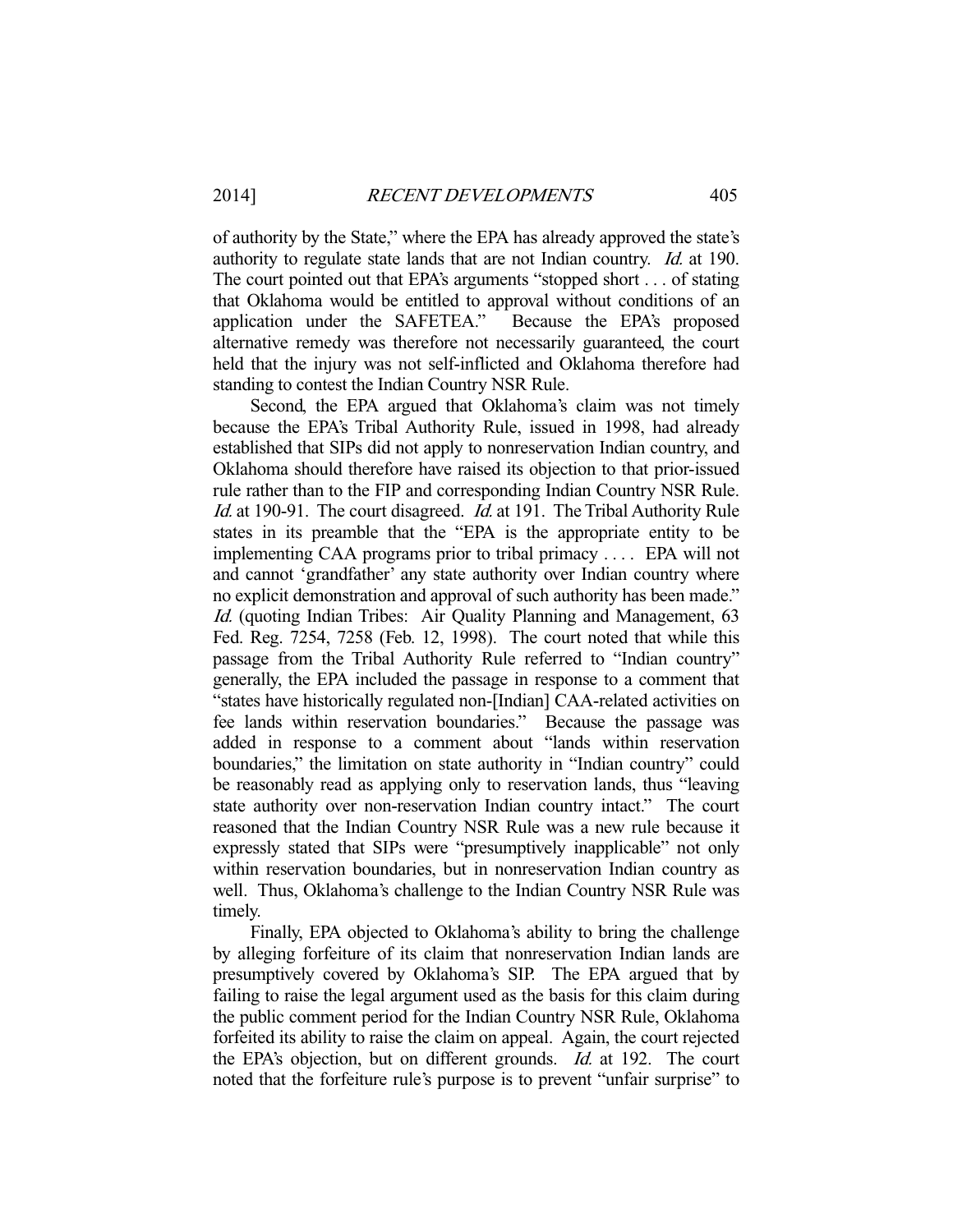an agency by a claimant raising an objection for the first time on appeal. Where an agency has made a "key assumption" in promulgating a rule, the agency has a "preexisting 'duty to examine [it] as part of its affirmative burden of promulgating and explaining a non-arbitrary, noncapricious rule.'" Id. (quoting Appalachian Power Co. v. EPA, 135 F.3d 791, 818 (D.C. Cir. 1998)). Thus, forfeiture based on unfair surprise is inapplicable where an agency has made such a key assumption, because the agency has an obligation to explain the assumption whether or not a comment has been made. The EPA's basis for issuing the Indian Country NSR Rule was its perception of a regulatory gap over nonreservation Indian country not subject to a TIP. According to the court, the EPA's finding of a regulatory gap was based upon a "key assumption" that SIPs are inapplicable to nonreservation Indian country. Therefore, the court held that Oklahoma had not forfeited its claim.

## 2. Decision on the Merits

 In its consideration of the merits of the case, the court held that a state's SIP presumptively applies to nonreservation Indian country not covered by a TIP. The EPA argued that, contrary to Oklahoma's interpretation, the CAA and prior case law do not "establish a presumption of state jurisdiction over Indian country," but rather, like federal Indian common law, the CAA shows congressional intent that "CAA regulatory jurisdiction in Indian country" belongs to either the EPA or a tribe, and case law allows for such an interpretation. *Id.* at 194. Oklahoma argued that (1) the CAA affords primary regulatory jurisdiction to either a tribe or a state and (2) a tribe must demonstrate its authority over nonreservation Indian country in order to exercise CAA regulatory jurisdiction over such lands, and the EPA must demonstrate tribal authority when regulating in place of a tribe. Therefore, because "neither a tribe nor the EPA has demonstrated tribal jurisdiction over all non-reservation Indian country," the court concluded, Oklahoma has regulatory jurisdiction over such nonreservation lands, and its EPAapproved SIP therefore applies.

 First, the court held that under the CAA, jurisdiction "must lie either with a state or with a tribe." *Id.* at 193. Under the CAA, a state has "primary responsibility for assuring air quality within the entire geographic area comprising such State." 42 U.S.C. § 7407(a). This primary responsibility of the state yields only for reservation lands or nonreservation lands over which tribal jurisdiction has been demonstrated. Okla. Dep't of Envtl. Quality, 740 F.3d at 193-94. The court pointed to its holding in *Michigan v. EPA* that CAA jurisdiction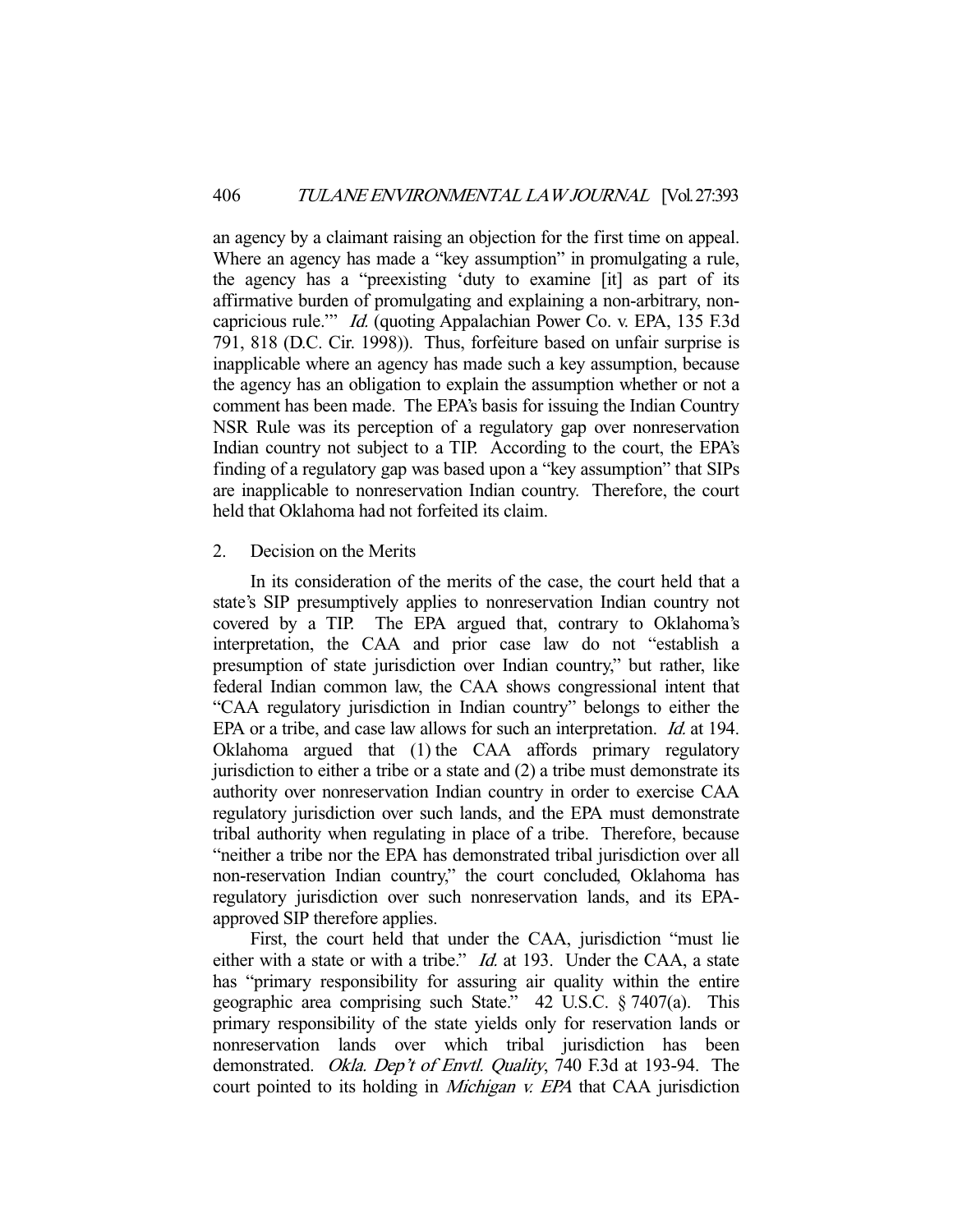"must either lie with the state or with the tribe." *Id.* at 194 (quoting Michigan v. EPA, 268 F.3d 1075, 1086 (D.C. Cir. 2001)). The EPA argued that *Michigan* was not controlling here because the court's stateor-tribe holding there applied only to areas whose status as Indian country was yet unclear, and the "EPA's authority over areas that unquestionably are Indian country was not questioned." The court dismissed the EPA's argument as "irrelevant" because the proposition that "either a state has jurisdiction or a tribe has jurisdiction" still applies.

 Second, the court held that the EPA must demonstrate tribal authority over nonreservation Indian country when regulating such lands pursuant to § 7601(d) because the provision "unambiguously confers no 'inherent or underlying EPA authority, but rather a role for the EPA if the tribe, for whatever reason, does not promulgate a [TIP]." *Id.* at 194-95 (quoting *Michigan*, 268 F.3d at 1083). The court interpreted  $\S$  7601(d) to afford the EPA authority merely to act on behalf of a tribe. Id. at 195. The court reasoned that when the EPA "regulate[s] in the shoes of a tribe" it must be "subject to the same limitations as the tribe itself." Therefore, the EPA is subject to the same requirements as tribes and must establish tribal authority over nonreservation lands prior to exercising CAA jurisdiction. Because the EPA failed to demonstrate tribal authority "over all non-reservation Indian country," the court concluded that the state's primary authority to regulate under the CAA afforded Oklahoma regulatory jurisdiction over nonreservation lands within its geographic boundaries. *Id.* at 194-95. Those lands were therefore subject to and regulated by Oklahoma's EPA-approved SIP. Id. at 194.

#### C. Analysis

 This case clarifies jurisdictional authority to regulate nonreservation Indian country under the CAA. A SIP governs all areas within that state's geographic boundaries except Indian reservation lands and nonreservation lands over which tribal authority has been established by either an Indian tribe or the EPA. The court left unanswered the question of how tribal authority over such lands may or must be demonstrated. Because the court held that the primary regulatory authority lies with the state, a tribe presumably must demonstrate its authority over nonreservation lands to the state prior to submitting a TIP for the EPA's approval. Because the court held that the EPA has no more authority than a tribe in these matters, the EPA's authority to issue a FIP covering nonreservation lands is presumably also only as extensive as its ability to demonstrate tribal authority over such lands to the satisfaction of the state. Though the court's analysis is not unreasonable, its conclusion is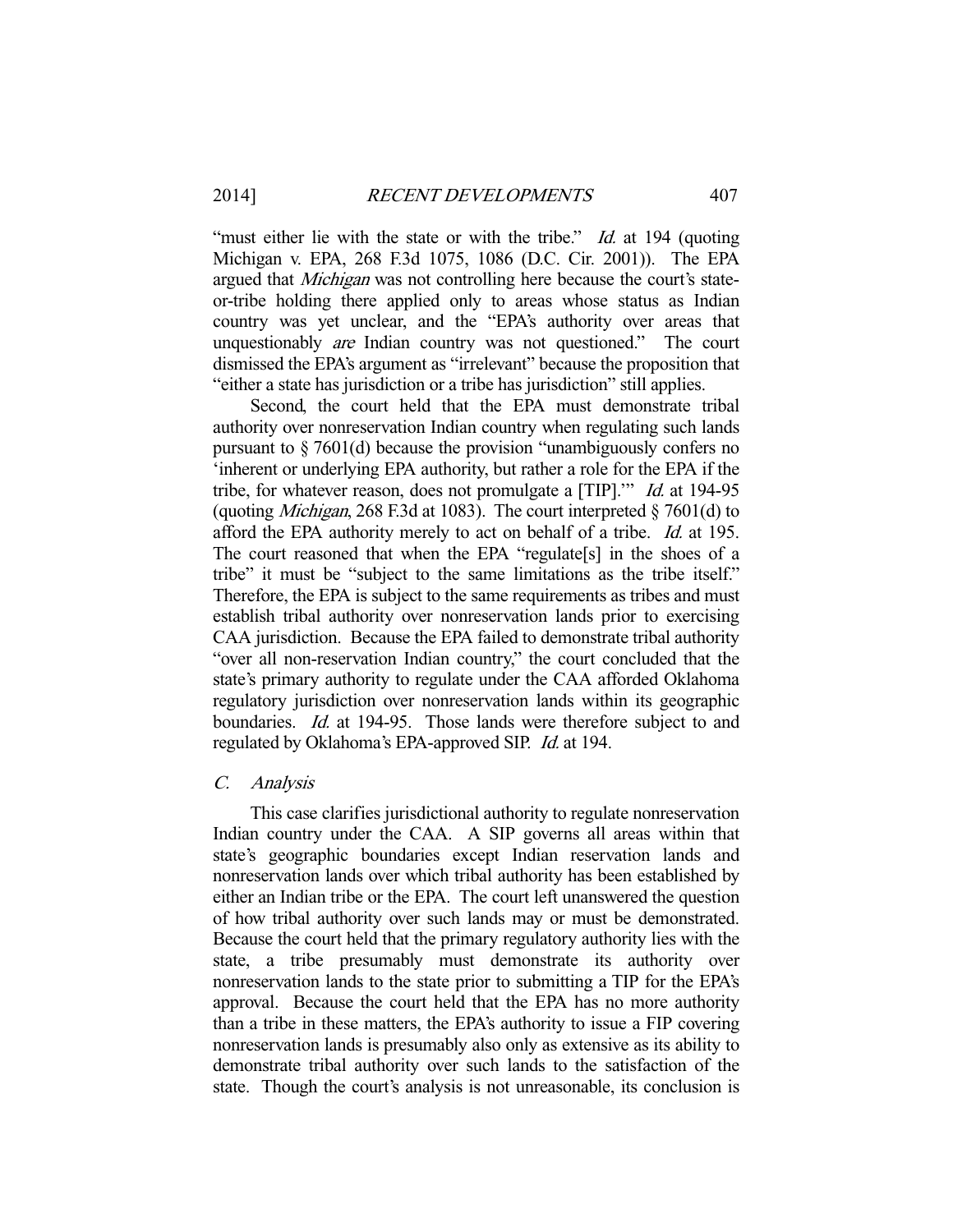not so clearly beyond contestation so as to wholly excuse its incongruous practical implications.

Julie Carter

#### III. PUBLIC LANDS

## Southern Utah Wilderness Alliance v. Burke, No. 2:12CV257DAK, 2013 WL 5916815 (D. Utah Nov. 4, 2013)

 Southern Utah Wilderness Alliance and various other environmental groups (collectively SUWA) brought suit before Judge Kimball in the United States District Court for the District of Utah raising seven claims regarding the Bureau of Land Management's (BLM) issuance of the 2008 Richfield Resource Management Plan (RMP) and Travel Plan. S. Utah Wilderness Alliance v. Burke, No. 2:12CV257DAK, 2013 WL 5916815, at \*1 (D. Utah Nov. 4, 2013). The court affirmed the BLM's decision for three of these claims. *Id.* at \*19. For the remaining four claims, the court, at least in part, reversed, holding that (1) "the BLM[] failed to apply the minimization criteria in its preparation of the Travel Plan;" (2) "the BLM generally complied with prioritizing [Areas of Critical Environmental Concern (ACECs)], with the specific exception of the proposed Henry Mountains ACEC" where the court stated that the decision was arbitrary and capricious because it appeared to have been "based on political concerns" and not on a proper application of the relevant standards; (3) "the BLM generally complied with the [Wild and Scenic Rivers Act] in its implementation of eligibility criteria and its determinations of eligible and suitable rivers, with the specific exceptions of Happy Canyon and Buck and Pasture Canyons spring areas"; and (4) "the BLM violated the [National Historic Preservation Act (NHPA)] by failing to take into account the impact of [off-highway vehicle (OHV)] routes on archeological sites." *Id.* at \*14, \*19.

 This Recent Development will focus on the court's holding that the BLM violated the NHPA.

#### A. Background

#### 1. Procedural Background

 Under the Federal Land Policy and Management Act (FLPMA), the BLM must "develop, maintain, and, when appropriate, revise land use plans . . . us[ing] . . . the principles of multiple use and sustained yield." 43 U.S.C. § 1712(a), (c)(1) (2006). Pursuant to this directive, the BLM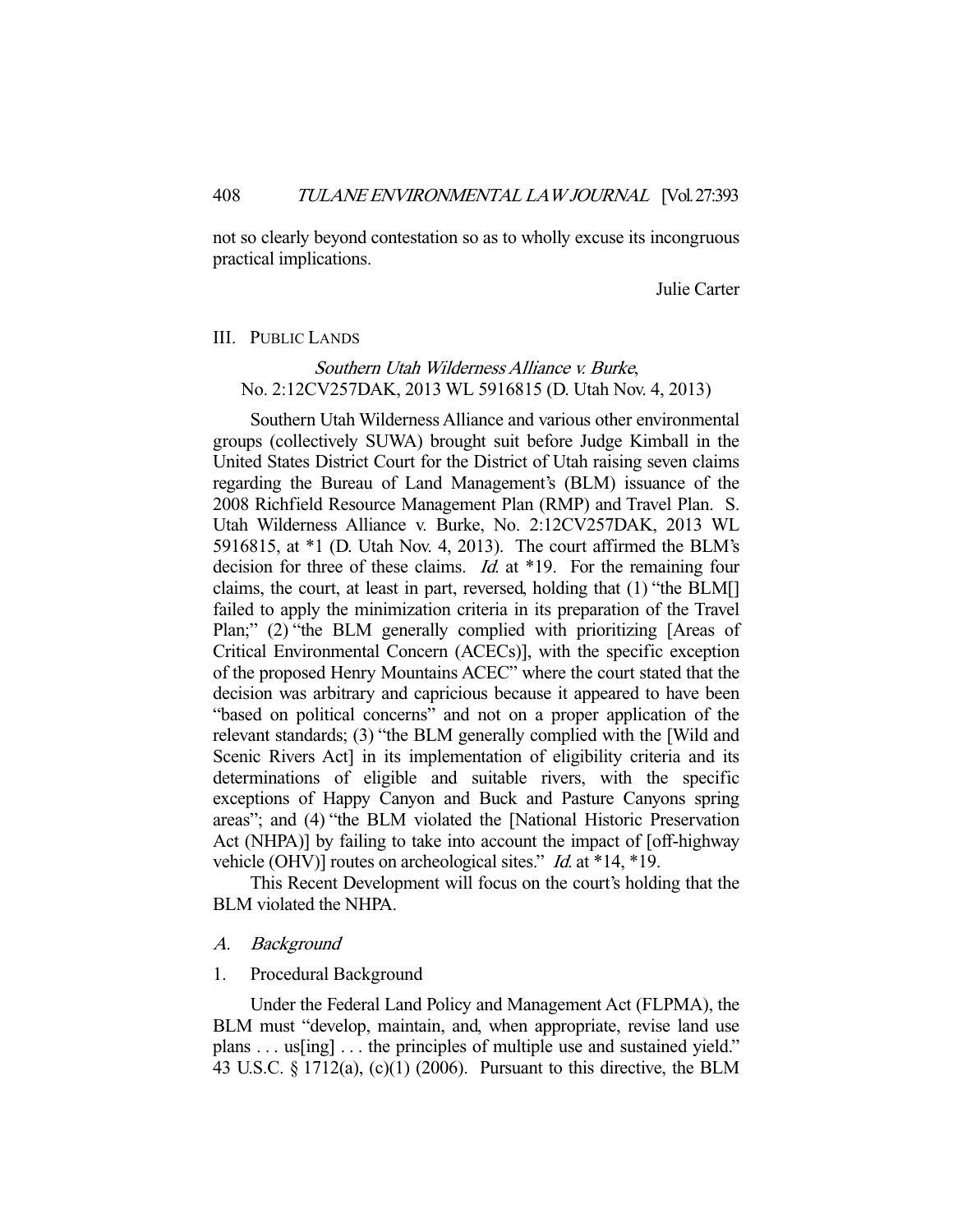issued the 2008 Richfield RMP and Travel Plan, which governed 2.1 million acres of BLM land within the Richfield Field Office planning area. See S. Utah Wilderness Alliance, 2013 WL 5916815, at \*1. The RMP classified areas for OHV use as open, limited, or closed. *Id.* at \*2. In open designation areas, OHV use can occur throughout the area; in limited designation areas, OHV use can occur on designated routes; and in closed designation areas, OHV use is prohibited. Prior to the 2008 RMP, most of the Richfield planning area was designated as open to OHV use. The 2008 RMP designated 9980 acres as open, 209,900 acres as closed, and 1.9 million acres as limited. Within the limited area, 4277 miles of routes were designated, which included many user-created routes from the prior open designation. Additionally, the RMP allowed vehicles to be driven and parked within 50 feet of designated routes and within 150 feet of routes that led to existing campsites. Those route designations make up the Travel Plan.

 During the public comment period on the RMP and Travel Plan, "Colorado Plateau Archaeological Alliance commented that improper OHV use 'constitutes perhaps the greatest single threat to the long-term preservation of cultural resources in the [Richfield Field Office].'" Plaintiffs' Opening Brief at 19, S. Utah Wilderness Alliance, 2013 WL 5916815 (No. 2:12CV257DAK) (citation omitted).

#### 2. Legal Background

 The NHPA "imposes procedural not substantive requirements" on agencies, requiring them to "consider the effects of their actions and programs on historic properties and sacred sites before implementation." S. Utah Wilderness Alliance, 2013 WL 5916815, at \*7 (citing Muckleshoot Indian Tribe v. U.S. Forest Serv., 177 F.3d 800, 805 (9th Cir. 1999)). Under section 106 of the NHPA, federal agencies cannot approve any federal "undertaking" without considering the impacts of the undertaking on properties that are included or eligible for inclusion in the National Register of Historic Places. 16 U.S.C. §§ 470f, 470w(7) (2012). It was undisputed that the BLM's approval of the Travel Plan was an undertaking. S. Utah Wilderness Alliance, 2013 WL 5916815, at \*7. Because the approval was an undertaking, the NHPA's implementing regulations required the BLM to "[r]eview existing information on historic properties within [that] area" and "take the steps necessary to identify historic properties within the area of potential effects." Id. (quoting 36 C.F.R.  $\S 800.4(a)(1)$ , (b) (2013)). Additionally, the regulations required the BLM "to determine whether the travel plan would have an 'adverse effect' on cultural resources." Id. (citing 36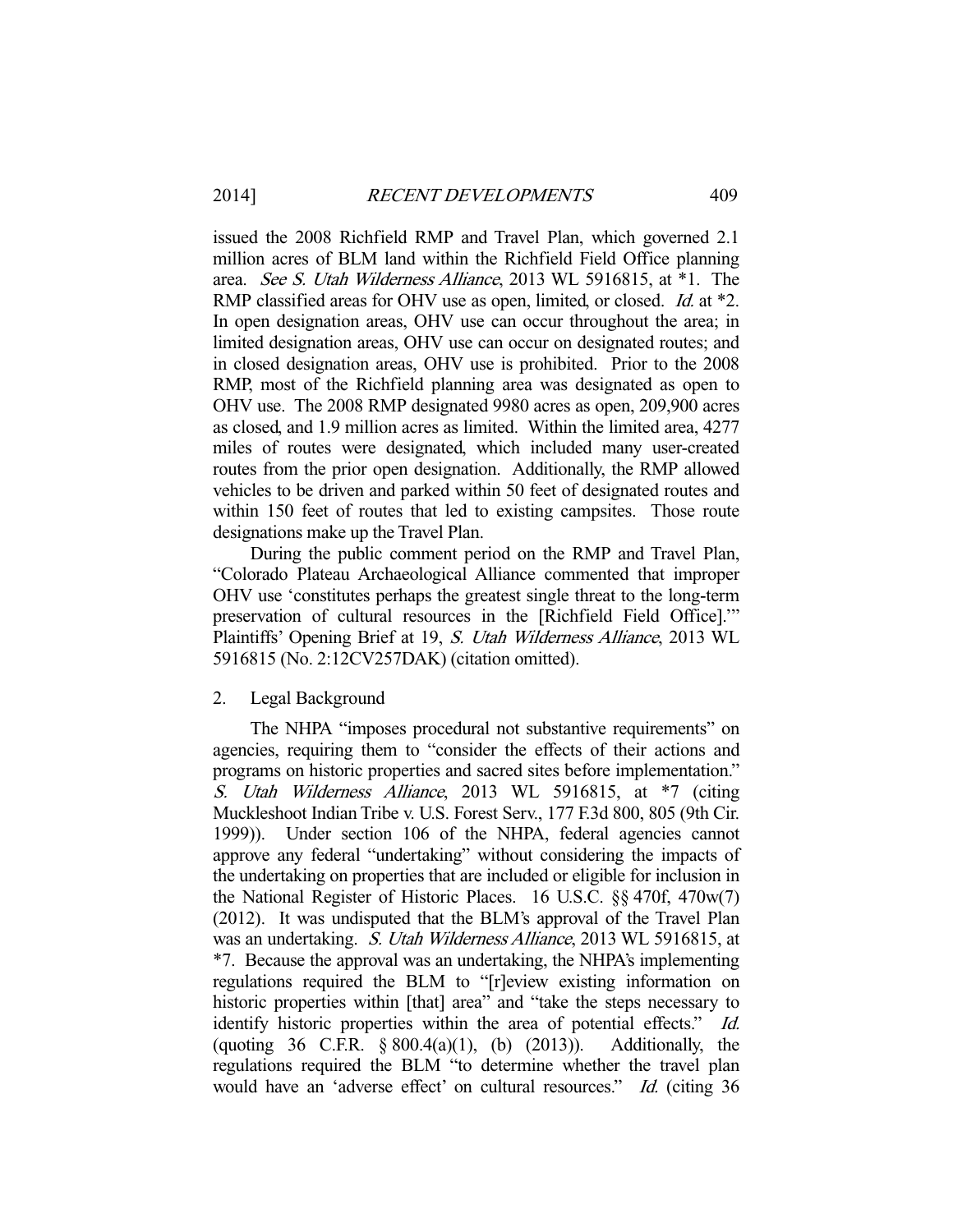C.F.R.  $\S 800.5(a)$ . This determination was to be made in consultation with the State Historic Preservation Office (SHPO) and Native American tribes.

 When determining whether a proposed undertaking will have an adverse effect on cultural resources, the NHPA requires the agency to make "a reasonable and good faith effort." 36 C.F.R. § 800.4(b)(1). This requirement can be met through "background research, consultation, oral history interviews, [and] sample field investigation." Additionally, three types of surveys are used to help identify the presence of cultural resources. S. Utah Wilderness Alliance, 2013 WL 5916815, at \*7 (citing BUREAU OF LAND MGMT., U.S. DEP'T OF THE INTERIOR, BLM MANUAL § 8110 (2004) [hereinafter BLM MANUAL]). These range from a Class I survey, which is basically a review of existing information by the agency, to the more common Class III survey, which is an "on-the-ground intensive survey of the entire subject area 'intended to locate and record all historic properties' and 'provides managers and cultural resource specialists with a complete record of cultural properties." Id. (citing BLM MANUAL, supra, § 8110.2.21).

 In deciding which type of survey to perform for the Richfield RMP, the BLM relied on an instruction memorandum that "suggests that a Class I survey will suffice when a transportation plan proposes to maintain the status quo, but that a Class III inventory should be used when a plan authorizes new roads or increased traffic on existing roads." Id. at \*8 (quoting Mont. Wilderness Ass'n v. Connell, 725 F.3d 988, 1006 (9th Cir. 2013)). This memorandum further states:

"[P]roposed designations that will not change or will reduce OHV use are unlikely to adversely affect historic properties and will require less intensive identification efforts." However, "[w]here there is a reasonable expectation that a proposed designation will shift, concentrate, or expand travel into areas where historic properties are likely to be adversely affected, Class III inventory and compliance with section 106 [of the NHPA], focused on areas where adverse effects are likely to occur, is required prior to designation."

#### Id. (quoting *Mont. Wilderness Ass'n*, 725 F.3d at 1006).

In *Montana Wilderness Ass'n v. Connell*, a factually similar case to the case at hand, the United States Court of Appeals for the Ninth Circuit held under the NHPA "that BLM failed to make a reasonable effort to identify historical and cultural resources" where the BLM relied primarily on Class I surveys in issuing an RMP for the Upper Missouri River Breaks National Monument in Montana. 725 F.3d at 992, 1007, 1009. The court cited multiple reasons for its decision, most importantly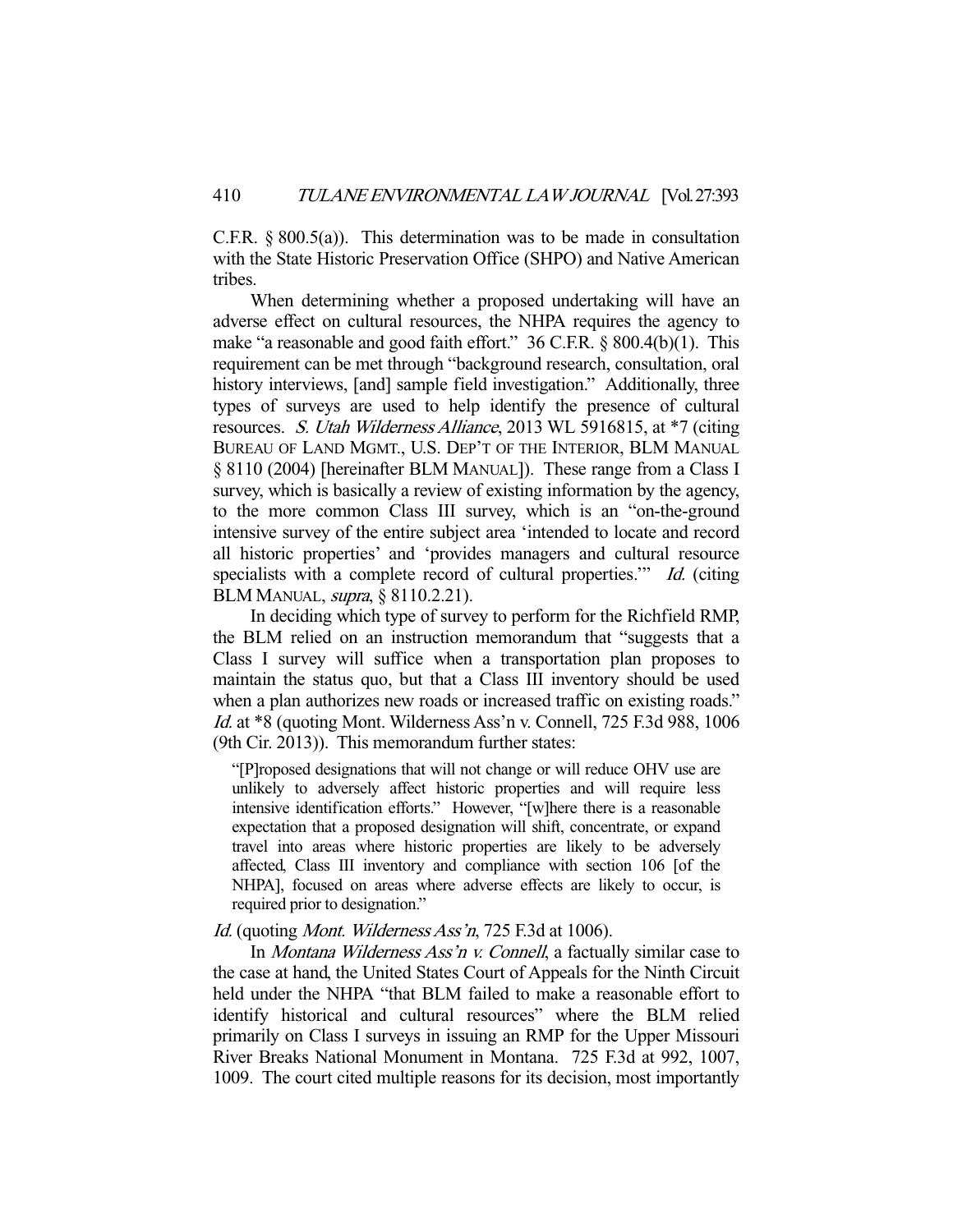that (1) only 16% of the land was surveyed beyond Class I and only 8% was subject to a Class III survey; (2) the designated routes had not been previously surveyed and were therefore most similar to new routes rather than existing routes; (3) even if the routes were existing, their designation from open to limited would "concentrate pre-RMP traffic on the remaining designated roads, airstrips and camping areas" and therefore require a Class III survey; and (4) promises of future surveys in conjunction with site-specific decisions do not substitute for the more intensive surveys before the RMP is issued. Id. at 1008-09.

## B. Court's Decision

 SUWA challenged the BLM's Richfield RMP and Travel Plan for violating the NHPA, specifically arguing that the BLM violated the implementing "regulations [of the NHPA] by failing to make a 'reasonable and good faith effort' to identify cultural resources and, consequently, making an unsupported 'no adverse impacts' determination." S. Utah Wilderness Alliance, 2013 WL 5916815, at \*7. To support this view, SUWA cited "the wealth of archeological resources within the Richfield planning area" and the fact that the BLM acknowledged that "the [Richfield Field Office] has little or no data as to the nature, diversity or distribution of cultural resources on roughly 95 to 99% of the land it manages." Plaintiffs' Opening Brief at 18, S. Utah Wilderness Alliance, 2013 WL 5916815 (No. 2:12CV257DAK).

 For the Richfield RMP, the BLM claimed to rely on the instruction memorandum outlined above and performed only Class I surveys for the entire area, with the exception of four parts that were designated as open to cross-country OHV travel. S. Utah Wilderness Alliance, 2013 WL 5916815, at \*8. To rely on the memorandum and only perform Class I surveys in areas that went from open designations to limited, the BLM argued that Class III surveys were not necessary because limiting previously open areas to routes meant that "adverse effects on the[] fewer remaining routes were unlikely."

 Disagreeing with this reasoning, the court noted how limiting OHV use to designated routes would concentrate travel and "likely impact cultural resources on the remaining routes." Moreover, "[t]he instruction manual suggests that an on-the-ground Class III survey should have been conducted for the designated routes in the limited OHV use area because the designation of fewer routes will shift, concentrate, or expand travel into areas where historic properties exist." The court found extensive support for this in *Montana Wilderness Ass'n. Id.* at \*8-9.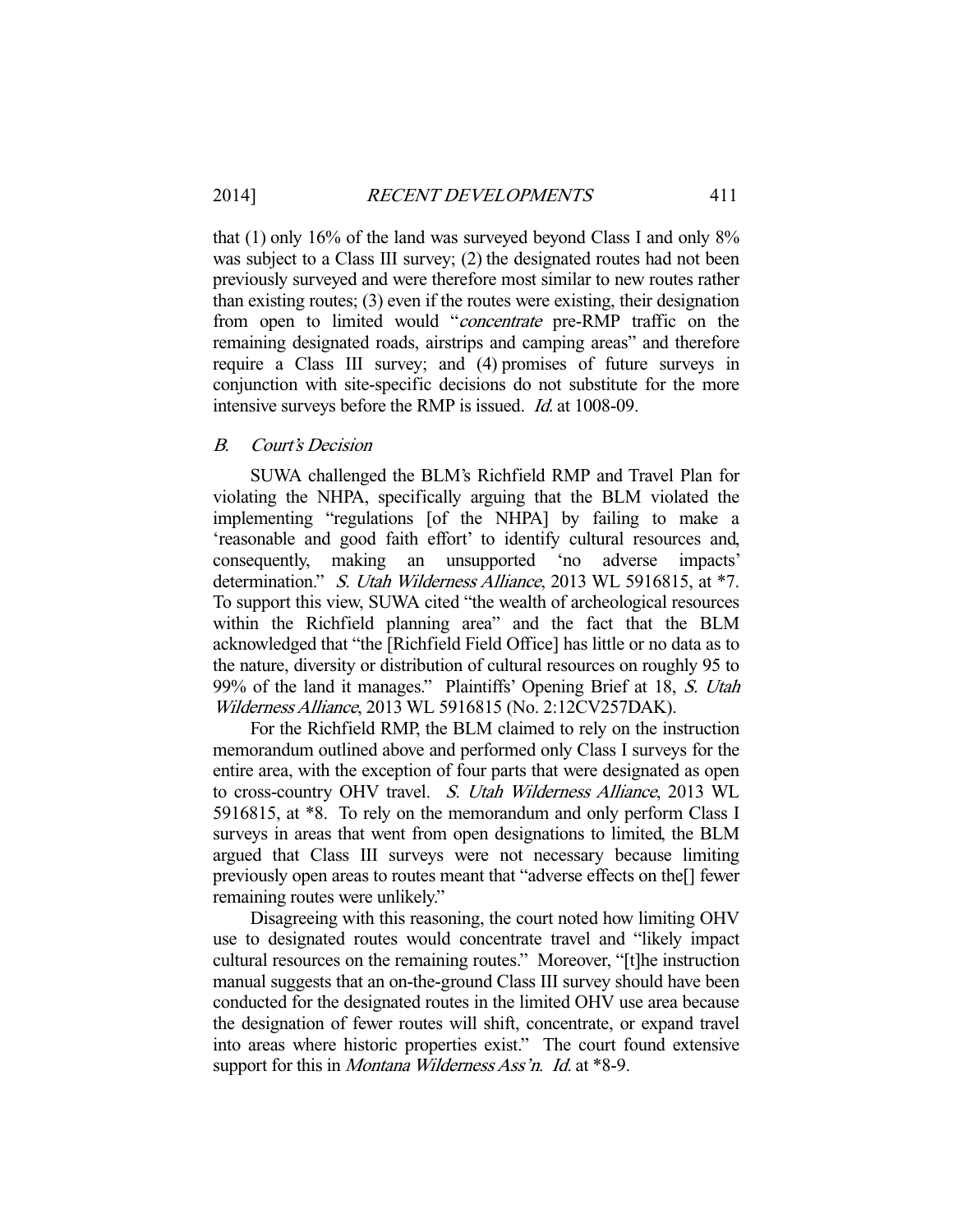The BLM tried several other arguments, each of which failed to persuade the court. First, the court found that promises of "intensive surveys . . . would not alleviate the 'threat to historic sites . . . posed by existing authorized uses." *Id.* at \*9 (quoting *Mont. Wilderness Ass'n*, 725 F.3d at 1009). Additionally, the BLM attempted to argue that its agreement with the Utah SHPO, which satisfied requirements of its own regulations, satisfied section 106 of the NHPA. Judge Kimball found this argument unconvincing, stating that consultation with the Utah SHPO satisfies that specific procedural requirement but "does not satisfy the other procedural requirements of NHPA. There is nothing in the NHPA or Section 106 that excuses the BLM's failure to comply with the other procedures based on a concurrence from the SHPO."

 In the end, the court held that the BLM's reliance on a Class I survey for limited designation areas, rather than Class III surveys of designated routes, failed to meet the requirements of the NHPA. The court found that the BLM's Class I survey did not demonstrate a "reasonable and good faith inventory." This made "the BLM's finding that there were likely no adverse affects as a result of the road and trail designations in the limited OHV use area . . . arbitrary and capricious." The court remanded the Travel Plan "to the BLM to conduct a Class III survey of the designated routes in the limited OHV use area."

#### C. Analysis

 The court's decision will potentially help protect cultural resources found throughout the Richfield planning area while promoting the declaration of policy behind the NHPA, preserving the "historical and cultural foundations of the Nation." 16 U.S.C. § 470(b)(2). In short, the BLM has work to do to comply with the agency directive to "administer the cultural properties under their control in a spirit of stewardship and trusteeship for future generations." Exec. Order 11,593, 36 Fed. Reg. 8921 (May 13, 1971), reprinted in 16 U.S.C. § 470. Rather than argue about the burden imposed on the agency by having to perform Class III surveys of all of the routes in the Travel Plan, see Federal Defendant's Motion To Reconsider at 2-3, S. Utah Wilderness Alliance, 2013 WL 5916815 (No. 2:12CV257DAK), the BLM should use the court's decision as an opportunity to reevaluate the way it creates Travel Plans and generally administers the land under its control. The NHPA has a clearly defined procedure and purpose. By only performing a Class I survey of the entire area, the BLM failed to meet the procedural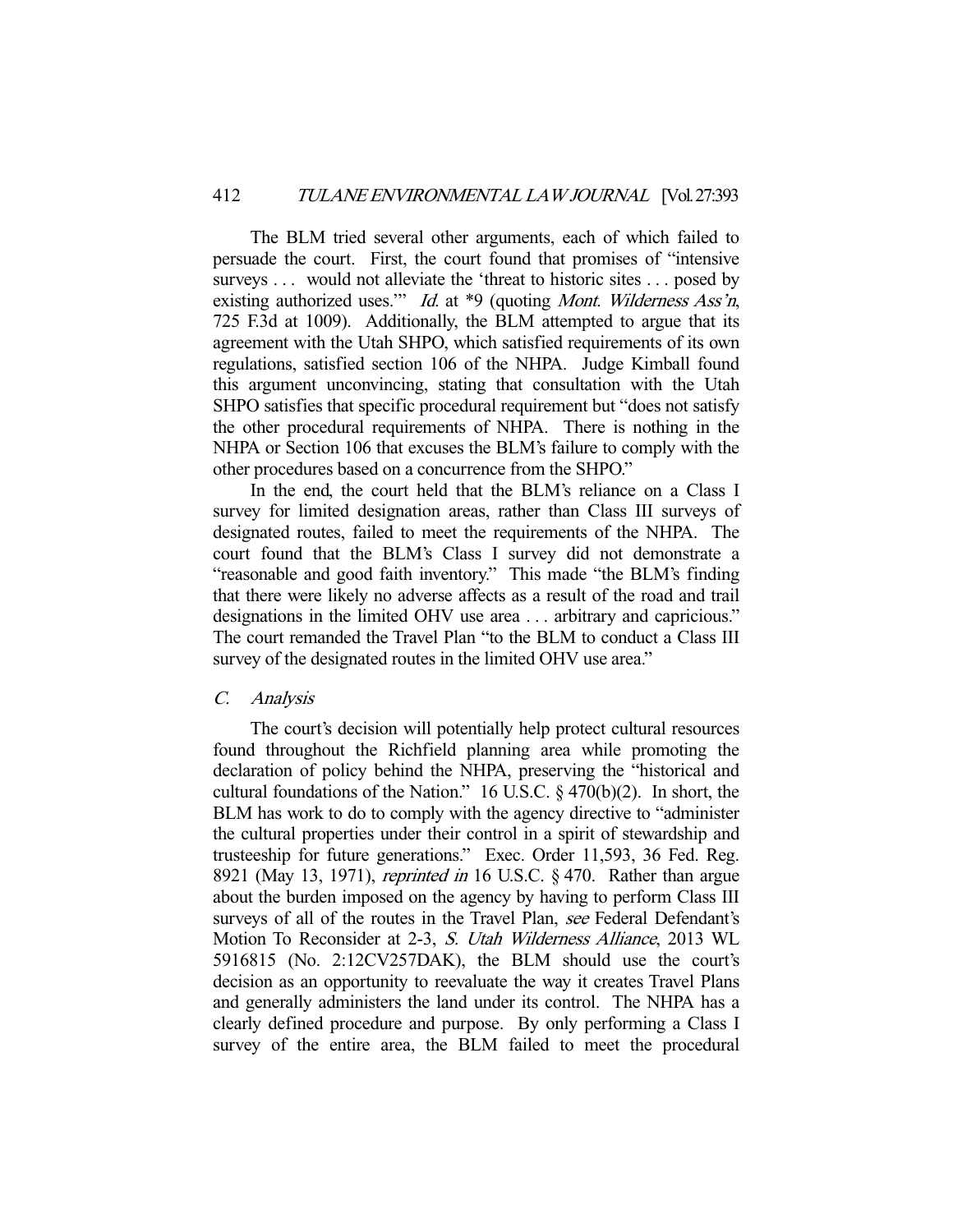requirements and failed to meet its stewardship duty. Judge Kimball's decision will hopefully help set them on the right route moving forward.

Lucas Henry

#### IV. ENDANGERED SPECIES

## National Parks Conservation Ass'n v. Jewell, No. 09-00115 (D.D.C. Feb. 20, 2014)

 In National Parks Conservation Ass'n v. Jewell, the United States District Court for the District of Columbia heard a challenge to the "Stream Buffer Zone Rule" (SBZ Rule) that governed the operation of coal mining activities near and through streams. No. 09-00115, slip op. at 1 (D.C.C. Feb. 20, 2014). The environmental group National Parks Conservation Association (NPCA) brought the case against the Secretary of the United States Department of the Interior, the Director of the Office of Surface Mining Reclamation and Enforcement (OSM), and the Administrator of the United States Environmental Protection Agency. Id. at 1-2. The National Mining Association (NMA) intervened as a defendant in the case. *Id.* at 2.

 The case involved a law governing a controversial surface coal mining drilling technique commonly used in the Appalachian region. Id. at 3; Manuel Quiñones, Court Strikes Down Bush-Era Stream Rule, GREENWIRE (Feb. 21, 2014), http://www.eenews.net/stories/1059994937. The technique required miners to remove rock from the earth's surface and place the broken rock, known as "spoil," in other regions. Nat'll Parks Conservation Ass'n, No. 09-00115, slip op. at 5. The spoil was commonly disposed of in valleys adjacent to the mined areas, thus creating "valley fill." The creation of valley fill is "associated with downstream effects on surface-water chemistry and macroinvertebrate communities" due to the valley streams running through the spoil.

 As part of its case, NPCA alleged violations of procedural and environmental statutes. *Id.* at 2. However, the court focused its analysis on section 7(a)(2) of the Endangered Species Act (ESA), 16 U.S.C. § 1536(a)(2) (2012). See Nat'l Parks Conservation Ass'n, No. 09-00115, slip op. at 8-10. Under the ESA, the court held in favor of NPCA, thereby vacating the SBZ Rule. *Id.* at 21.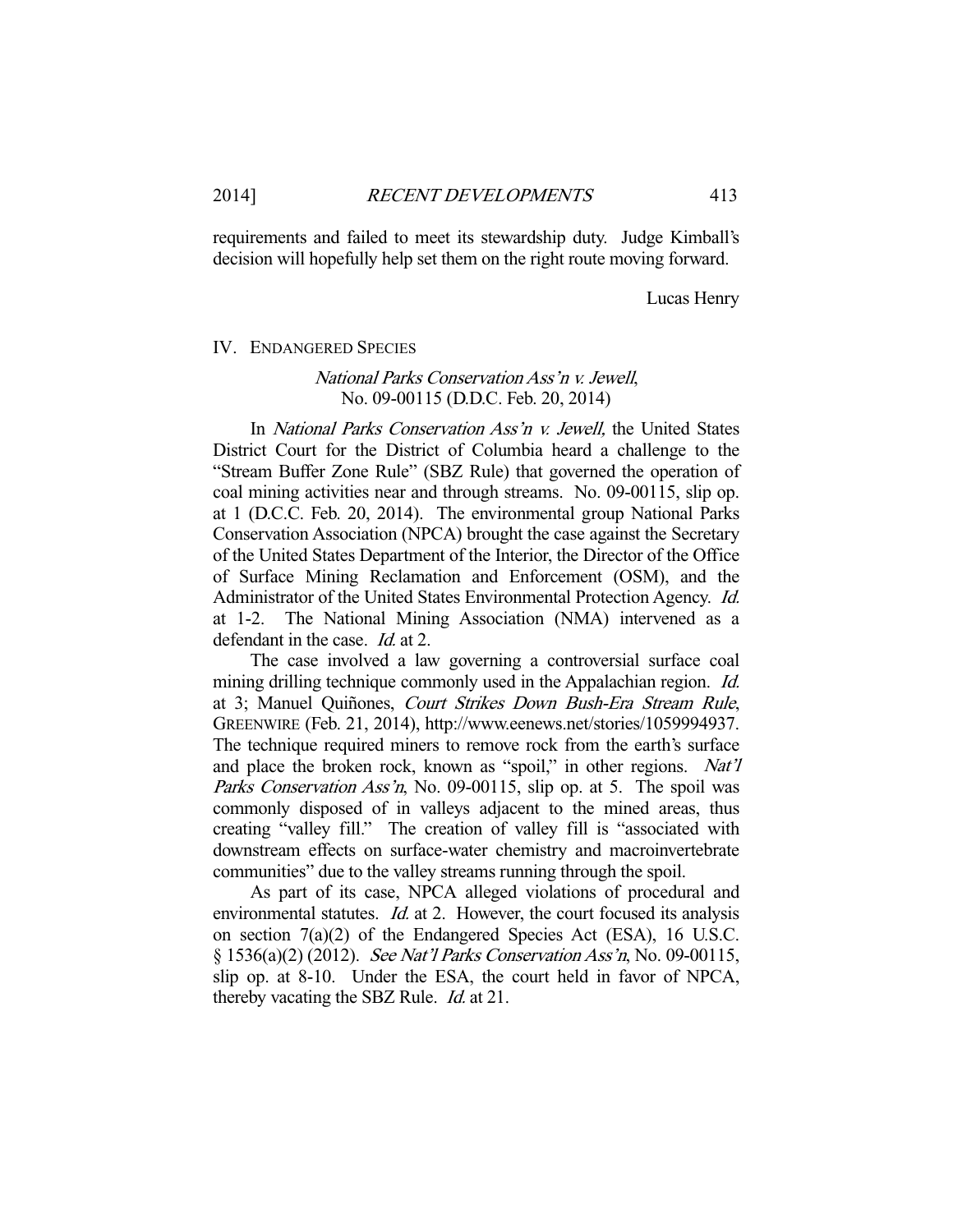#### A. Background

## 1. Legal Background

Section  $7(a)(2)$  of the ESA requires federal agencies to consult with the appropriate wildlife agency, the United States Fish and Wildlife Service (Service) or the National Marine Fisheries Service (NMFS), in an effort "to 'insure that any action authorized, funded, or carried out by [an] agency . . . is not likely to jeopardize the continued existence of any endangered species or threatened species' or adversely modify a species' critical habitat." *Id.* at 4 (quoting 16 U.S.C.  $\S$  1536(a)(2)). If a federal agency's proposed action "'may affect listed species or critical habitat,' the agency must initiate formal consultation with the Service or [NMFS]." *Id.* (quoting 50 C.F.R § 402.14(a) (2013)). The "may affect" threshold is low: "[a]ny possible effect, whether beneficial, benign, adverse, or of an underdetermined character, triggers the formal consultation requirement." *Id.* at 5 (quoting Interagency Cooperation— Endangered Species Act of 1973, as Amended; Final Rule, 51 Fed. Reg. 19,926, 19,949-50 (June 3, 1986)). Following the consultation process, the Service or NMFS issues a biological opinion, advising the agency on whether the listed species or habitat is in jeopardy and, if so, whether any "reasonable and prudent alternatives" exist to avoid those situations. Id. at 5-6 (citing 50 C.F.R. § 402.14(h)(3)).

## 2. Factual Background

 On March 21, 1995, the OSM requested formal consultation regarding its existing surface coal mining and reclamation operations that were adopted pursuant to the Surface Mining Control and Reclamation Act (SMCRA) and its implementing regulations. *Id.* at 6. In conclusion of its consultation, the Service in the 1996 Biological Opinion stated:

[S]urface coal mining and reclamation operations conducted in accordance with properly implemented Federal and State regulatory programs under SMCRA are not likely to jeopardize the continued existence of listed or proposed species, and are not likely to result in the destruction or adverse modification of designated or proposed critical habitats.

 On December 12, 2008, twelve years after the 1996 Biological Opinion, the OSM published the SBZ Rule, 30 C.F.R. §§ 816.57(a), 817.57(a). See Nat'l Parks Conservation Ass'n, No. 09-00115, slip op. at 1. The OSM created the SBZ Rule as part of the regulatory program under SMCRA. *Id.* at 4. SMCRA aimed to "establish a nationwide" program to protect society and the environment from the adverse effects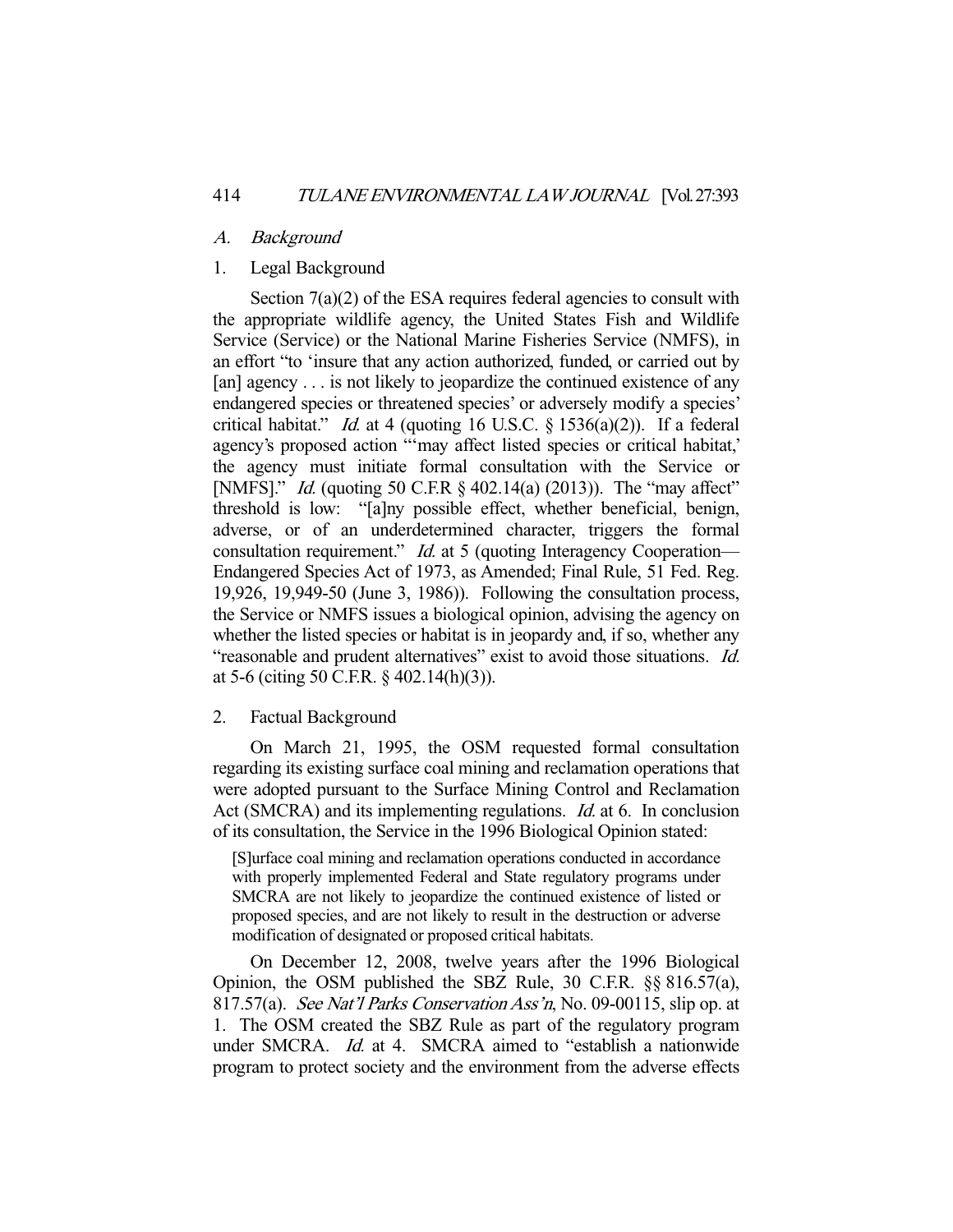of surface coal mining operations." Id. at 3 (quoting 30 U.S.C. § 1202(a) (2012)). However, SMCRA did not require a buffer zone around valley fill streams. Id. at 4. In regulating under the statute, OSM required that a 100-foot buffer zone around streams be applied to all surface coal mining operations around valley fill streams. Nonetheless, OSM allowed certain variances for "the disposal of excess spoil within the buffer zone under certain circumstances."

 The SBZ Rule revised the rule on stream buffer zones first published in 1983 (1983 Rule). Id. at 1. It established different criteria than those in the 1983 Rule for obtaining a waiver of the stream buffer zone requirement. *Id.* at 6-7. In its evaluation of the Rule's potential effects, OSM relied on the 1996 Biological Opinion. Id. at 7. OSM determined that the SBZ Rule would not have an affect on listed species or critical habitat and thus "did not initiate consultation with the Service." NPCA challenged OSM's determination and its failure to seek consultation from the proper federal agency, as required by the ESA. Id. at 8.

## B. Court's Decision

 The court held that OSM's failure to seek consultation on the SBZ Rule violated the ESA. *Id.* at 14. The court believed the record clearly established that "the [SBZ] Rule 'may affect' threatened or endangered species or critical habitats." *Id.* at 10. It recognized that coal "mining" operations affect the habitat and species residing in their paths." The court also noted that the SBZ Rule's criteria differed from the 1983 Rule for "mining activities in the stream buffer zone in and through streams." Id. at 11. The court reasoned that "the [SBZ] Rule may lead to more, or at least, different sorts of, incursions into the stream buffer zone than the 1983 Rule, thereby potentially affecting listed species or critical habitat."

 OSM acknowledged the differing standards between the SBZ Rule and the 1983 Rule. Id. at 12. It combated the differences with evidence that the changes would result in "positive effects." However, the court believed that the perceived positive effect OSM expected was irrelevant. See id. at 13. What mattered was "the potential for different effects on species and the environment." Because the SBZ Rule established Because the SBZ Rule established. different standards for allowing mining activities within the stream buffer zone than the 1983 Rule, the potential for a different effect overrode the potential positive effect.

 Belied with evidence that "habitats within stream buffer zones are home to threatened and endangered species and that mining operations affect the environment, water quality, and all living biota," the court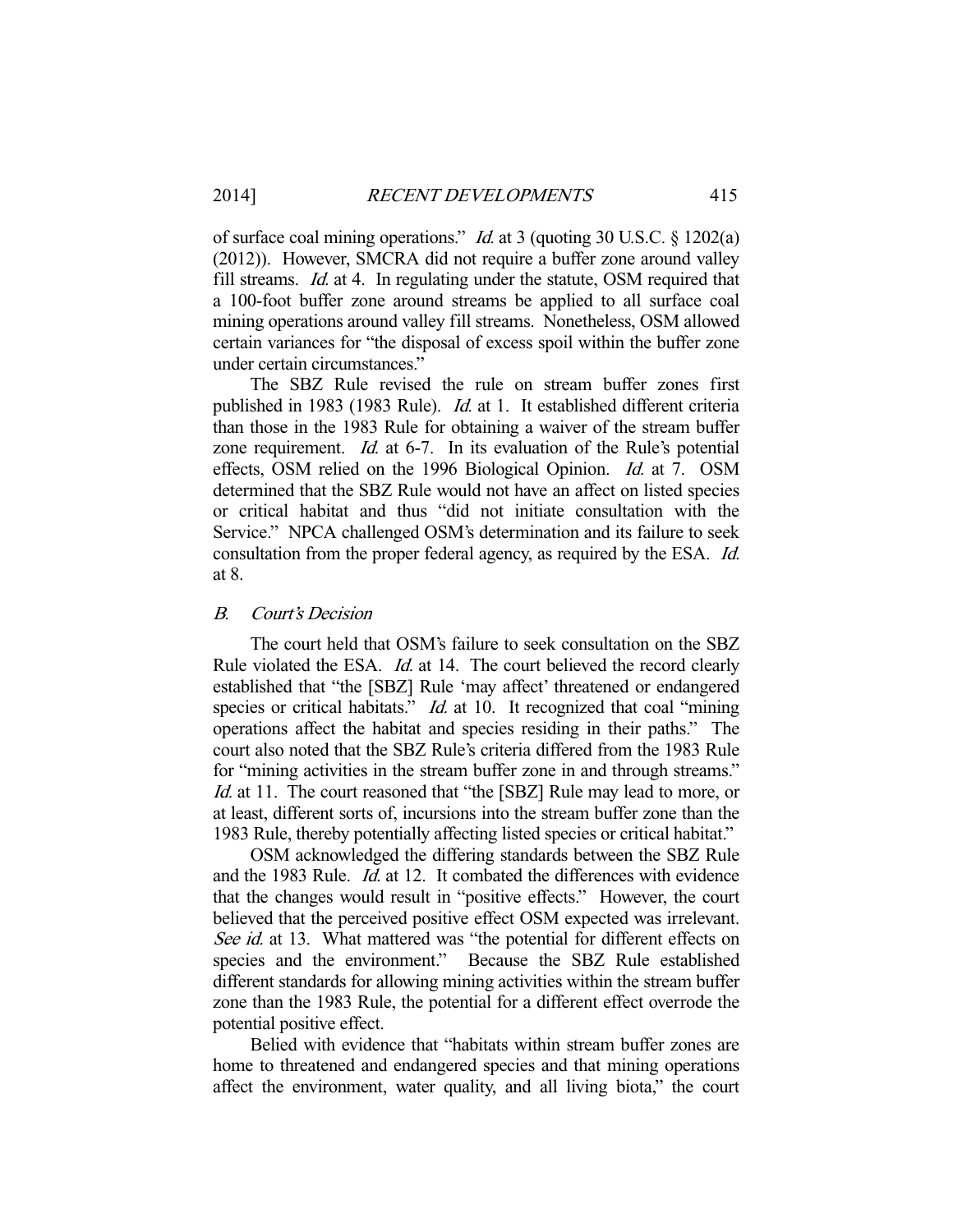found that OSM's "no effect" determination was "not a rational conclusion." The court stated, "[T]he [SBZ] Rule 'may affect' threatened and endangered species and critical habitat" and thus required OSM "to initiate consultation on the 2008 Rule." *Id.* at 14. OSM's failure to initiate such consultation violated section 7(a)(2) of the ESA.

 The court also agreed with NPCA that OSM's decision to avoid consultation on the SBZ Rule by relying on the 1996 Biological Opinion was arbitrary and capricious. *Id.* at 15, 17. "OSM's 'no effect' determination [resulted from] OSM's reliance on the 1996 Biological Opinion." Id. at 14. In forming the 1996 Biological Opinion, the Service believed that compliance with specifically listed regulations in the opinion "would ensure the continuation and approval of mining operations" and not jeopardize threatened or endangered species or adversely modify critical habitat. Therefore, when creating the SBZ Rule, OSM reasoned that the Rule would have no effect because it did not alter any of the protective provisions. The court stated that the 1996 Biological Opinion "quite obviously" did not and could not consider the effects the SBZ Rule could have on threatened and endangered species and critical habitats and that therefore OSM's reliance on the 1996 Biological Opinion was arbitrary and capricious. Id. at 15. In drawing its conclusion, the court pointed to post-1996 studies demonstrating the impacts of coal mining on streams and aquatic life. *Id.* at 17.

 Ultimately, the court decided that vacatur of the SBZ Rule was the proper remedy. Id. at 21. Because the court set the SBZ Rule aside, NPCA's remaining claims that challenged the promulgation of that Rule were moot.

## C. Analysis

 The court's decision sets aside a controversial rule that affected numerous communities in the Appalachian region. For many years, coal mining companies and environmentalists have battled over mountaintopremoval mining's regulation and its potential effects. It is unlikely this outcome will largely impact regulations going forward; however, the result provides some closure to a lengthy battle in Appalachia.

Spence Dabbs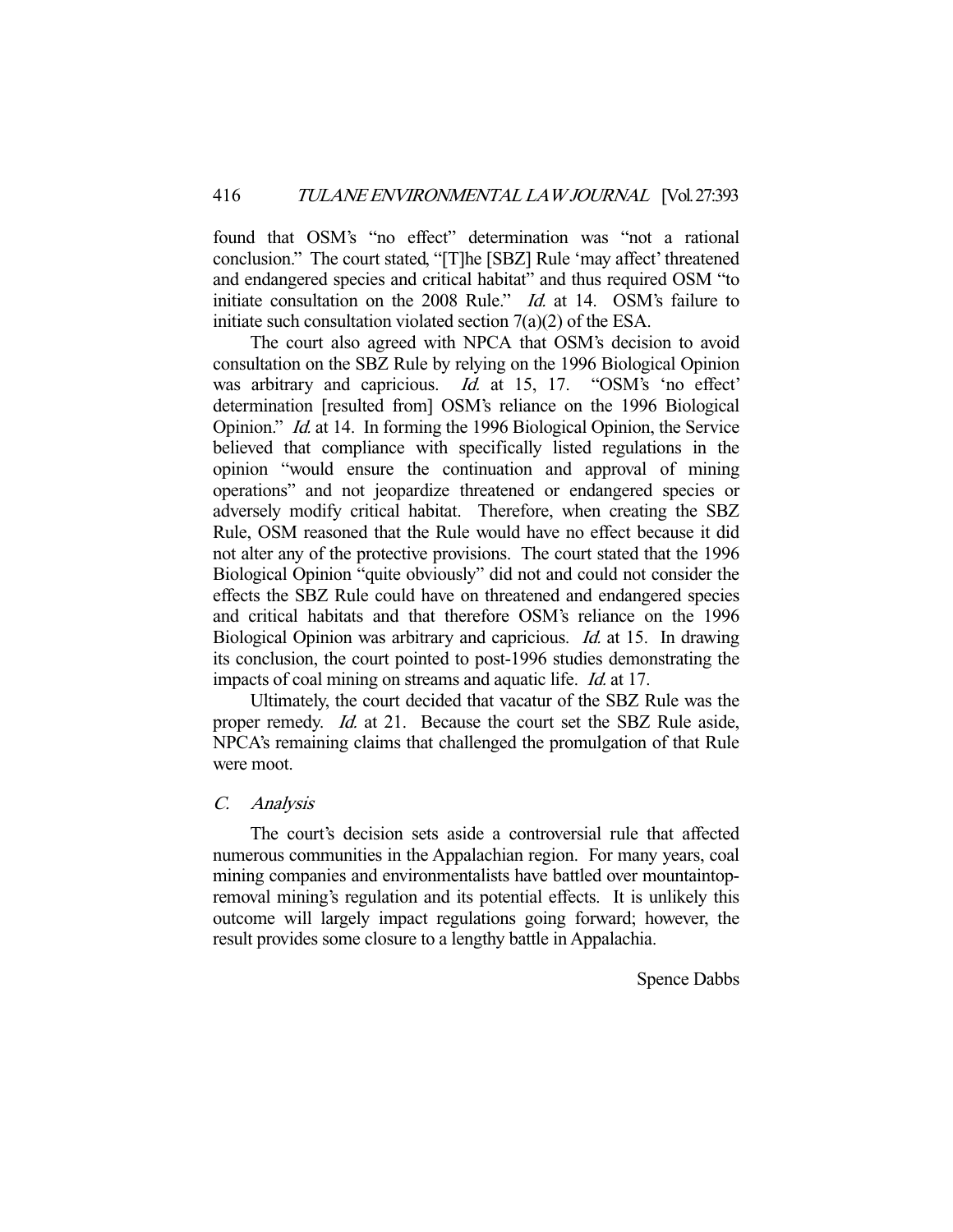## Pepin v. Division of Fisheries & Wildlife, 467 Mass. 210 (2014)

In Pepin v. Division of Fisheries  $\&$  Wildlife, the Supreme Judicial Court of Massachusetts decided that the Division of Fisheries & Wildlife's (Division) regulations pertaining to "priority habitats" were valid under the Massachusetts Endangered Species Act (MESA). 467 Mass. 210, 212 (2014). These regulations require the Division to map out certain areas of priority habitats in order to assess whether or not proposed construction and development will pose a threat to any statelisted species. Id. at 224. Petitioners challenged the validity of the regulations that delineated priority habitats because they do not afford landowners the same procedural protections given for significant habitats. *Id.* at 222. Petitioners claimed that because MESA provides procedural protections for assignments of significant habitats, there is a legislative intent to apply these protections to all areas in which development is restricted because of at-risk species' habitats. The court found that MESA is unambiguous and should be read as a whole and that the regulations pertaining to priority habitats fall in line with the purpose of MESA. See id. at 215-16.

## A. Background

 MESA was enacted in 1990 to conserve plants, animals, and their habitats in Massachusetts. *Id.* at 215. It designates three categories of atrisk species: endangered, threatened, and of special concern. MASS. GEN. LAWS ch. 131A, § 1 (2013). After a public hearing, the Division director must designate certain areas that are important to conserve endangered or threatened species as areas of "significant habitat." Id. ch. 131A, § 4. Property located in areas of significant habitat cannot be altered without a permit granted by the Division after a finding that the alteration "will not reduce the viability of the significant habitat to support the endangered or threatened species." *Id.* ch. 131A,  $\S$  5(a)(vi).

 Under MESA, the power to designate habitats of special significance does not explicitly apply to species of special concern. But in the same section that compels the Division to designate certain areas as significant habitat, the Division is also afforded the power to adopt any regulations necessary to implement provisions of chapter 131A. Id. ch. 131A, § 4.

 In addition to the Division's power to designate species and habitats and review activities taking place in those habitats, MESA also prohibits any person to "take" at-risk species. *Id.* ch. 131A,  $\S$  2. This generally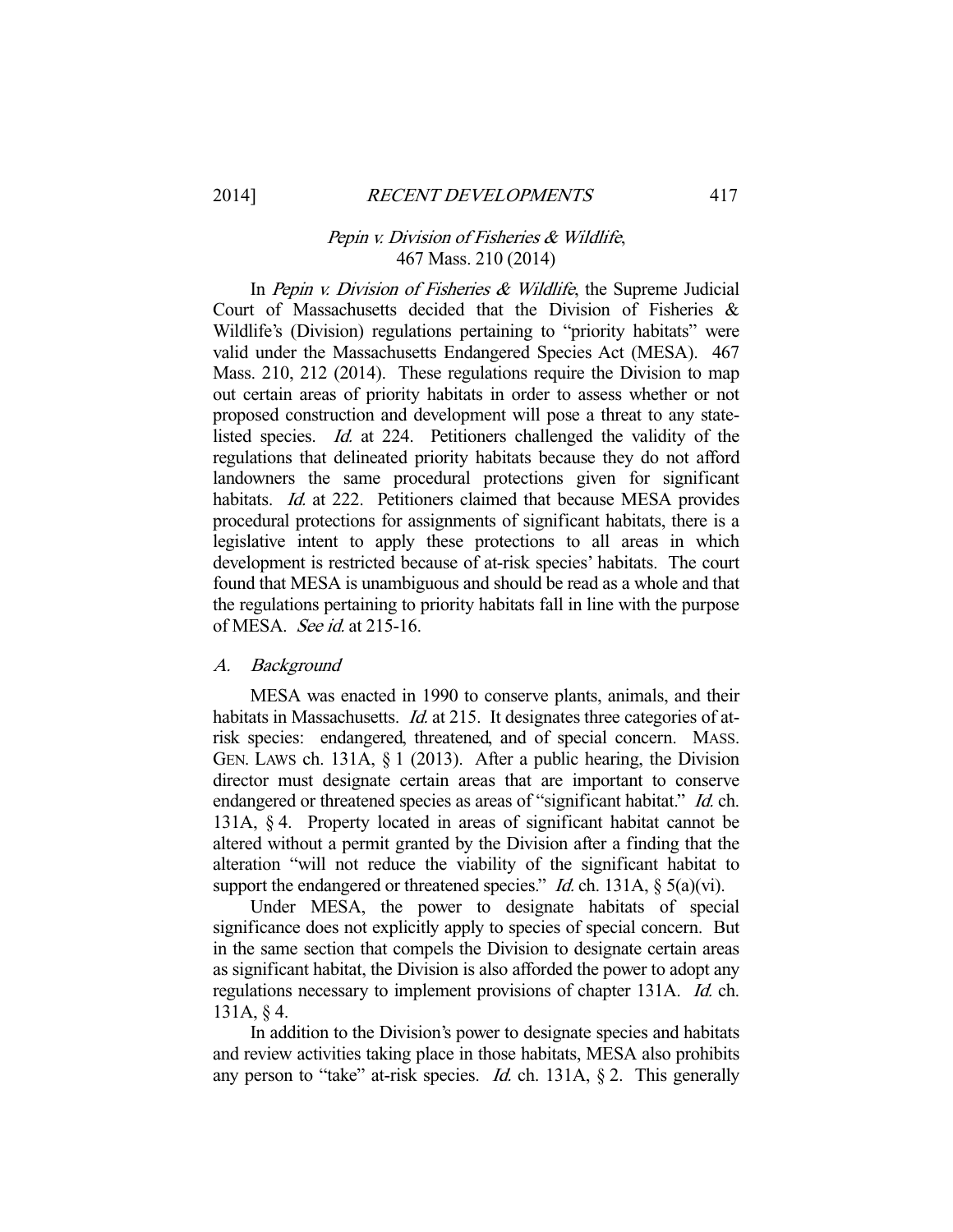means that no person can harm at-risk species or plants, or disturb their habitats. See id. ch. 131A,  $\S\S 1-2$ .

 To implement this take provision for all at-risk species, including species of special concern, the Division created a new type of categorization of habitats, called priority habitats. Through regulations, the Division has the power to identify specific geographic areas that will "serve as conservation protection zones that are critical to ensuring the long term viability and protection of the species." 321 MASS. CODE REG. § 10.26 (2012). After a conservation plan for priority habitats has gone through the required procedure, any activities proposed to take place in those areas are subject to Division review through a permitting process.

 In this case, petitioners brought suit to challenge the validity of these regulations that gave the Division the authority to designate priority habitats that are critical to protect species of special concern. *Pepin*, 467 Mass. at 222. Petitioners own about thirty-six acres of land on which they want to construct a home. *Id.* at 211. Their land is delineated as priority habitat for the eastern box turtle, a species of special concern in Massachusetts. In 2006, the Division denied the petitioners' permit application for construction because the project could have resulted in a taking of the eastern box turtle. *Id.* at 213. Petitioners submitted a revised petition, and the Division approved it with certain conditions.

 In September 2008, petitioners requested that the Division reassess their land's delineation as priority habitat. After a site visit, the status remained unchanged; the inspector found that the land was "ideal habitat" for the turtle. Petitioners then requested an adjudicatory hearing. First, petitioners challenged the validity of how the Division designates priority habitats and asserted that landowners in priority habitats should be afforded the same procedural protections as landowners in significant habitats. *Id.* at 213-14. Second, petitioners challenged that the criteria for determining priority habitats were not properly applied to their property during the site visit. *Id.* at 214.

 The Division moved for a directed decision for the second challenge, which the magistrate granted. The petitioners appealed to the superior court, where they also sought relief for the first claim of the validity of the delineation of priority habitats. Both claims were found in favor of the Division, and the petitioners appealed again. *Id.* at 214-15.

 At the Supreme Judicial Court of Massachusetts, Hampden, the petitioners argued that the regulations pertaining to the establishment of priority habitats exceeded the statutory authority granted to the Division under MESA and did not offer the same protections to landowners that are located in significant habitats. Id. at 221. Because procedural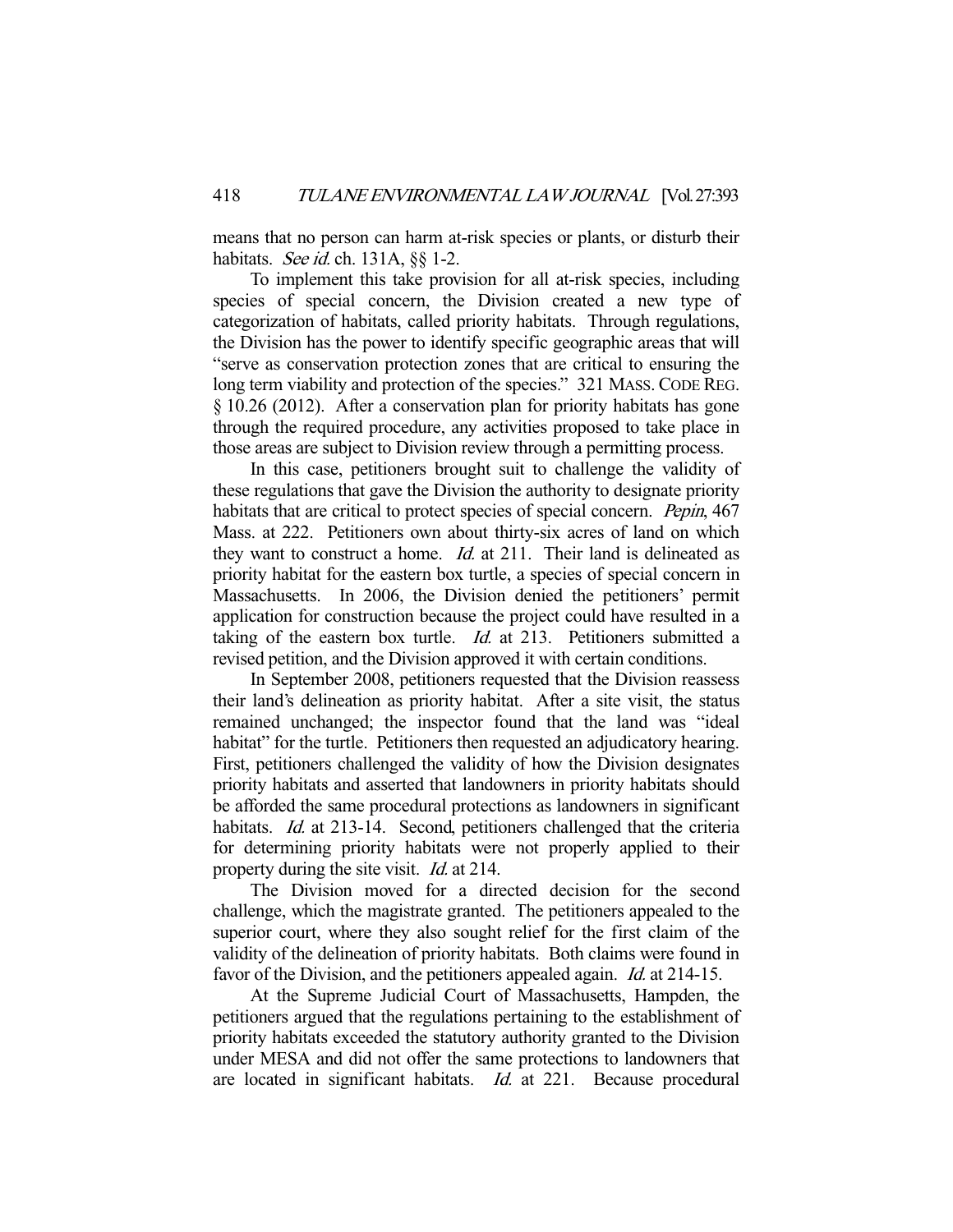protections are afforded to landowners in significant habitats, it was the legislative intent of MESA to also afford these protections to landowners in priority habitats. Id. at 222. Additionally, they argued that the directed decision in favor of the Division's application of priority habitat mapping of the petitioners' property was improper. Id. at 221. With no hearing, they were deprived of their right to cross-examine the Division's witness. Id. at 226-27.

 The Division argued that these regulations are a reasonable way of implementing MESA's scheme and, specifically, the take provision. Id. at 222. The Division also said that priority habitats are not the same as significant habitats and therefore do not deserve the same procedural protections. *Id.* at 222-23.

#### B. Court's Decision

 With regard to both challenges, the Supreme Judicial Court of Massachusetts found in favor of the Division. *Id.* at 212. First, the court looked to the MESA statute as a whole and determined that as long as the regulation carries out the scheme or design of the act, the regulations are consistent with that act. Id. at 223. Regulations do not have to be supported by a particular section of an act in order to be valid. *Id.* at 222. MESA establishes a scheme to prohibit takes of all at-risk species in Massachusetts. *Id.* at 223. These regulations that enable the Division to designate priority habitats in order to prevent takes effectuates the scheme of MESA.

 The court gives deference to the Division's opinion to implement regulations that are rationally related to the goals of that statute. Even though MESA has procedures for designating and regulating areas that contain endangered and threatened species, this "does not preclude the division from enacting regulations to address the more general problem of preventing takes of all State-listed species in a manner that is more tailored to individual projects and habitats." *Id.* at 224. Priority habitat regulations are in the spirit of the act in that they allow the Division to preempt otherwise irreparable harm to habitats of all at-risk species. The mapping procedure provides information to landowners and the Division about development that could interfere with these at-risk species.

 In response to the petitioners' argument that the same procedural protections should be afforded to landowners within priority habitats and significant habitats, the court found that because the burdens on landowners are different, the procedural protections can also be different. Id. at 226. MESA states that no person shall alter significant habitats. Id. at 225. But for priority habitats, if a person wants to alter the land,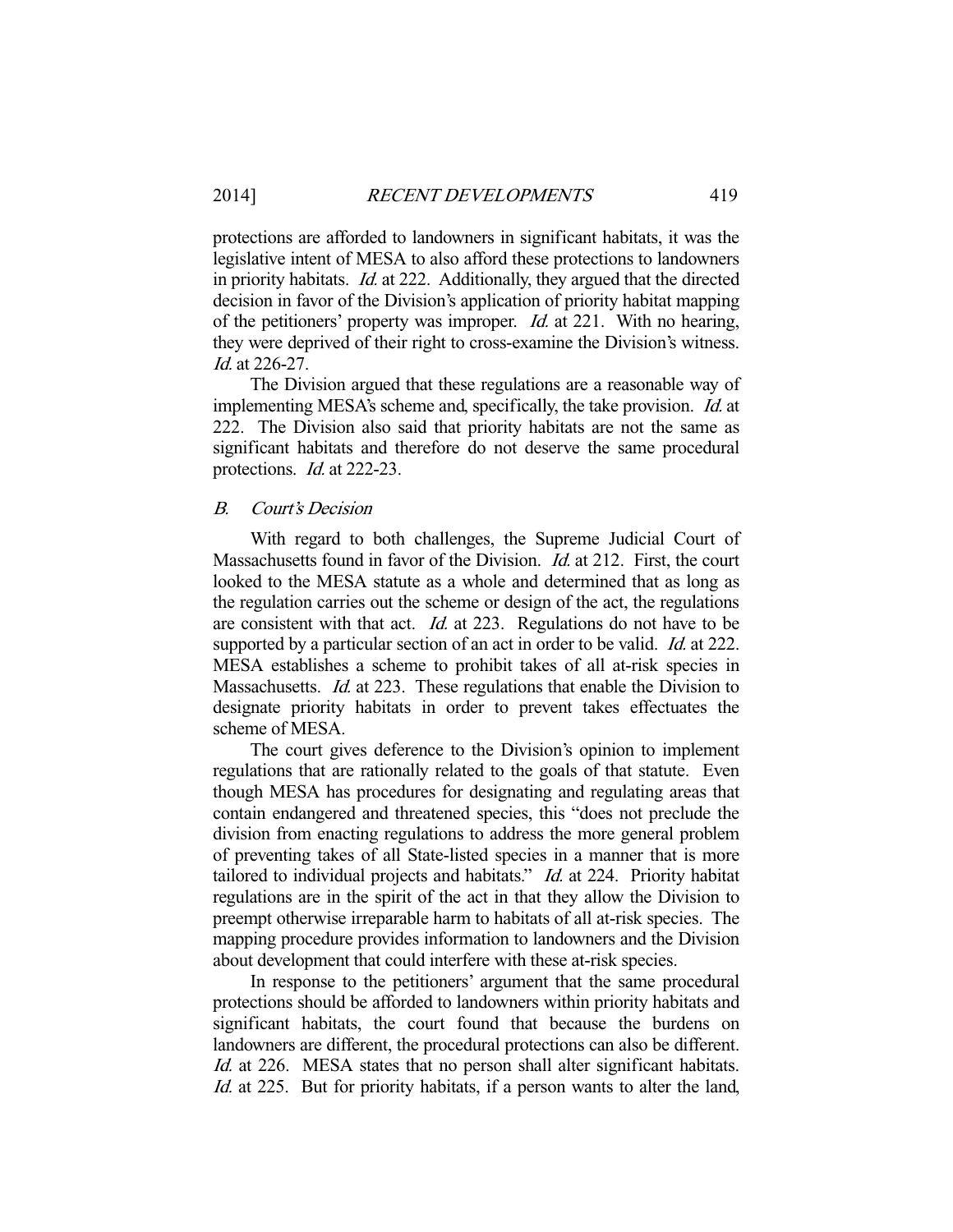they are not necessarily barred from doing so. The review process for the alternation of land is different in that the Division may still offer the permit with mitigation conditions if the proposed alteration may result in a take. Although still rigorous, the priority habitat scheme is more flexible than for significant habitats. Because the burdens of applying for permits that will alter the habitats are different, priority and significant habitats do not require comparable procedural protections. Id. at 226.

 With regard to the second challenge, where the petitioners argued that they were not afforded the right to cross-examine the Division's inspector, the court found that the petitioners were not entitled to a hearing. *Id.* at 227. Regulations contemplate that parties can submit motions to the presiding officer without a hearing if the petitioner has not met his burden of introducing proper evidence. See 801 MASS. CODE REG.  $\& 1.02(7)(c)$  (2012). The court held that the directed decision in favor of the Division's judgment to maintain the petitioners' property as priority habitat was proper because the petitioners' testimony "presented insufficient evidence that the division deviated from its guidelines in delineating the priority habitat for the eastern box turtle." *Pepin*, 467 Mass. at 228. The Division's sightings and reports of the box turtle in this area were determined to be credible, while the petitioners' testimony was no more than allegations containing no evidence. *Id.* at 229.

#### C. Analysis

 This decision sheds light on the future of state endangered species acts and agencies' latitude to write regulations to support and expand these acts. Here, MESA goes above and beyond the federal Endangered Species Act, and the state's Division of Fisheries & Wildlife's regulations take protection for at-risk species a step further. At every stage of the procedural history, Massachusetts courts deferred to the agency's interpretation of the statute and logically concluded that the regulations that placed an extra level of protection on at-risk species were in the spirit of MESA.

Renee Orenstein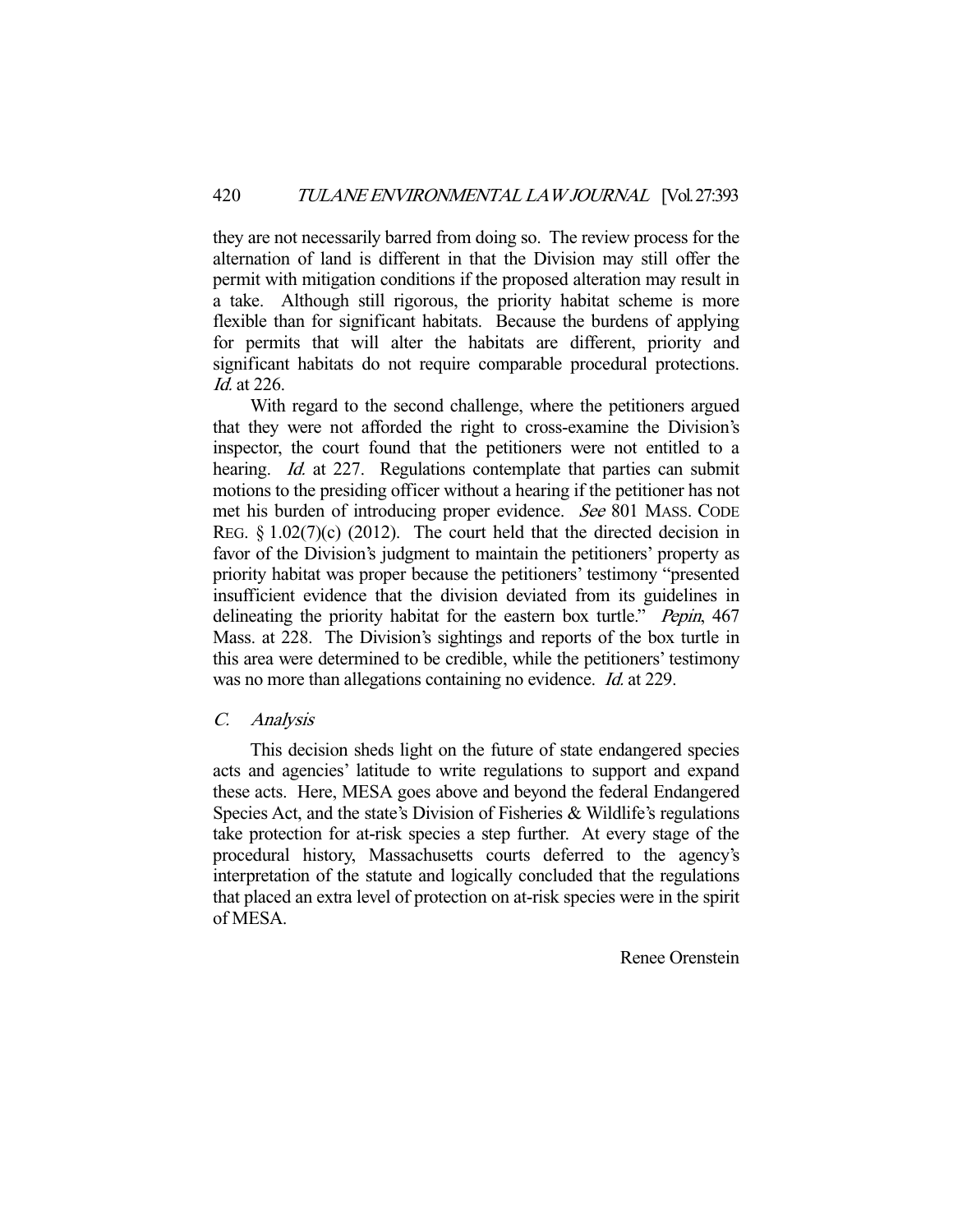#### V. WATER

# Florida Wildlife Federation v. McCarthy, No. 4:08CV324-RH/CAS, 2014 WL 51360 (N.D. Fla. Jan. 7, 2014)

 On January 7, 2014, the United States District Court for the Northern District of Florida released the Environmental Protection Agency (EPA) from its obligation under a consent decree to issue numeric nutrient water quality criteria for certain Florida waters after the EPA approved nonnumeric criteria adopted by the state. Fla. Wildlife Fed'n v. McCarthy, No. 08CV324-RH/CAS, 2014 WL 51360, at \*1 (N.D. Fla. Jan. 7, 2014).

#### A. Background

#### 1. Legal Background

 The Clean Water Act (CWA) was enacted "to restore and maintain the chemical, physical, and biological integrity of the Nation's waters." 33 U.S.C. § 1251(a) (2012). Under the Act's cooperative federalism model, states bear the primary responsibility for preventing and reducing pollution. *Id.*  $\S$  1251(b). States are thus in charge of adopting their own water quality standards to meet their obligations under the CWA, subject to ultimate approval by the EPA.

 One way the CWA achieves its objectives is by requiring states to designate appropriate "uses" for their navigable waters and to set "water quality criteria" that ensure waters are capable of such uses. Id. § 1313(c)(2)(A). The use and related water quality criteria comprise a "standard," which must "protect the public health or welfare, enhance the quality of water and serve the purposes of" the CWA. Water quality standards may include either numeric criteria or narrative criteria to gauge compliance. *Id.* § 1313(c)(2)(B). In either event, if the EPA "determines that a revised or new standard is necessary" because a current standard is not "consistent with" the CWA, the agency has a nondiscretionary duty to "promptly prepare and publish proposed regulations setting forth a revised or new [standard]." *Id.*  $\S$  1313(c)(4).

#### 2. Factual and Procedural Background

 In 2008, the Florida Wildlife Federation, the Sierra Club, and a number of local environmental organizations (collectively FWF) brought a citizen's suit under the CWA against the EPA and its Administrator. Fla. Wildlife Federation, 2014 WL 51360, at \*1-2. FWF claimed the EPA had a nondiscretionary duty to adopt new water quality standards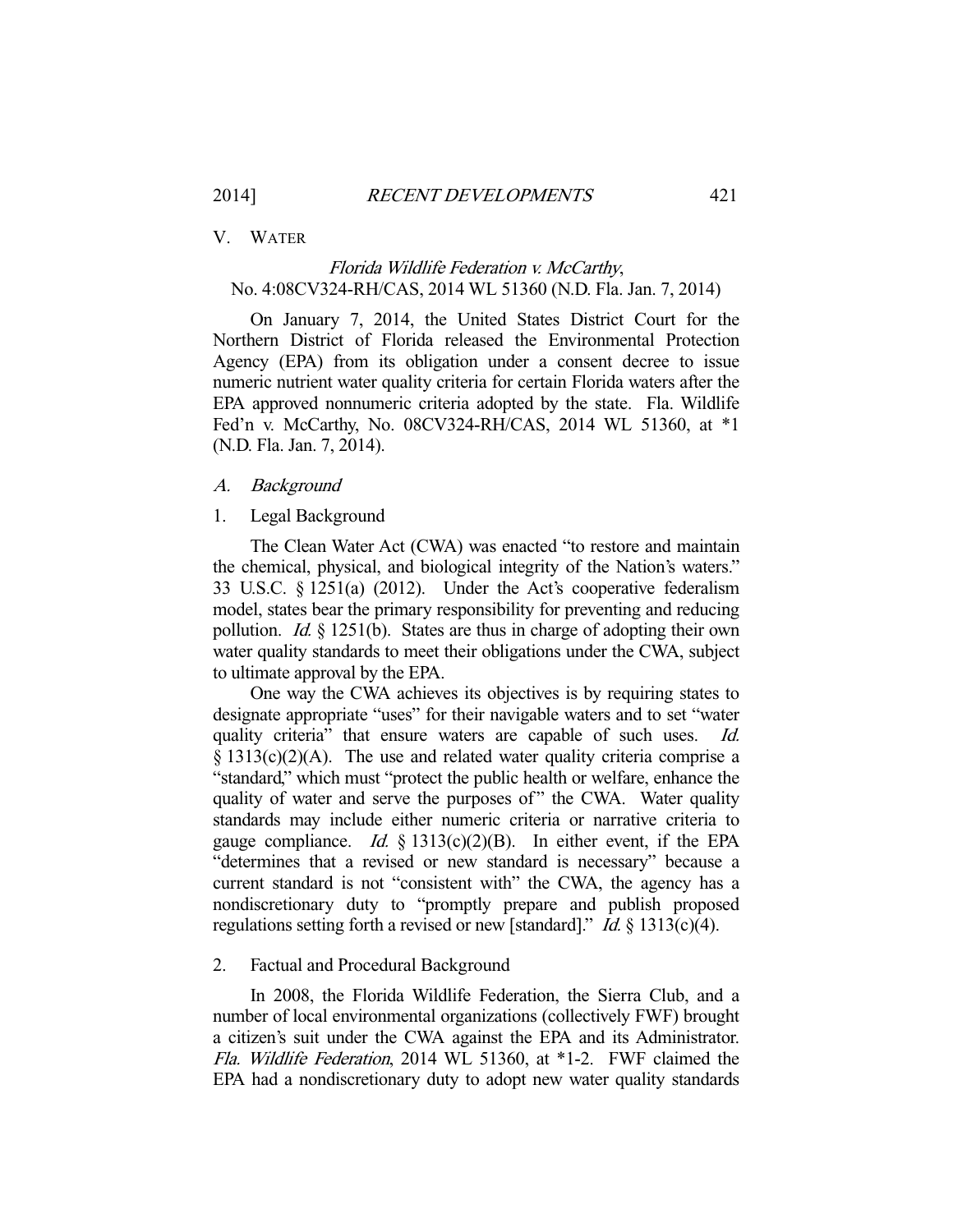for Florida because a document it issued in 1998 amounted to "a determination that Florida's narrative nutrient standard was inadequate." Id. at \*2. Although the EPA originally denied the 1998 document constituted such a determination (as did intervening state and industry parties), the agency of its own volition made an express determination on January 14, 2009, that Florida's narrative nutrient standards were inadequate to meet the CWA's requirements. The EPA was thus required to promptly propose and adopt new standards for the state, unless Florida adopted compliant standards beforehand. Id. at \*3.

 Following its determination, the EPA moved for entry of a consent decree with the FWF on August 25, 2009, requiring the agency "to propose and adopt, in two phases, numeric nutrient criteria for Florida waters." The first phase required the EPA to propose a rule establishing numeric water quality criteria for lakes and flowing waters by January 14, 2010, and to adopt such rules by October 15, 2010. The second phase gave the EPA another year to adopt numeric nutrient criteria for coastal and estuarine waters, with a proposal due by January 14, 2011, and final adoption by October 15, 2011. The consent decree relieved the EPA of either obligation if the state of Florida proposed its own numeric criteria approved by the EPA before the deadlines.

 On November 14, 2010, the EPA finally adopted rules for phase one. Id. at \*4. Following litigation that invalidated part of the rules, the valid rules finally took effect on January 6, 2013; the two invalidated parts were remanded to the EPA for further consideration. Before deadlines for the EPA to adopt new rules for the invalidated portions in August 2013 and phase two rules in September 2013, the EPA approved nutrient criteria rules adopted by the Florida Department of Environmental Protection (FDEP). Some of FDEP's rules included numeric criteria, freeing the EPA from its obligations under the consent decree to adopt its own numeric criteria. Other rules, however, utilized narrative criteria with quantitative components. The EPA moved to modify the consent decree to free itself of the obligation to adopt numeric criteria for waters for which FDEP had adopted narrative criteria. Id. at \*5. FWF simultaneously moved to have the consent decree enforced with regard to waters affected by the nonnumeric criteria. Id. at \*1.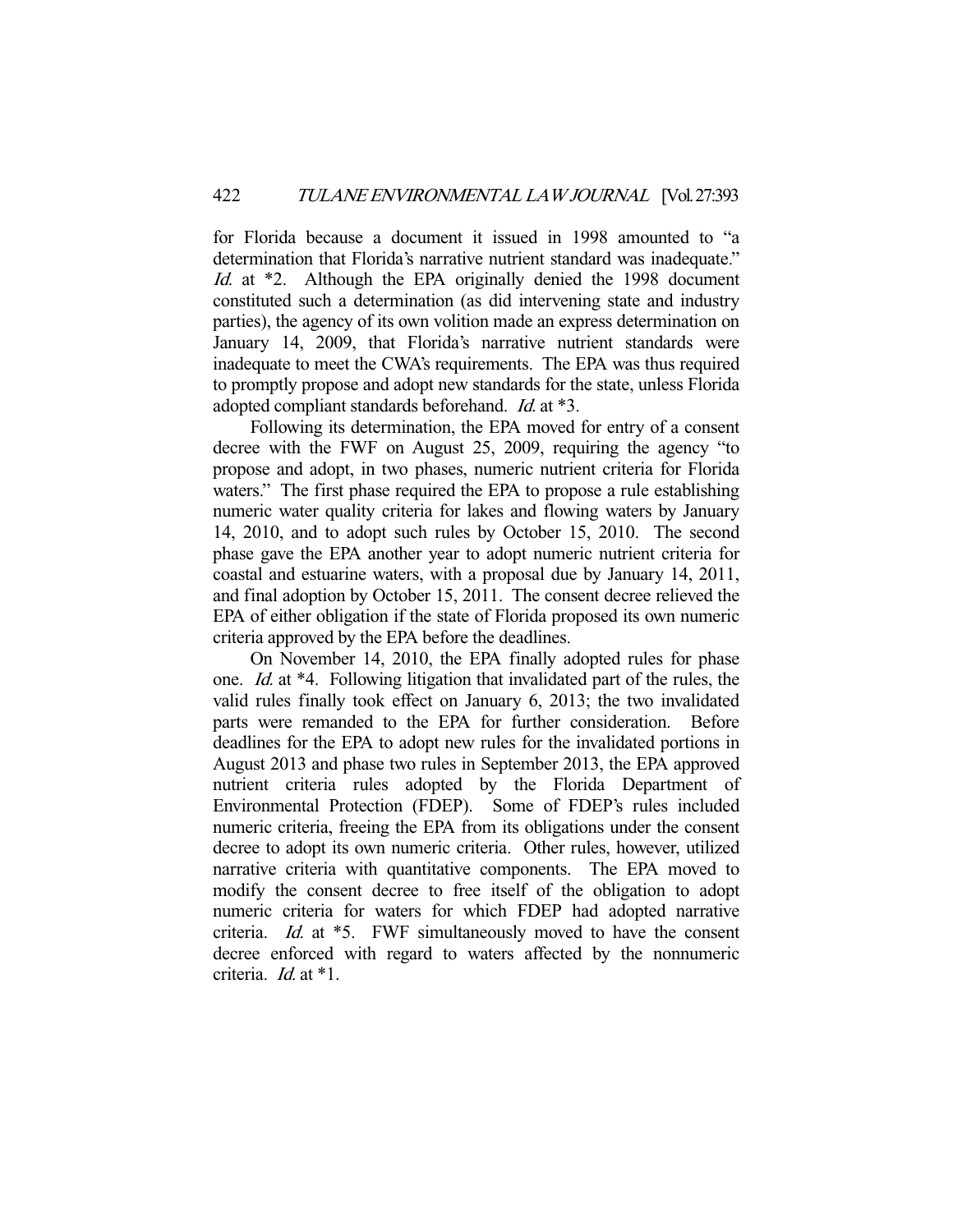### C. Court's Decision

# 1. Modification of the Consent Decree

 The district court first held that modification of the consent decree was proper under Federal Rule of Civil Procedure 60(b) and Rufo v. Inmates of Suffolk County Jail, 502 U.S. 367 (1992). Fla. Wildlife Fed'n, 2014 WL 51360, at \*5-6. The United States Supreme Court in Rufo noted the need for "the ability of a district court to modify a decree in response to changed circumstances" in institutional-reform litigation such as the case at issue. *Rufo*, 502 U.S. at 380. The district court looked to the Eleventh Circuit's two-part test for applying *Rufo*, requiring first "a significant change either in factual conditions or in law and, second, that the proposed modification is suitably tailored to the changed circumstance." Fla. Wildlife Fed'n, 2014 WL 51360, at \*6 (quoting Sierra Club v. Meiburg, 296 F.3d 1021, 1033 (11th Cir. 2002) (citation omitted) (internal quotation marks omitted)). The district court noted that a party seeking modification of a consent decree faces a "high hurdle to clear [with] the wind in its face," id. (quoting Sierra Club, 296 F.3d at 1034), because there is "a strong public policy against judicial rewriting of consent decrees." *Id.*; Reynolds v. Roberts, 202 F.3d 1303, 1312 (11th Cir. 2000).

 Applying the test, the district court held that modification was proper under the circumstances. Fla. Wildlife Fed'n, 2014 WL 51360, at \*6. First, adoption of new nutrient criteria rules by FDEP was "a significant change in the factual conditions." This was especially so because "appropriate numeric nutrient criteria for streams had [previously] proven elusive" and was now at a point where both FDEP and the EPA believed the criteria would satisfy the CWA. Second, the proposed modification to the consent decree was "suitably tailored to . . . the changed circumstances." The EPA sought to remove from the decree only those obligations obviated by FDEP's rules. Thus, as required by Rule 60(b), the court concluded, "[A]pplying the affected provisions of the consent decree prospectively is no longer equitable."  $Id$  at \*7. The EPA's motion to modify the consent decree was granted. *Id.* at \*9.

## 2. Enforcement of the Consent Decree

 The court next addressed two grounds on which FWF sought enforcement of the portion of the decree left unresolved by modification. Id. at \*8. FWF first claimed that for streams still subject to the consent decree, the standards for all Florida waters adopted by FDEP (and approved by the EPA) did not contain the required numeric criteria, only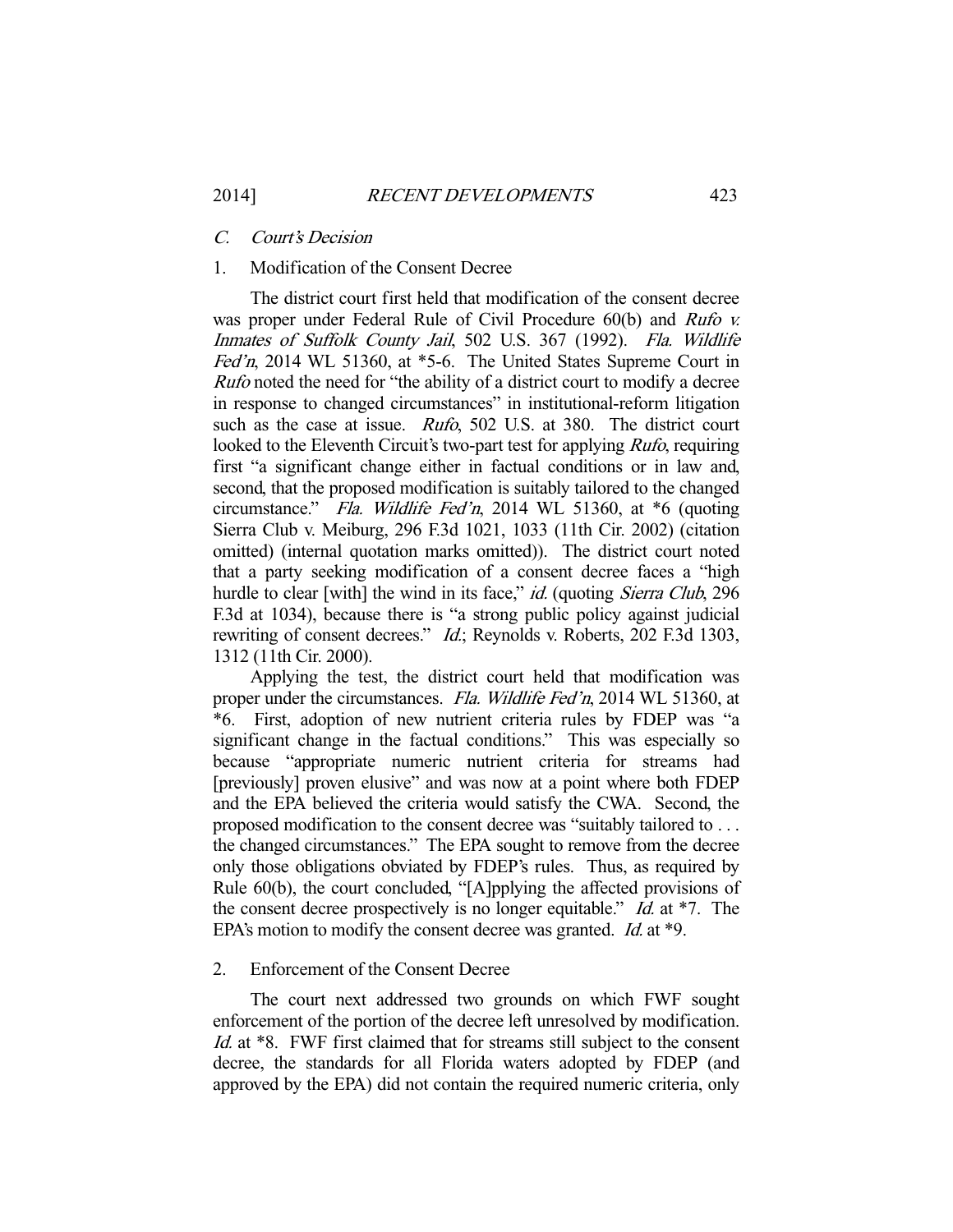numeric thresholds. The consent decree required "[n]umeric water quality criteria for nutrients" that "consist of numeric values that EPA determines are protective of the designated uses of waters." Because the failure of a stream to meet numeric thresholds automatically makes the waterway "impaired" until a site-specific study shows otherwise, the court held that the numeric thresholds satisfied the consent decree's requirements. *Id.* (citing FLA. ADMIN. CODE ANN. r.  $62-303.390(2)(e)$ ) (2013)). Indeed, the court believed FDEP's rule was an improvement over what the consent decree required because the rule's rebuttable presumption of impairment "allows a site-specific analysis to properly classify a water body based on the actual effects on flora and fauna." The EPA's mooted proposed rule utilized numeric nutrient criteria, but only used those criteria to measure water quality impairment; adverse effects on flora and fauna had no bearing on the classification.

 The second issue related to a disagreement over whether or not the FDEP rules covered intermittent streams. The court was convinced that such streams were covered. Regardless, the issue would not otherwise have been a valid basis for enforcing the decree because the FWF failed to raise this issue under the procedures provided by the consent decree itself. Id. at \*9. Consequently, the court denied FWF's motion to enforce the consent decree on both grounds.

#### C. Analysis

 Although the court lamented that the case was "the latest chapter in a long-running dispute over nutrient criteria for Florida waters," id. at \*1, it is likely one of the last. Barring a successful appeal, Florida's new criteria will in all likelihood replace the federal rules adopted under phase one of the consent decree and replace the rules proposed under phase two. The state rules will not become effective, however, until the EPA withdraws the federal standards and adopts the state standards through a notice and comment rulemaking. While the Florida Wildlife Federation and its partners could challenge the rulemaking under the Administrative Procedure Act, they did not previously challenge the EPA's conclusion that FDEP's proposed rules met the requirements of the CWA, and it seems unlikely they will be able to prevent the state rules from going into effect. See Lester Sotsky & Jeremy Karpatkin, Court Paves Way for EPA To Withdraw Proposed Federal Nutrient Criteria for Florida, ARNOLD & PORTER, LLP (Jan. 2014), http://www.arnoldporter. com/public\_document.cfm?id=23260&key=12A0.

David G. Samuels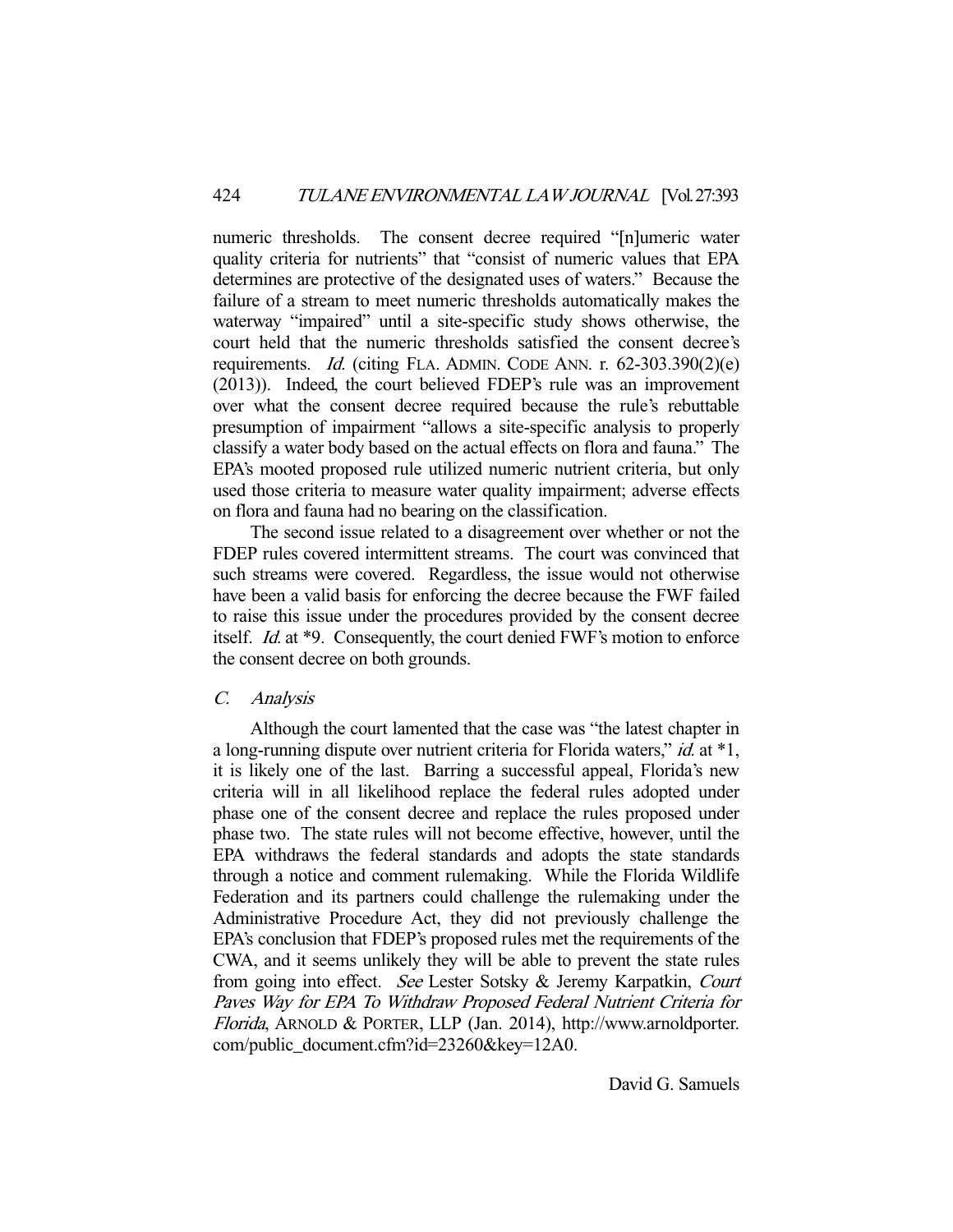# Edwards Aquifer Authority v. Bragg, No. 04-11-00018-CV, 2013 WL 5989430 (Tex. App. Nov. 13, 2013)

 On November 13, 2013, the Fourth Court of Appeals for Texas affirmed the lower court's grant of summary judgment finding a regulatory taking related to a groundwater withdrawal permitting action, but reversed and remanded the determination of damages. Edwards Aquifer Auth. v. Bragg, No. 04-11-00018-CV, 2013 WL 5989430, at \*1 (Tex. App. Nov. 13, 2013). Plaintiff pecan growers brought suit against a South Central Texas water conservation and reclamation district and its general manager seeking damages for an alleged taking of property—the water in an aquifer beneath their pecan orchards—through a permitting action that implemented legislation that regulated withdrawals from the aquifer. Id. at  $*1-3$ . The Bragg decision is the first to apply a controversial Supreme Court of Texas decision providing that landowners hold property rights to groundwater in place such that a regulatory action affecting such rights could potentially result in a compensable taking. See Edwards Aquifer Auth. v. Day, 369 S.W.3d 814 (Tex. 2012), reh'g denied (June 8, 2012).

## A. Background

 The Edwards Aquifer (Aquifer), which serves as the primary source of water for South Central Texas, "is an underground layer of porous, water-bearing rock, 300-700 feet thick, and five to forty miles wide at the surface, that stretches in an arced curve from Brackettville, 120 miles west of San Antonio, to Austin." Edwards Aquifer Auth. v. Chem. Lime, Ltd., 291 S.W.3d 392, 394 (Tex. 2009). The Texas Legislature enacted the Edwards Aquifer Authority Act (Act) "to manage the aquifer and to sustain the diverse economic and social interests dependent on the aquifer" in 1993, though the Act did not become effective until 1996. Bragg, 2013 WL 5989430, at \*2-3. The Act created the Edwards Aquifer Authority (Authority) and empowered it "to implement a comprehensive regulatory scheme to control and manage the use of the Edwards Aquifer, and regulate groundwater withdrawals from the aquifer." *Id.* at \*2. The Act provided that the Authority could grant an initial regular permit (IRP) to property owners who could demonstrate historical beneficial use of water withdrawn from the Aquifer during the period from June 1, 1972, until May 31, 1993. Under the Act, a property holder is entitled to a permit "to withdraw an amount of water equal to the user's maximum beneficial use of water without waste during any one calendar year of the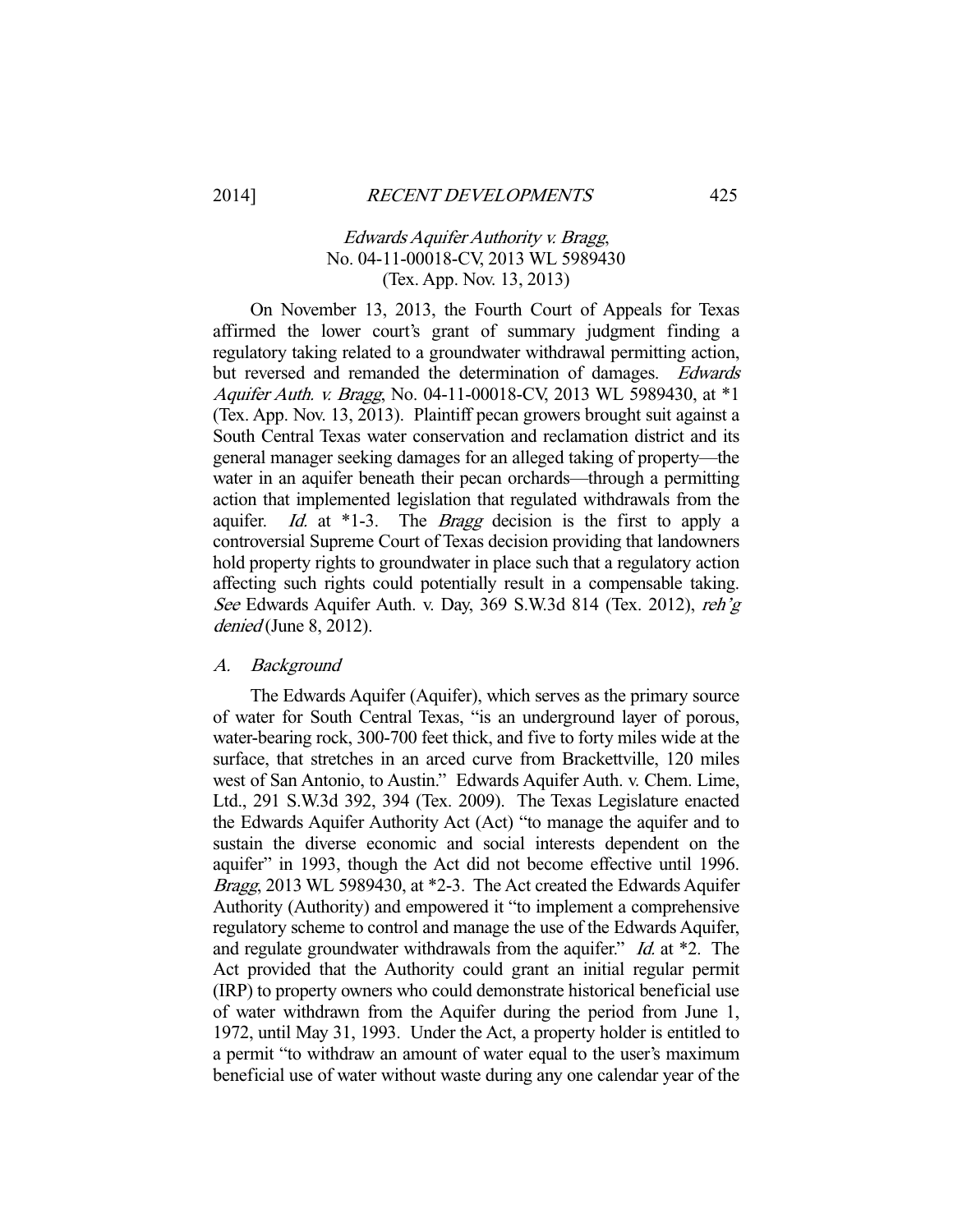historical period, unless the aggregate total of such use" exceeds the aquifer-wide cap. The Act provided for an aquifer-wide cap of 450,000 acre-feet for each year through 2007 and 400,000 for all subsequent years.

 Glenn and JoLynn Bragg own two parcels situated over the Aquifer that they use as commercial pecan orchards: (1) the sixty-acre Home Place orchard purchased in 1979 and (2) the forty-two-acre D'Hanis orchard purchased in 1983. *Id.* at \*1. The Braggs installed Aquifer wells for purposes of irrigating the pecan trees on the Home Place property in 1980 and on the D'Hanis property in 1995. Pecan trees require more water as they mature. The Braggs applied for IRPs based on their 1996 usage level of groundwater from the Aquifer—228.85 acre-feet for the Home Place orchard and 193.12 acre-feet for the D'Hanis orchard. *Id.* at \*3. The Authority granted a permit for the Home Place orchard in 2005 in the amount of 120.2 acre-feet and denied the permit application for the D'Hanis orchard in 2004, relying on the Braggs' withdrawals, or lack thereof, of Aquifer water in the designated historical period of 1972- 1993. Id. at \*3, \*9.

 The Braggs sued the Authority and its general manager in state court, alleging a "taking of their property and for violation of their federal civil rights." *Id.* at \*3. The suit subsequently was removed to federal court, and the civil rights claims were dismissed. Following remand back to state court, both parties moved for summary judgment. The court granted summary judgment to the Braggs, concluding that the permitting action resulted in a regulatory taking. A bench trial followed, where the court held that the permitting actions did not result in categorical takings, but did result in regulatory takings, and that the Braggs claims were not time-barred. The Braggs were awarded \$597,500 and \$134,918.40 in compensation for the Home Place and D'Hanis orchards, respectively. The Authority appealed asserting that (1) the Authority was not a proper party to the suit, (2) the claims were time-barred by the statute of limitations, (3) no compensation was owed to the Braggs, (4) the calculation of compensation was incorrect, (5) the permitting action did not result in a taking, and (6) it should be entitled to attorney's fees if it prevailed. Id. at \*1. The Braggs cross-appealed, contending error by the trial court in (1) the determination of compensation and (2) the conclusion that the permitting action did not result in a categorical taking.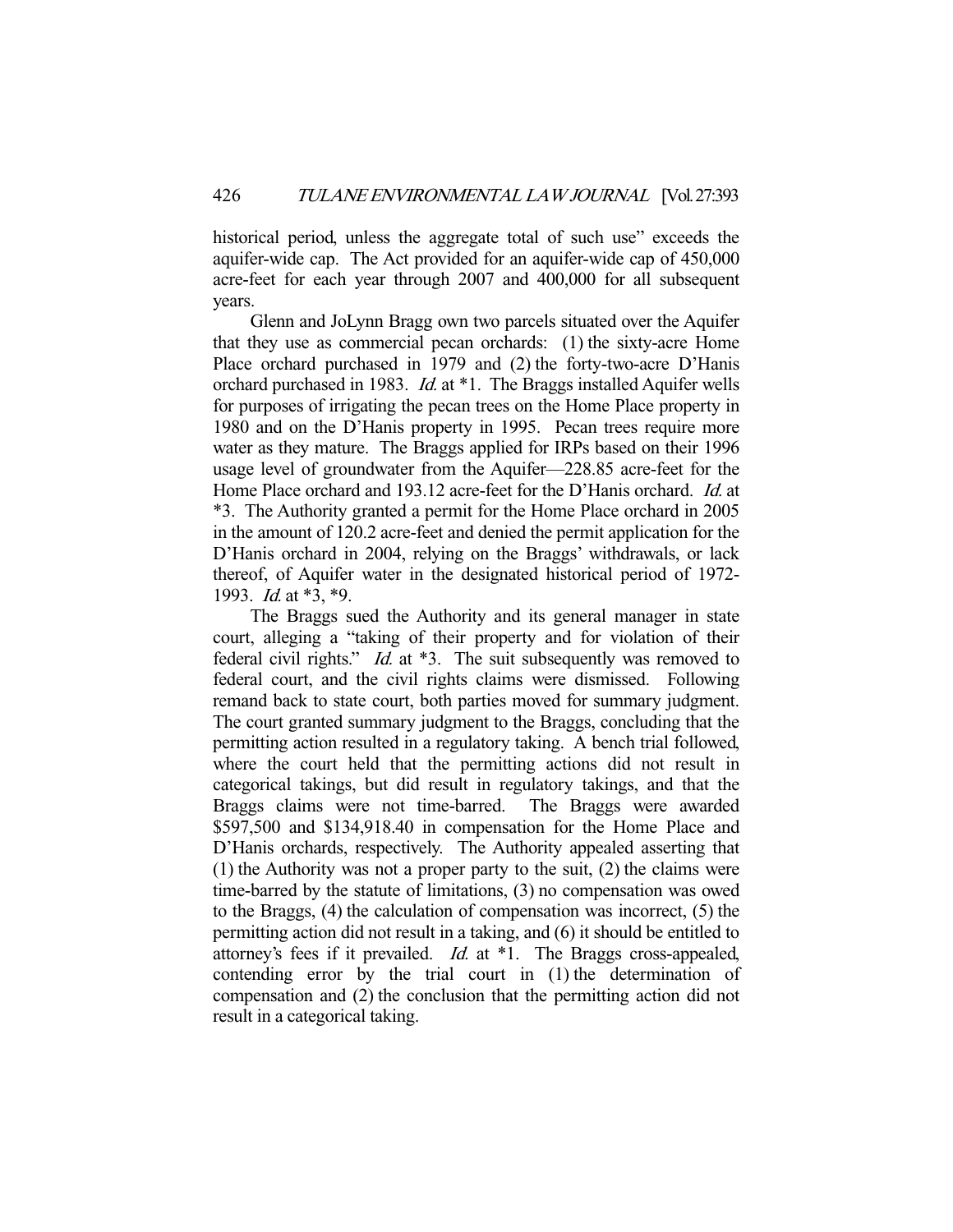#### B. Court's Decision

 The court agreed with the lower court's determinations that the implementation of the Act resulted in a compensable regulatory taking, but reversed and remanded on the issue of the calculation of damages. Id. at \*29. The court held that the Authority was the proper defendant. Id. at \*8. Additionally, the court held that the Braggs' claims were not time-barred, because the ten-year statute of limitations did not accrue until the final permitting action was taken by the Authority in 2004 and 2005 for the D'Hanis and Home Place orchards, respectively. Id. at \*14.

 The opinion focused on analyzing whether the implementation of the Act resulted in a taking and, if so, how compensation should be determined. See id. at \*14-29. Relying on Edwards Aquifer Authority v. Day, the court made its determination that the implementation of the Act resulted in a regulatory taking by utilizing the "ad hoc, factual inquiry . . . governed by the standards set forth by the United States Supreme Court in Penn Central Transportation Co. v. New York City." Bragg, 2013 WL 5989430, at \*15, \*22. Penn Central outlined three factors to guide this inquiry: (1) "[t]he economic impact of the regulation on the claimant," (2) "the extent to which the regulation has interfered with distinct investment-backed expectations" of the claimant, and (3) the "character of the governmental action." Id. at \*16 (quoting Penn Central, 438 U.S. 104, 124 (1978)). The court found that the first factor, which "considers the diminution in the value of their properties brought on by the regulation in question," weighed "heavily in favor of a finding of a compensable taking of both orchards" after noting that pecan orchards were the highest and best use of both properties and evaluating the Braggs' total investment in the properties, the increased cost of leasing water under the permitting scheme for irrigation after the permitting actions, and their inability to produce a commercially viable crop after the permitting actions. Id. at  $*16-18$ . The court also noted that the Braggs had taken significant steps to alter their operations to attempt to produce commercially viable crops without success, including reducing water consumption at both orchards, thinning trees and cutting off limbs and tree tops at both orchards, and reducing the number of trees at the D'Hanis orchard by 30%. *Id.* at \*17-18. The Braggs estimated that they would need approximately 600 acre-feet of water annually for both orchards, compared to the 120.2 acre-feet that they were granted. Id. at \*17. After evaluating all of these facts, the court reasoned that the impacts of the regulation were not "merely an incidental diminution in value" and forced "the Braggs to purchase or lease what they had prior to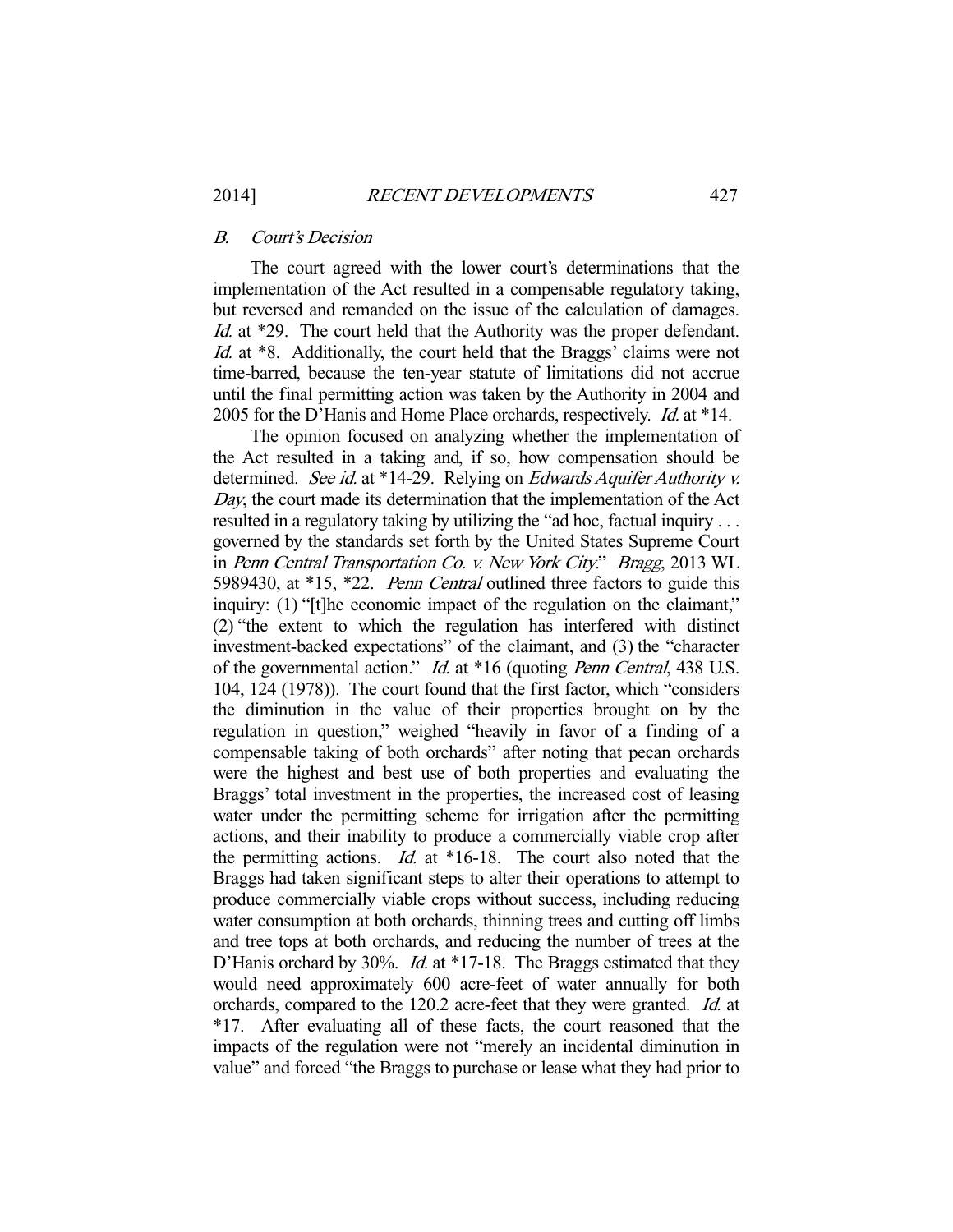the regulation-an unrestricted right to the use of the water beneath their land." *Id.* at \*18.

The court found that the second *Penn Central* factor—the impact on the claimant's investment-backed expectations—also weighed heavily in favor of finding a taking. *Id.* at \*21. "The purpose of the investmentbacked expectation requirement is to assess whether the landowner has taken legitimate risks with the reasonable expectation of being able to use the property, which, in fairness and justice, would entitle him or her to compensation." Id. at \*19. The court evaluated the timing of the Braggs' investment in both properties in relation to the Act, noting that no regulation existed at the time of their purchase of the properties and that groundwater withdrawals at the time were governed by the common law rule of capture. *See id.* at \*19-20. The court also evaluated Mr. Bragg's qualifications related to pecan growing, finding that his extensive understanding of pecan crops contributed to the reasonableness of their expectations. *Id.* at \*20-21.

 Contrary to the first two factors, the court found that the third factor weighed heavily against a finding of a compensable taking, focusing on the importance of the Act's stated purpose of "protect[ing] terrestrial and aquatic life, domestic and municipal water supplies, the operation of existing industries, and the economic development of the state." Id. at \*21. In addition to evaluating the three Penn Central factors, courts "are to consider 'surrounding circumstances' and other 'relevant circumstances.'" Id. at \*22. The court discussed the agricultural nature of the Braggs' business and its dependence on water, the fact that the Braggs' source of water is either subsurface or rain, the unpredictability of rain in the area, and the sensitivity of crop yield and quality to a lack of sufficient water. The court found that these considerations also weighed in favor of finding a taking for both properties and ultimately held that the implementation of the Act resulted in compensable regulatory takings for both properties.

 On the issue of compensation, the court held that the diminution in value should be measured as of the date of implementation of the Act when the permitting action took place in 2004 and 2005 for the D'Hanis and Home Place orchards, respectively. *Id.* at \*23. The court held that computation should reflect the value of the property actually taken and with respect to the specific use of the parcel, here the "unlimited use of water to irrigate a commercial-grade pecan orchard, and that 'property' should be valued with reference to the value of the commercial-grade pecan orchards immediately before and immediately after the provisions of the Act were implemented." Id. at \*28.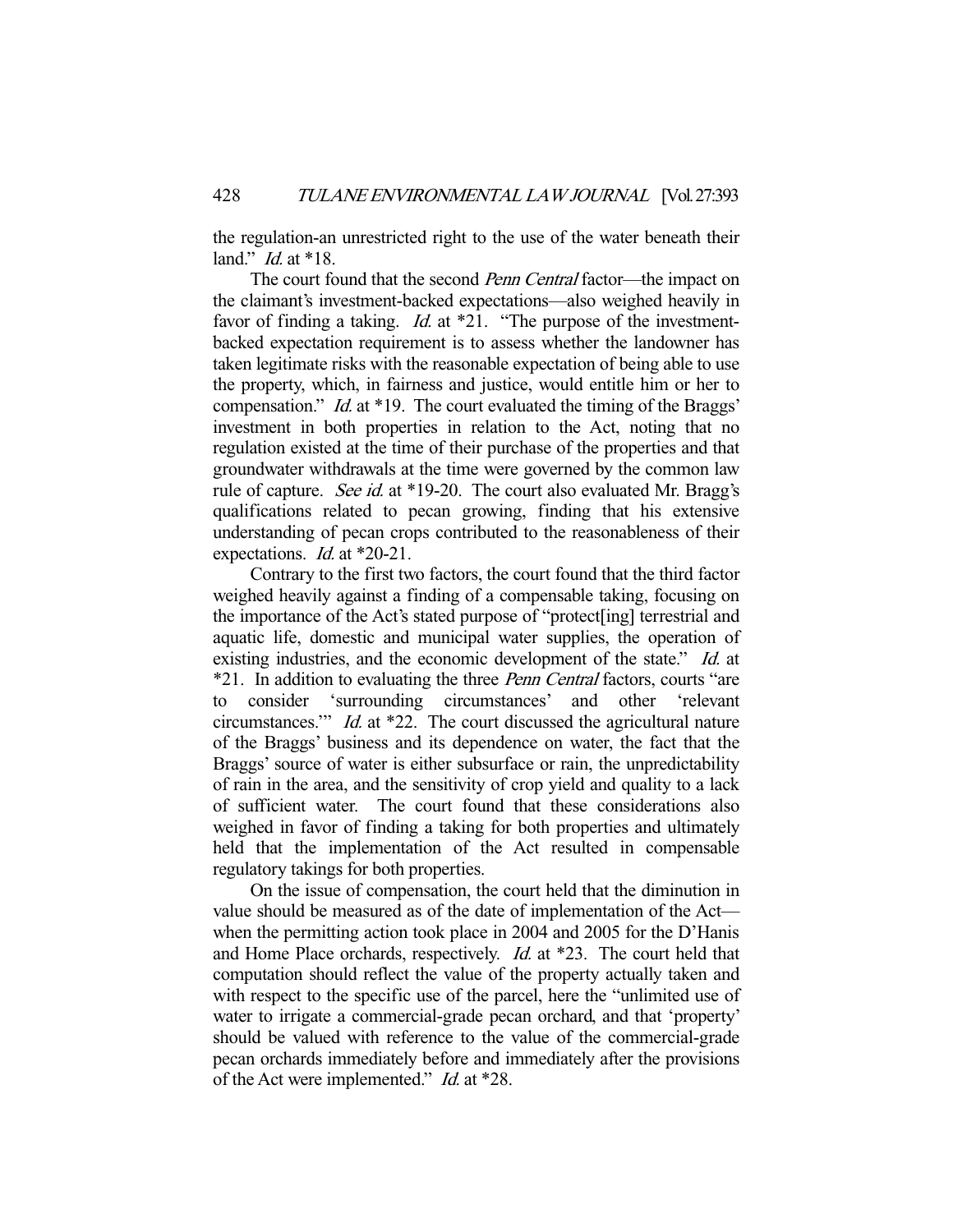## C. Analysis

The court appropriately followed *Day* and analyzed the question of whether the permitting action constituted a compensable regulatory taking according to the well-established Penn Central factors. However, in discussing the issue of compensation and evaluating the first two Penn Central factors related to economic impact and investment-backed expectations, the court's framing of the regulatory action as a taking of plaintiff's right to unlimited withdrawal of water for beneficial use from the Aquifer arguably presupposes a factual inaccuracy—that the Edwards Aquifer is an unlimited resource. See Dave Owen, Bragg, Takings, and the Economics of Limited Resources, ENVTL. L. PROF BLOG (Aug. 29, 2013), http://lawprofessors.typepad.com/environmental\_law. While the plaintiff's right to withdraw water from the Aquifer was unlimited prior to the Act, the supply of water in the Aquifer was, at the time of the Act, and continues to be under considerable strain from competing uses with demand exceeding supply. Day, 369 S.W.3d at 840. The court's assumption is not consistent with reality, and it skews the weights of the first two Penn Central factors in favor of the Braggs and overestimates the diminution in value of their property. And while the law of property and takings related to groundwater has its roots in a time where "the existence, origin, movement, and course of such waters, and the causes which govern and direct their movements, are so secret, occult, and concealed that an attempt to administer any set of legal rules in respect to them would be involved in hopeless uncertainty, and would, therefore, be practically impossible," technology and knowledge of these "occult" phenomena has since advanced. Day, 369 S.W.3d at 825 (quoting Frazier v. Brown, 12 Ohio St. 294 (1861)). Would the Penn Central factors have weighed as heavily in favor of the Braggs had the property taken been framed by the court as an unlimited right to withdraw water from an oversubscribed and diminishing resource?

 The ecological and economic realities indicate that as population and demands on water resources continue to increase, the need for rational regulation of the use of these valuable resources will increase as well. This ruling undermines the ability of the Texas Legislature and conservation and reclamation districts in the state to promulgate and enforce rational groundwater regulations. Only time and future decisions in related cases will determine the extent to which groundwater regulation is affected.

David Gallichio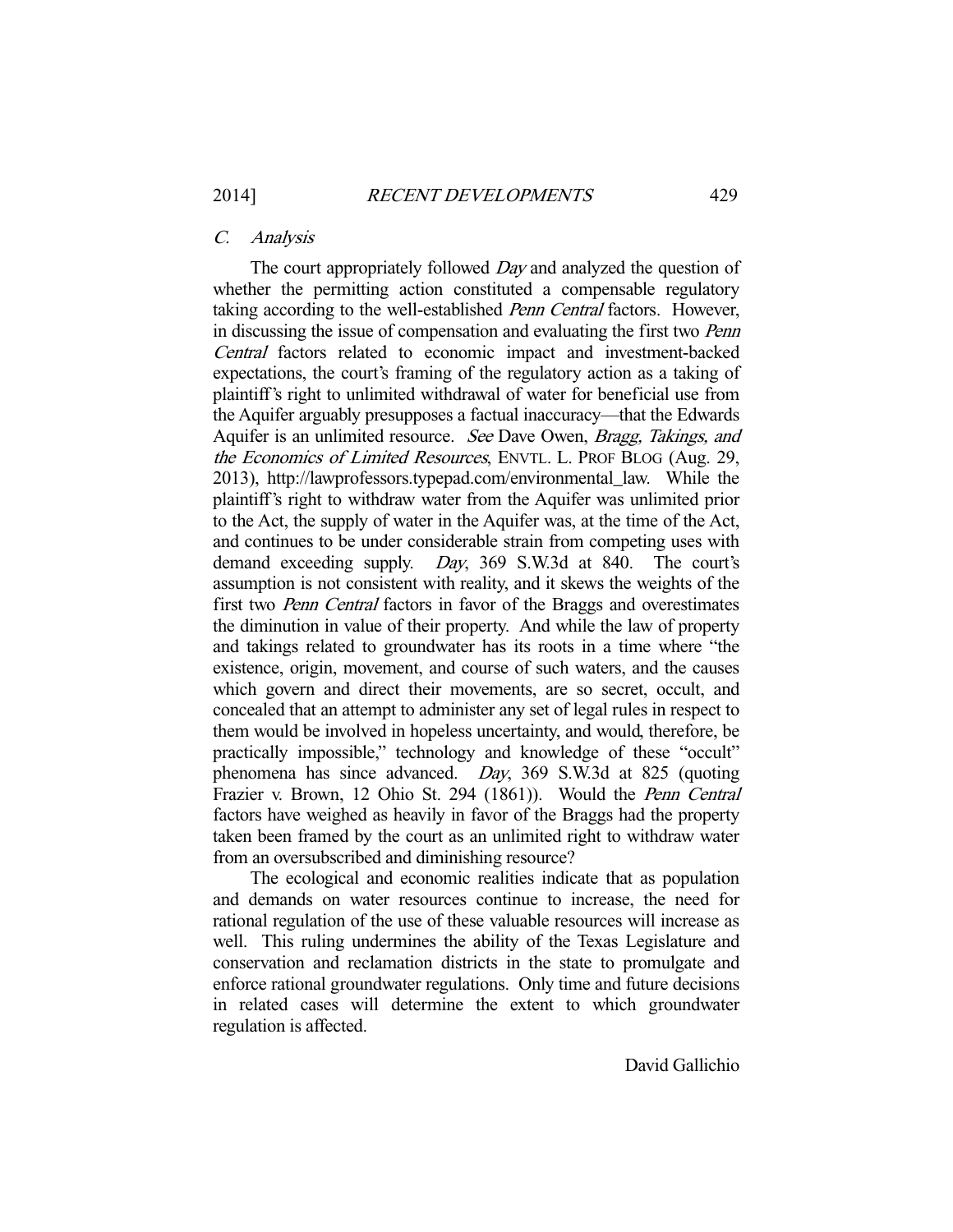#### State of Emergency Declared in California

 On January 17, 2014, the Governor of California, Jerry Brown, proclaimed a state of emergency in California and issued a plan of action for Californians in an effort to alleviate the stress placed upon them by the water shortage. Press Release, Governor Brown Declares Drought State of Emergency, OFFICE OF THE GOVERNOR, CAL. (Jan. 17, 2014), http://gov.ca.gov/news.php?id=18368. This proclamation was prompted by the ongoing drought in much of the West, which has created great hardship for many, from the agricultural industry to municipal governments trying to secure a steady source of water for their citizens.

 California has been struggling with the issue of water scarcity for most of its history, from Spanish rule until today, and the population needing the precious resource has continued to grow rapidly, placing even more stress on the water supply. See Sandra K. Davis, The Politics of Water Scarcity in the Western States, 38 SOC. SCI. J. 527, 527-28 (2001). These struggles, combined with the many interested parties vying for control of the state's water resources, have given rise to a confusing and uncomprehensive set of water laws that have left Californian families and businesses alike unsatisfied. See Carolyn Lochhead, California's Drought-Prone Pattern Forcing Farmers To Adapt, S.F. CHRON. (Mar. 8, 2014, 10:00 PM), http://www.sfgate.com/science/ article/California-s-drought-prone-pattern-forcing-5300681.php.

However, it is not just the lack of a comprehensive legal regime for the state that has led to the current state of emergency, because climate change has greatly exacerbated the state's water concerns and has confirmed the age-old axiom that water truly is more precious than gold in the West. The drought has resulted in a massive uptick in fires across the state and has the potential to worsen health conditions in some areas via an increase in cases of the respiratory disease known as valley fever. Rebecca Plevin, In California, Researchers Uncertain If Drought Will Increase Valley Fever Risk, VALLEY PUB. RADIO (Feb. 21, 2014), https://www.vfce.arizona.edu/resources/inthenews/InCaliforniaResearch ersUncertainIfDroughtWillIncreaseValleyFeverRisk.pdf; Bill Chapel, California's Governor Declares Drought State of Emergency, NAT'L PUB. RADIO (Jan. 17, 2014, 8:27 PM), http://www.npr.org/blogs/thetwoway/2014/01/17/263529525/california-s-governor-declares-droughtstate-of-emergency.

 Agriculture alone in California generates nearly forty-five billion dollars a year. State Fact Sheets: California, U.S. DEP'T OF AGRIC., http://www.ers.usda.gov/data-products/state-fact-sheets/state-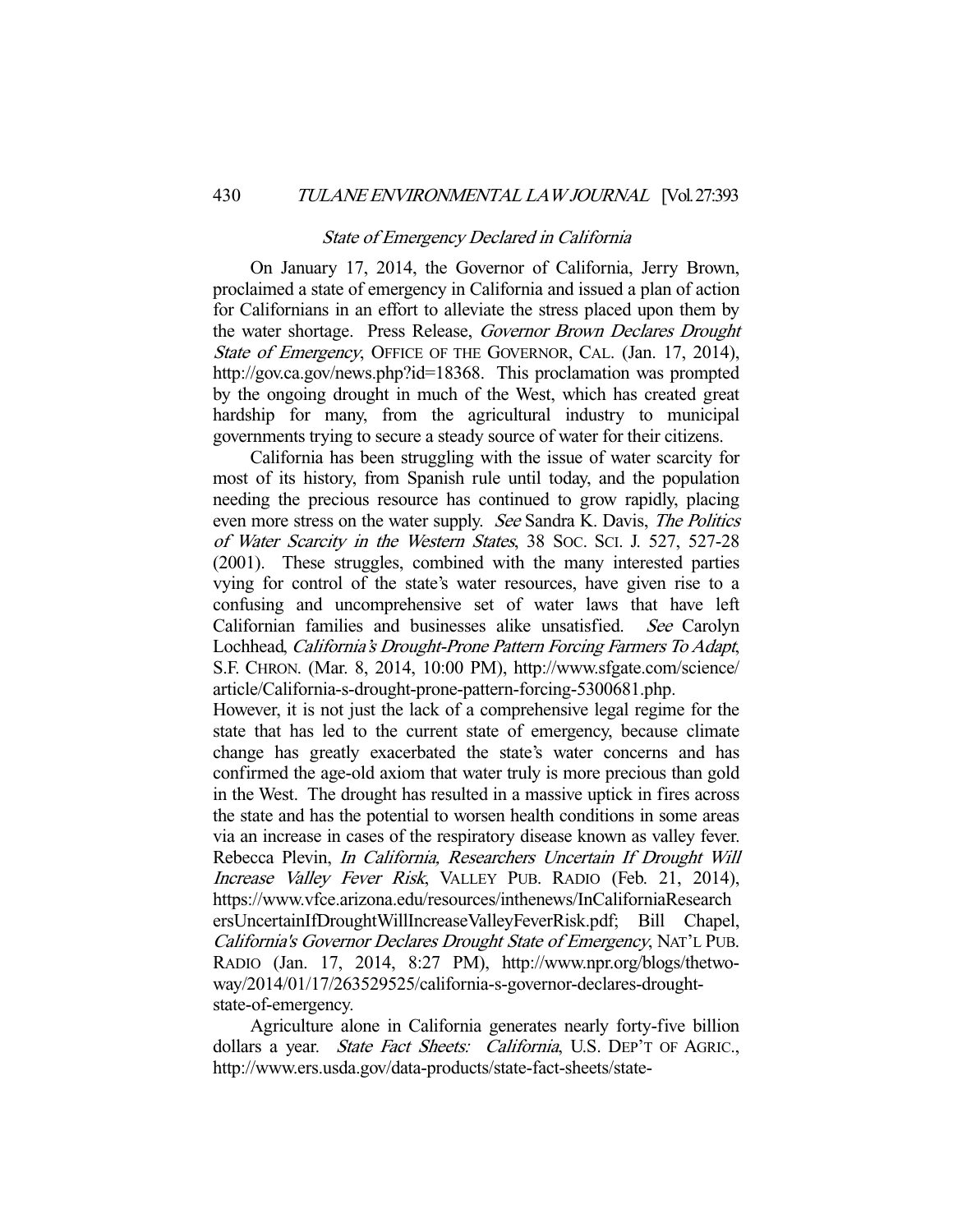data.aspx?StateFIPS=06&StateName=California (last updated Feb. 20, 2014). Beyond being an economic goldmine for the state, California's agriculture industry is one of the biggest suppliers of food in the world. See California Agricultural Production Statistics, CAL. DEP'T OF FOOD & AGRIC., http://www.cdfa.ca.gov/statistics (last visited Mar. 25, 2014). Any major disruption to this industry could cause shortages and price increases on foodstuffs across the country and even internationally. Whether it is needed for providing crops with essential nutrients to survive and grow or for giving life to the cattle herds of California's Central Valley, water literally makes or breaks California's expansive agriculture industry.

 Governor Brown's proclamation itself contains both an explanation of why California is in a state of emergency and a set of orders issued by the Governor to help alleviate the effects of the drought. Press Release, Governor Brown Declares Drought State of Emergency, supra. The proclamation is grounded in section 8558(b) of the California Government Code, which sets forth the requirements and conditions that must be met before a governor may declare a state of emergency. Regarding the current state of California, Governor Brown makes clear that while the state has been experiencing record dryness, that 2014 is slated to be the driest year ever and that the lack of snowpack in California's mountains is an alarming indication of the dry conditions. Governor Brown also cites the economic effects of the drought and specifically the impact on agriculture indicating that as crop production decreases, unemployment will increase as fewer jobs will be available for harvesting and caring for farmland.

 After making clear exactly why California is in a state of emergency, the proclamation sets out detailed orders for coping with the drought. Generally, these orders focus on conserving water and ensuring that communities whose access to water is limited have greater access to water resources. The first order sets forth the requirement that all state agencies will initiate a statewide water conservation campaign in an effort to spread awareness of the drought and to specifically ask Californians to reduce their water consumption by 20%. Additionally, the second order requires all water suppliers and municipalities to implement their contingency plans for water shortage in an effort to avoid even lower water levels later in the year that could result in harsh restrictions on the communities in question. The third order set forth by Governor Brown requires that all state agencies institute water-use reduction plans for state facilities, which will include, among other things, conservation actions.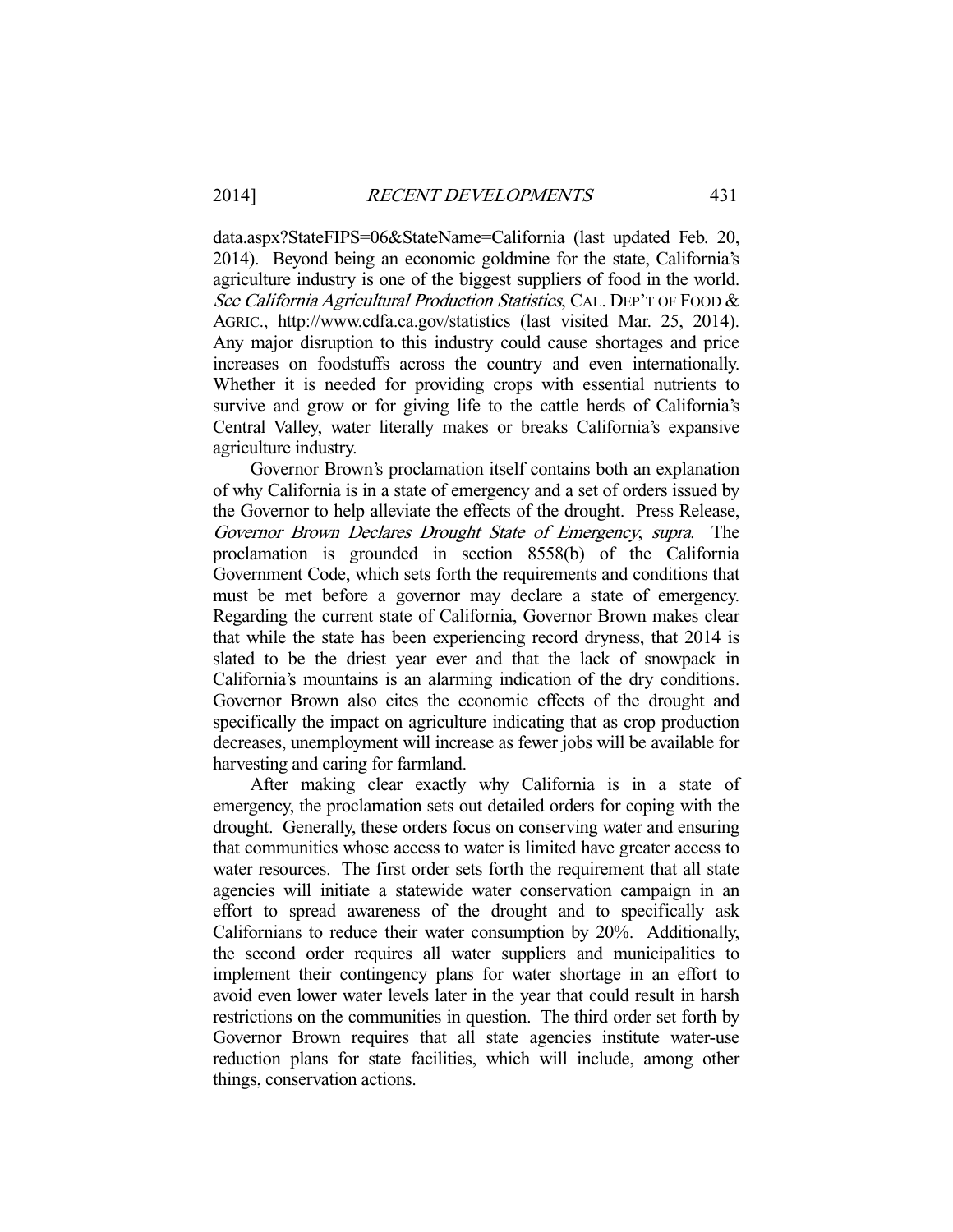The proclamation's orders focus heavily on the actions of the State Water Resources Control Board (Water Board) to provide for immediate conservation and for future water resources planning. The Water Board is ordered to help streamline the water transfer process between the state and the federal government and to notify water rights holders that their rights may be diminished due to the drought. Also regarding water transfers, the Water Board is ordered by the proclamation to make water immediately available and to consider retooling transfer limitations in order to make the process faster and easier in a time where people need water as soon as possible. Specifically relating to drinking water, the state's Drinking Water Program is tasked with determining which communities face the highest risk of running out of drinking water and with providing both technical and financial help in ensuring that those communities do not lose their water altogether.

 The California Department of Water Resources (DWR) also plays a large role in the proclamation and will be heavily involved in the management of the state of emergency, especially with regards to groundwater. Through the proclamation, DWR has been charged with evaluating the status of both groundwater basins and agricultural land and reporting what it learns to the public. It is also DWR's task to ensure that newly constructed wells are monitored through groundwater reporting logs and that the drillers of those new wells submit those logs to DWR. Outside of these groundwater-related duties, the Governor has tasked DWR with protecting the water supply in the Sacramento River Delta and with developing an updated system for seasonal climate forecasting to create better models that will more accurately predict the weather conditions in this time of drought.

 Governor Brown also included several items in the proclamation that will have broad potential to alleviate stress on communities from the drought and to help combat their effects. One of these items was ordering the California Department of Forestry and Fire Protection to hire more seasonal firefighters to help combat fires, which have grown more frequent and more intense as a result of the dry conditions. Additionally, the proclamation charges the state's Drought Task Force with several key duties for handling the very real effects of the drought occurring now. These duties include developing a plan for providing food and assistance to communities that feel the impacts of the drought in the form of high levels of unemployment as well as providing a service of daily monitoring of drought impacts and constant reporting to Governor Brown of those impacts if they worsen.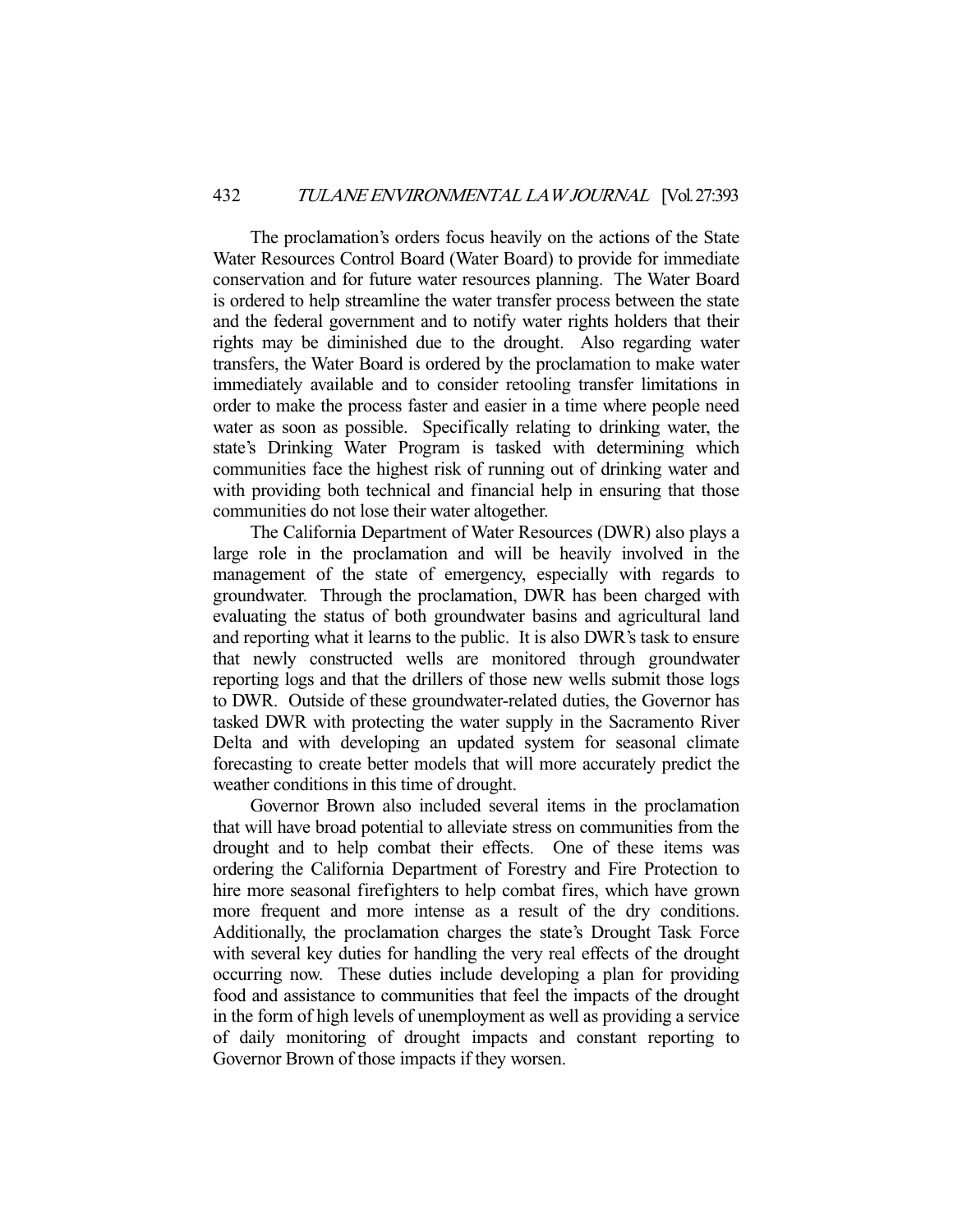Governor Brown's proclamation has made waves across the country, even garnering attention from President Obama and the White House. Following Governor Brown's proclamation, the President made a visit to Fresno, California, a city that sits in the middle of the agricultural juggernaut that is the Central Valley. Carla Marinucci, California Drought: Obama Wades into Water Wars in Visit, S.F. GATE (Feb. 14, 2014), http://www.sfgate.com/politics/article/California-drought-Obamawades-into-water-wars-5234727.php. This sort of attention has been key in making the nation aware of the impacts of climate change, as well as for drumming up federal monetary assistance for California. Normitsu Onishi & Coral Davenport, Obama Announces Aid for Drought-Stricken California, N.Y. TIMES (Feb. 14, 2014), http://www.nytimes.com/2014/02/15/ us/politics/obama-to-announce-aid-for-drought-racked-california.html.

Although 2014 is off to another dry start, as the previous several years have been, scientists are predicting a wet El Niño season on the horizon that could dramatically reduce the current stress on the state's water supply. Elizabeth Landau & Sean Morris, El Nino May Bring Good Weather News—Depending on Where You Are, CNN (Mar. 6, 2014), http://www.cnn.com/2014/03/06/us/el-nino-weather/. Though the alleviation of the drought is paramount, Californians should be concerned that decision makers could stop their pursuit of real reform when the aquifers and streams become somewhat recharged as a result of a wet season. Ultimately, it will be up to Californians across the state to keep the pressure on their leaders to ensure that the measures laid out in Governor Brown's proclamation continue to be followed and that progress continues to be achieved.

 Governor Brown's proclamation of a state of emergency in California due to the drought has measures that, if followed, should help ensure that Californians are able to sustainably access water at a safe rate until the normal river and aquifer levels are achieved. Additionally, the proclamation has had the effect of creating a dialogue about water scarcity that has reached beyond the borders of California to the White House. However, regardless of how much rain the state ends up getting this year, this drought and its effects should act as a catalyst for fundamental change in California.

Cody Phillips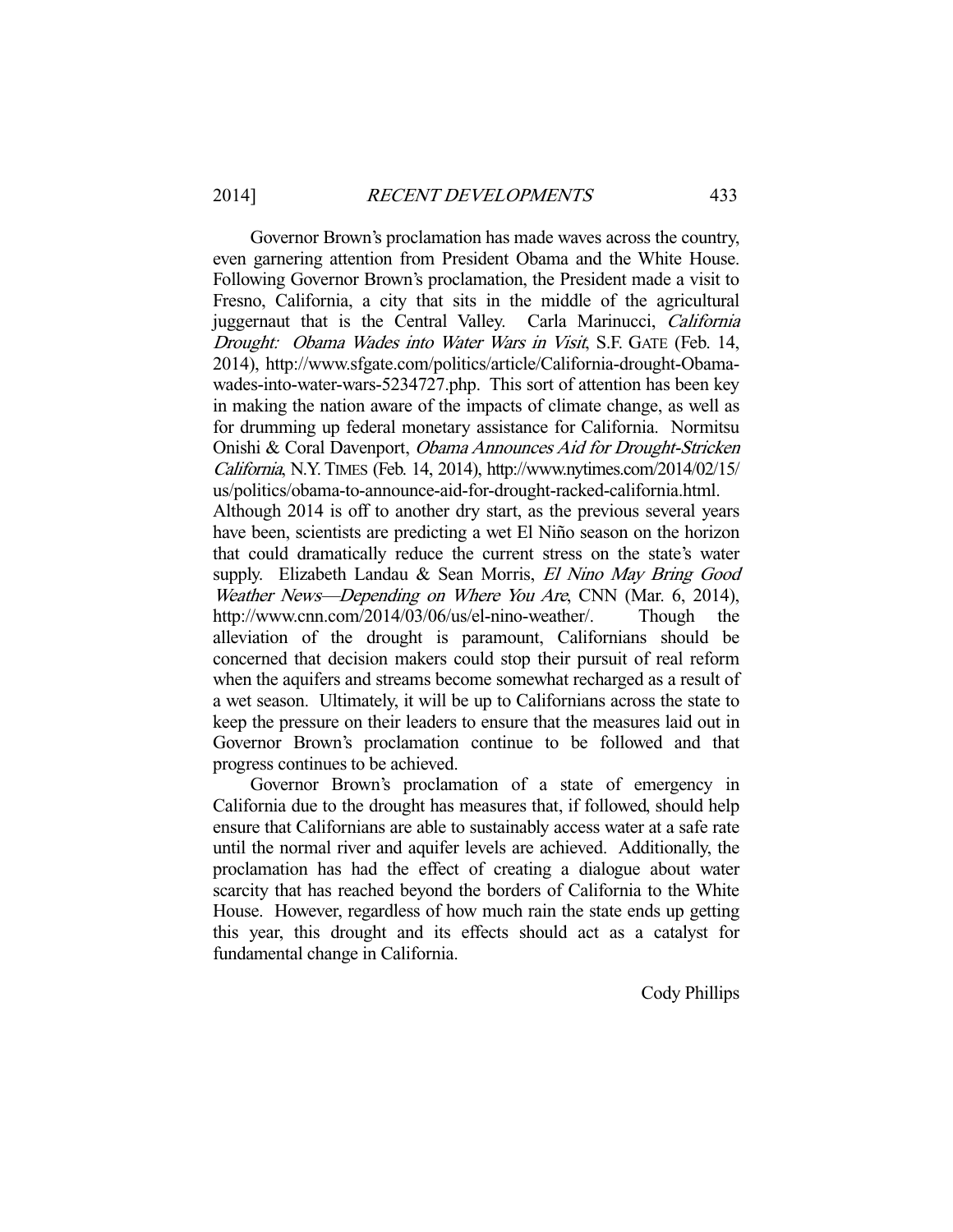VI. BANKRUPTCY

## In re Energytec, Inc., 739 F.3d 215 (5th Cir. 2013)

 In the noted case, the United States Court of Appeals for the Fifth Circuit held that according to Texas law certain rights associated with a gas pipeline—specifically, the right to receive a transportation fee based on gas volume moving through the pipe and consent of the transportation fee receiver prior to an assignment of interests in the property—were covenants running with the land. In re Energytec, Inc., 739 F.3d 215, 224-25 (5th Cir. 2013). In 1999, Newco Energy, Inc. (Newco) acquired an interest to the pipeline as a party to a sales agreement that conveyed the pipeline to Producers Pipeline Corporation (Producers). Id. at 217. Newco's interests included a "transportation fee" based off of the amount of gas flowing through the pipelines that was to "run with the land" as well as a condition that required Newco's consent before any conveyance of the pipeline. The agreement also gave Newco the ability to secure payment of the transportation fee via a security interest and lien on the pipeline system.

 A dispute arose with Newco for the Producer's nonpayment of transportation fees shortly after Producer's conveyed their interest in the pipeline to Energytec, Inc. (Energytec) in a 2005 settlement. As part of the agreement, Energytec expressly assumed the obligation to pay transport fees to Newco, which it did until December 2009 after filing for bankruptcy. As part of a bankruptcy proceeding, Energytec attempted to convey its interest in the pipeline to Red Water Resources, Inc. (Red Water) and requested that the sale be "free and clear of any liens, claims, or encumbrances." Id. at 218. Newco immediately objected to such a sale and argued that its interest in the pipeline including transportation fees and right to consent to sale were interests that ran with the land and therefore the sale could not be completed free and clear of their interests.

 The bankruptcy court approved the sale to Red Water but reserved Newco's objection to the sale for later determination. The bankruptcy court later ruled that Newco's interests did not run with the land and that the sale to Red Water could, in fact, be completed free and clear of any interests. The bankruptcy court did not address Newco's right to consent, and the district court affirmed the ruling of the bankruptcy court. Newco appealed the case to the Fifth Circuit, arguing that their interests were covenants running with the land and therefore the sale should not have been free and clear.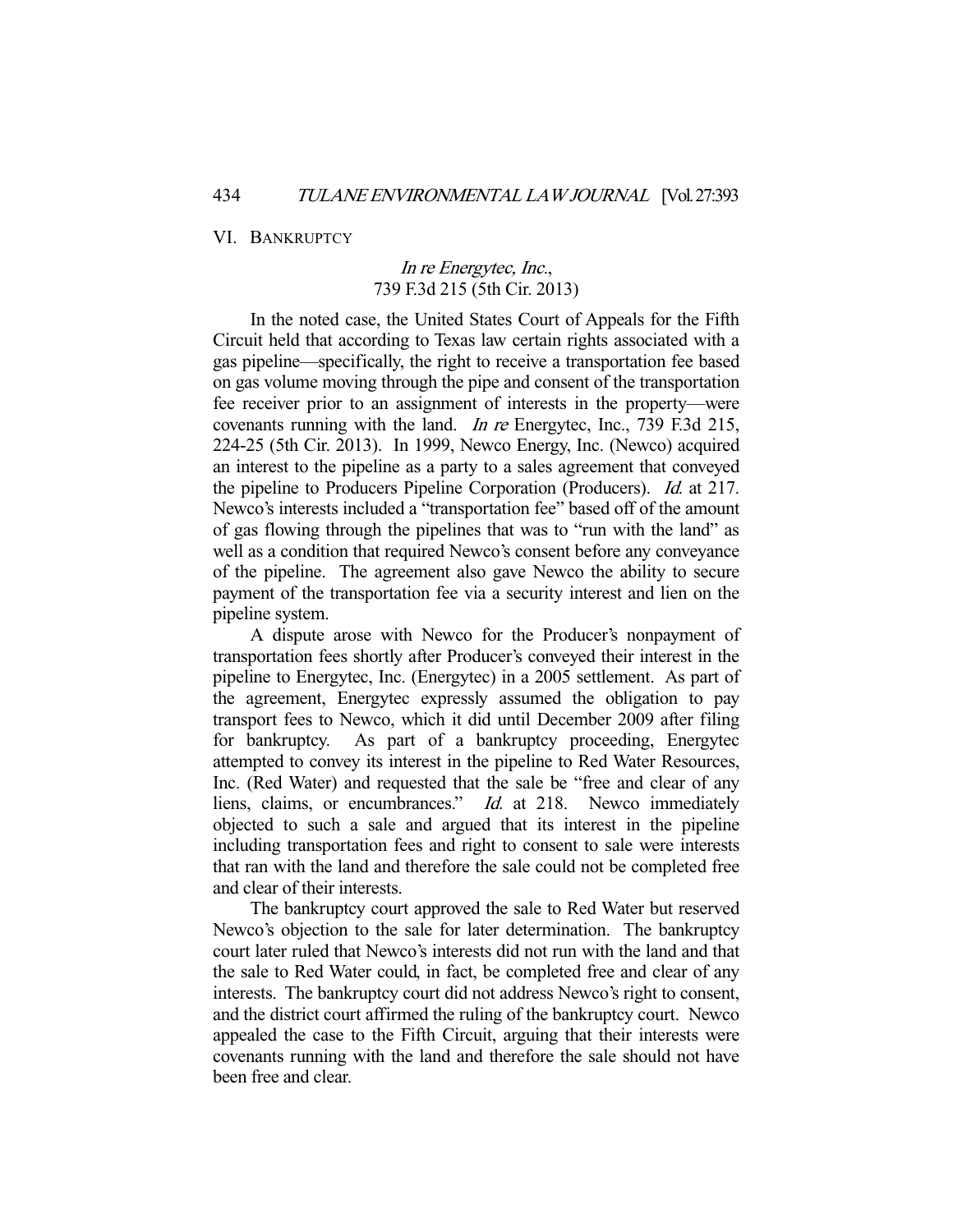The Fifth Circuit reviewed the decision of the district court de novo and ultimately vacated the ruling of the district court, finding that Newco's interests were covenants that ran with the landed. *Id.* at 218, 224-25. The court's analysis in this case is divided into three distinct sections: (1) whether the appeal was moot for failure to obtain a stay, (2) whether Newco's interests were covenants running with the land, and (3) whether Newco could be compelled to accept payment as compensation for their interests in the pipeline in order to effectuate a free and clear sale. Id. at 218, 221, 225.

 First, the court addressed the case specific question of whether the appeal was moot for a failure to obtain a stay. Id. at 218-19. The court reasoned that 11 U.S.C. § 363(m), which requires a stay in order to modify or invalidate a sale in a bankruptcy, was not applicable in this case because Newco was not trying to invalidate the sale, rather Newco was relying on the sale. *In re Energytec*, 739 F.3d at 218-21. Furthermore, the court noted that all parties were aware of the unresolved issues involving Newco's claims of interest in the pipeline and therefore the sale was consummated without the assumption of a free and clear sale. *Id.* at 219-21.

 To further clarify their position, the Fifth Circuit noted a few cases from other jurisdictions where a stay was required when the challenged provision was "integral to the sale." *Id.* at 220. According to the court, Red Water never attempted to withdraw its bid or change the purchase price, which indicated that "Red Water [had] decided to proceed in the face of whatever legal and financial risk it perceived." Id. at 219. Therefore, the challenged provisions could not be integral to the sale. The court also analyzed two cases that were factually similar to the case at hand where courts had ruled that a stay was not required where issues of interests had been reserved for later determinations, like in the present situation. The court concluded that "[r]equiring a stay before [they could] review a decision entered a year after a sale that was not originally free and clear of a particular claim does not follow from the text of Section 363(m) nor satisfy its purposes." *Id.* at 221.

 The second issue that the Fifth Circuit addressed in this case was whether Newco's interests were covenants running with the land. The court followed the precedent of the Texas Supreme Court in Inwood North Homeowners' Ass'n, Inc. v. Harris and applied a four-point test to determine when a covenant runs with the land. The court specified that a covenant will be considered to run with the land when it "[1] touches and concerns the land; [2] relates to a thing in existence or specifically binds the parties and their assigns; [3] is intended by the original parties to run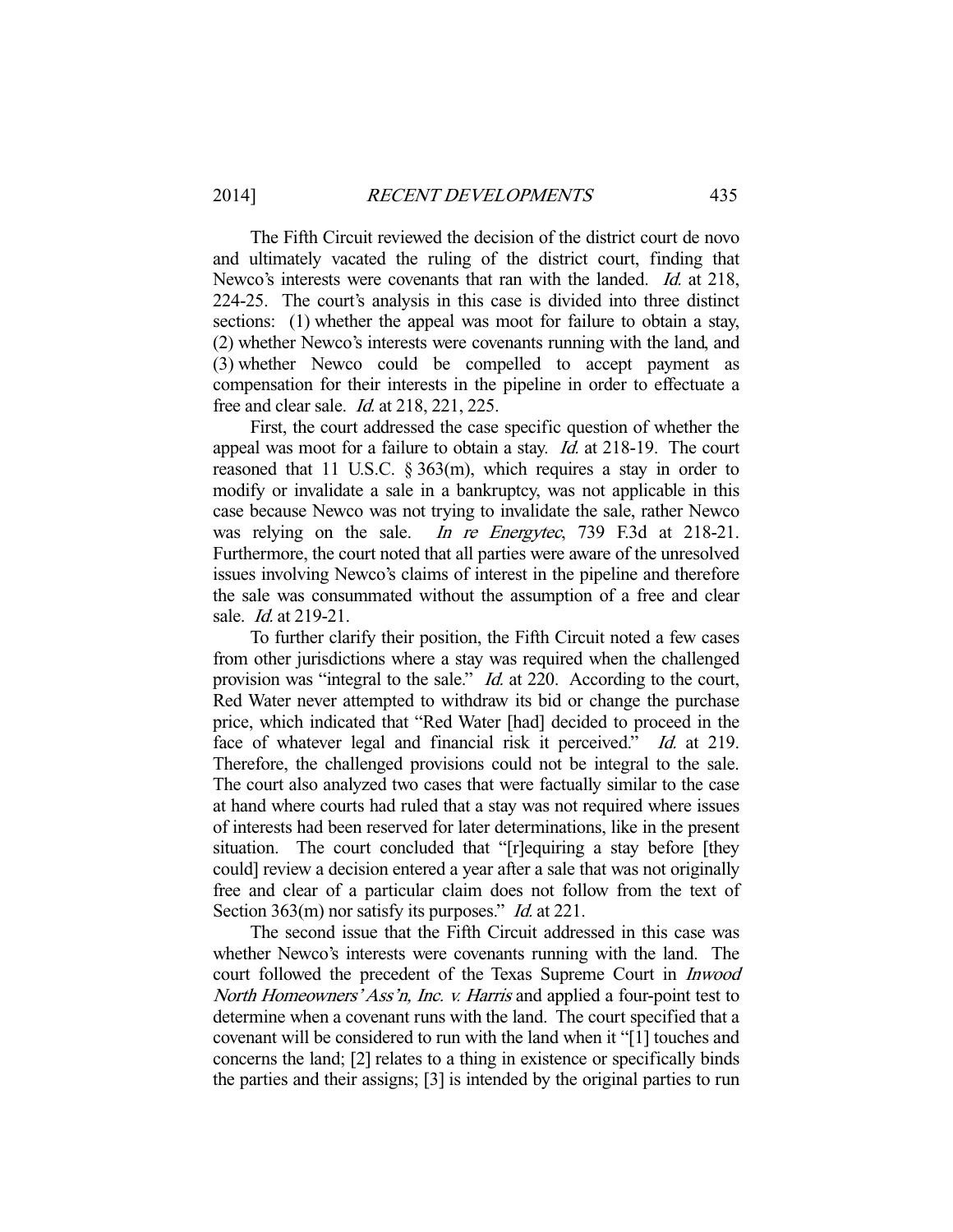with the land; and  $[4]$  when the successor to the burden has notice." In re Energytec, 739 F.3d at 221 (quoting Inwood N. Homeowners' Ass'n, Inc. v. Harris, 736 S.W.2d 632, 635 (Tex. 1987)). In addition to the four-part test, the court stated that there must also be privity between the parties at the time of the agreement containing the covenants. Id. (citing Ehler v. B.T. Suppenas Ltd., 74 S.W.3d 515, 521 (Tex. App.—Amarillo 2002)).

 Three of these five factors were uncontested, and two remained to be analyzed. The court reasoned that the original parties intended the covenants to run with the land as evidenced by the 1999 agreement between the Producers and Newco, which explicitly stated the interest would run with the land. The agreement was also the piece of evidence that signified the parties' intent to bind themselves and their assigns and to "burden a thing in existence—the pipeline." Finally, the court found that the successor, Energytec, had notice of the burden because Energytec expressly agreed to honor Newco's interests. Id. at 221-22. The two remaining issues included whether the covenant touched and concerned the land and whether privity existed between the original parties.

 The court addressed an ambiguous Texas law on privity first. Here, the court divided the discussion of privity into two sections—vertical and horizontal privity. *Id.* at 222. The court found that vertical privity, or the succession of ownership of the burdened property, was satisfied because there was a clear chain of ownership succession from Mescalaro to the Producers to Energytec. Next, in the discussion of horizontal privity, the court noted its uncertainty as to whether horizontal privity was even a requirement; however, the court found privity fulfilled in this case regardless. Id. at 223. For horizontal privity to exist, the court reasoned that there must be "simultaneous existing interests" or "mutual privity" between original parties to the agreement. *Id.* at 222. The court rejected the case example that Energytec presented in its appeal and distinguished Energytec and Newco's current situation—unlike in the stated case, there was an actual conveyance of land in the Energytec agreement. Id. at 222-23. The court further reasoned that just because the conveyance to Newco and the conveyances to other parties were contained in the same instrument, that horizontal privity was not destroyed. Id. at 223.

 Next, the court addressed the last of the five necessary elements to determine if the covenants ran with the land—whether the interest touched and concerned real property. Energytec argued that the "obligation to pay transportation costs was unrelated to the use of the land" and in arguing relied on El Paso Refinery v. TRMI Holdings, Inc. In re Energytec, 739 F.3d at 224. El Paso Refinery required that a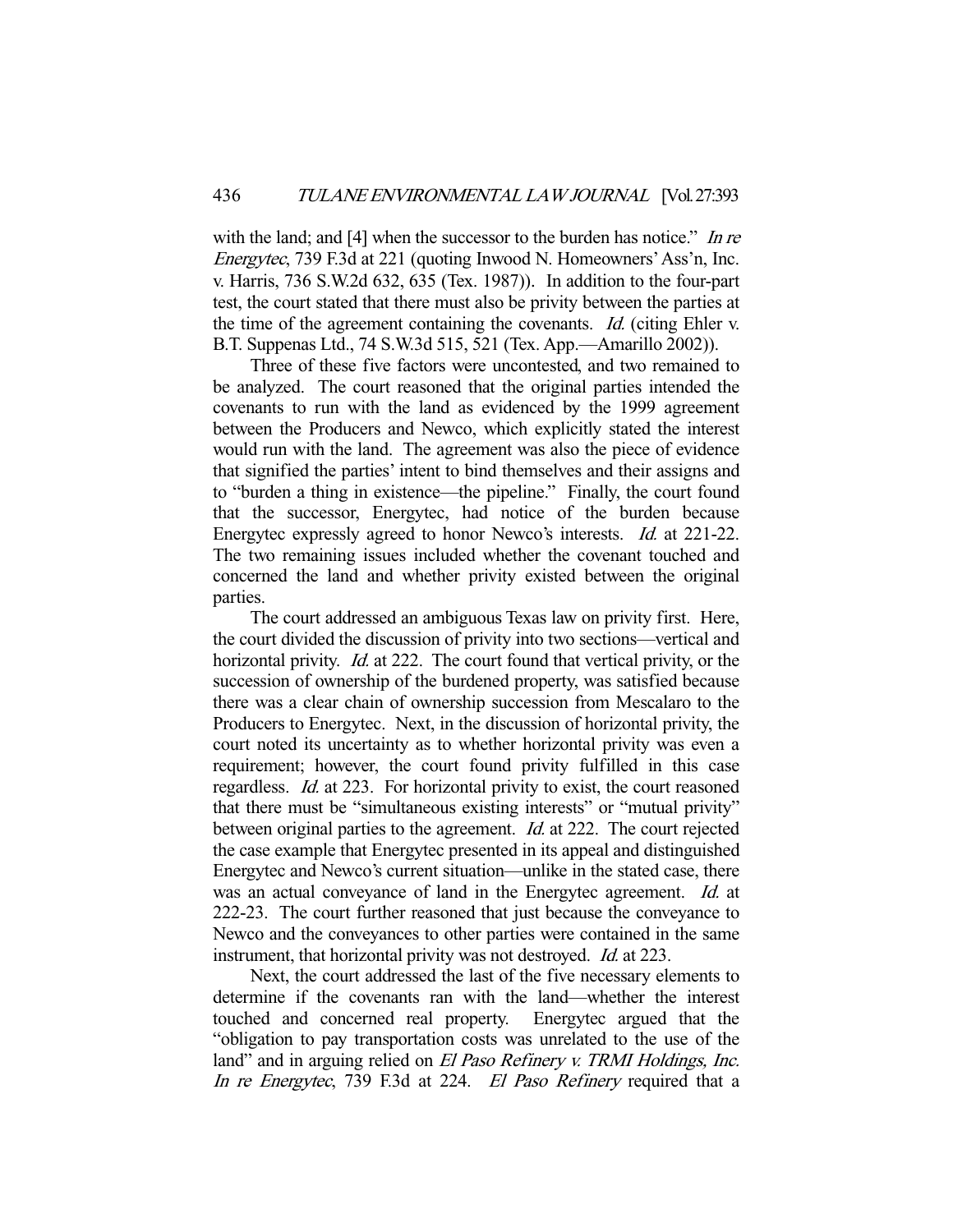covenant make a direct impact on the land itself that will affect the owner's interest in or use of the property. Energytec argued that a covenant did not exist because the "impact" was merely gas moving through the pipeline that did not have any direct impact on the land and additionally that payment of the fee can easily be circumvented by nonuse of the pipeline. *Id.* at 225.

 The Fifth Circuit rejected Energytec's argument and considered several tests that had been used previously by the Texas Supreme Court to justify its decision. One test evaluated whether the covenant "affected the nature, quality, or value of the thing demised, independently of collateral circumstances, or if it affected the mode of enjoying it." Id. at 223-24 (quoting Westland Oil Dev. Corp. v. Gulf Oil Corp., 637 S.W.2d 903, 911 (Tex. 1982)). A different test analyzed the covenants impact on the value of the land in question. After considering these tests and the arguments advanced by both parties, the Fifth Circuit concluded that the "land" in question here *was* the pipeline, and that the fee was for the use of that real property. Id. at 224. This fee for usage coupled with the limitation of assignment of the property impacted not only the value of the property but also the owner's interest in the pipeline as burdens on the property. The court also refuted Energytec's argument regarding circumvention of the pipeline fee, comparing it to an overriding royalty interest when stating that Newco's rights would merely become dormant, not expired in the event of nonuse. *Id.* at 225. Therefore, Newco's rights are continuously burdening any actual use of the property and thus qualified as a covenant running with the land. Each of Newco's interests were found to affect the value of the property as perceived by prospective buyers as well as the owner's own interest in the pipeline.

 The final of the three main issues addressed in the Fifth Circuit's opinion was whether Newco could be compelled to accept money as satisfaction of their interests in the pipeline. Energytec relied on 11 U.S.C. § 363(f)(5) to contend that even if Newco's interests ran with the land, they could still sell the land free and clear of any interest because Newco could be compelled to accept money to compensate for their loss of interest in the pipeline. In re Energytec, 739 F.3d at 225. Here, the Fifth Circuit decided to remand this issue because the lower courts had not yet addressed the topic as they had found Newco's interests to not run with the land, ending the analysis. In conclusion, the Fifth Circuit held that Newco's interest—a transportation fee for using the pipeline and a consent to assignment—were covenants running with the land after applying a four part test in addition to a privity analysis and remanded